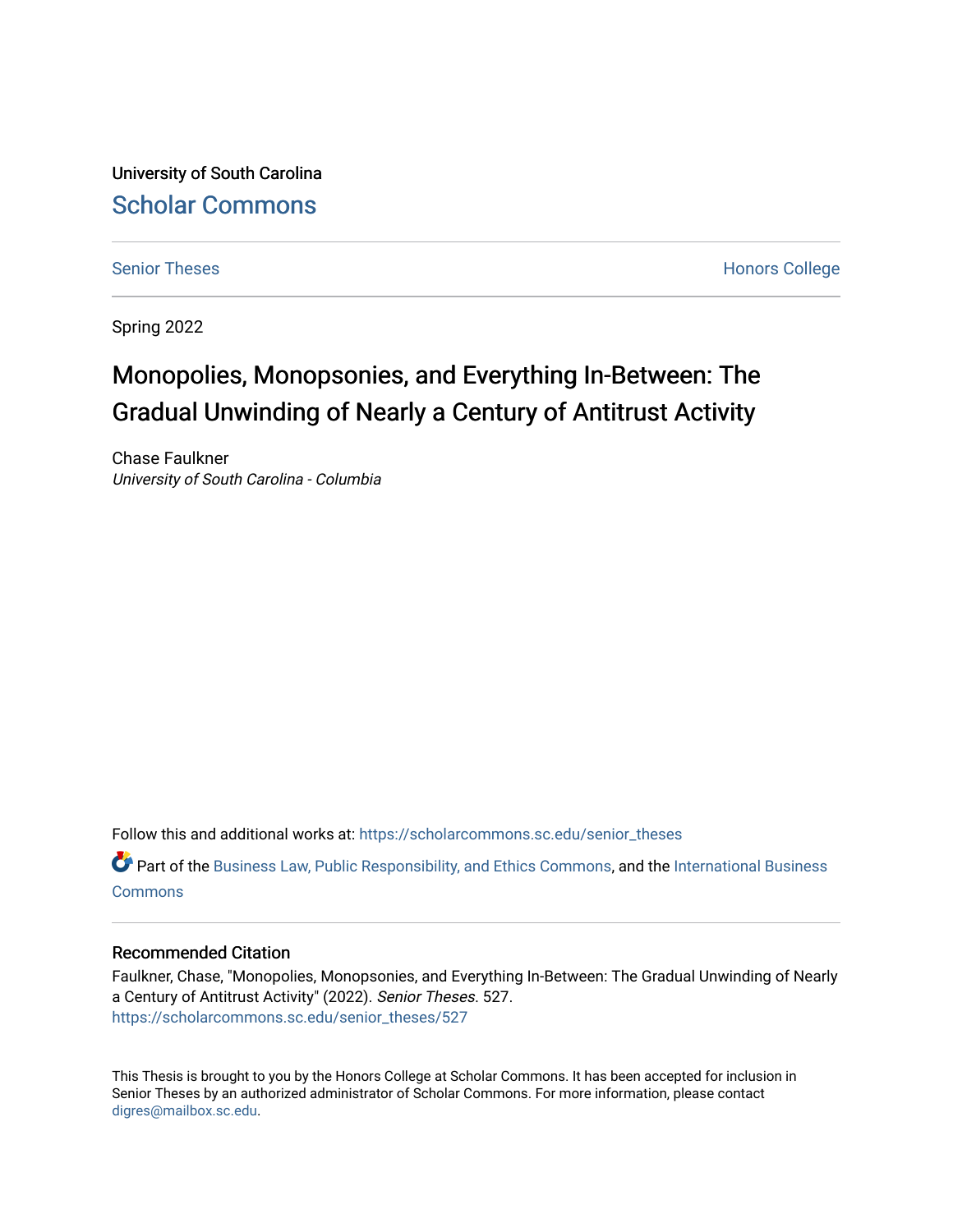Monopolies, Monopsonies, and Everything In-Between: The Gradual Unwinding of Nearly a Century of Antitrust Activity

By

Chase Faulkner

Submitted in Partial Fulfillment of the Requirements for Graduation with Honors from the South Carolina Honors College

May, 2022

Approved:

 $Wilk$ 

Dr. William Hauk Director of Thesis

 $\Box$  $\frac{1}{2}$ 

Soun Oordani

Steve Lynn, Dean For South Carolina Honors College

Steve Lynn, Dean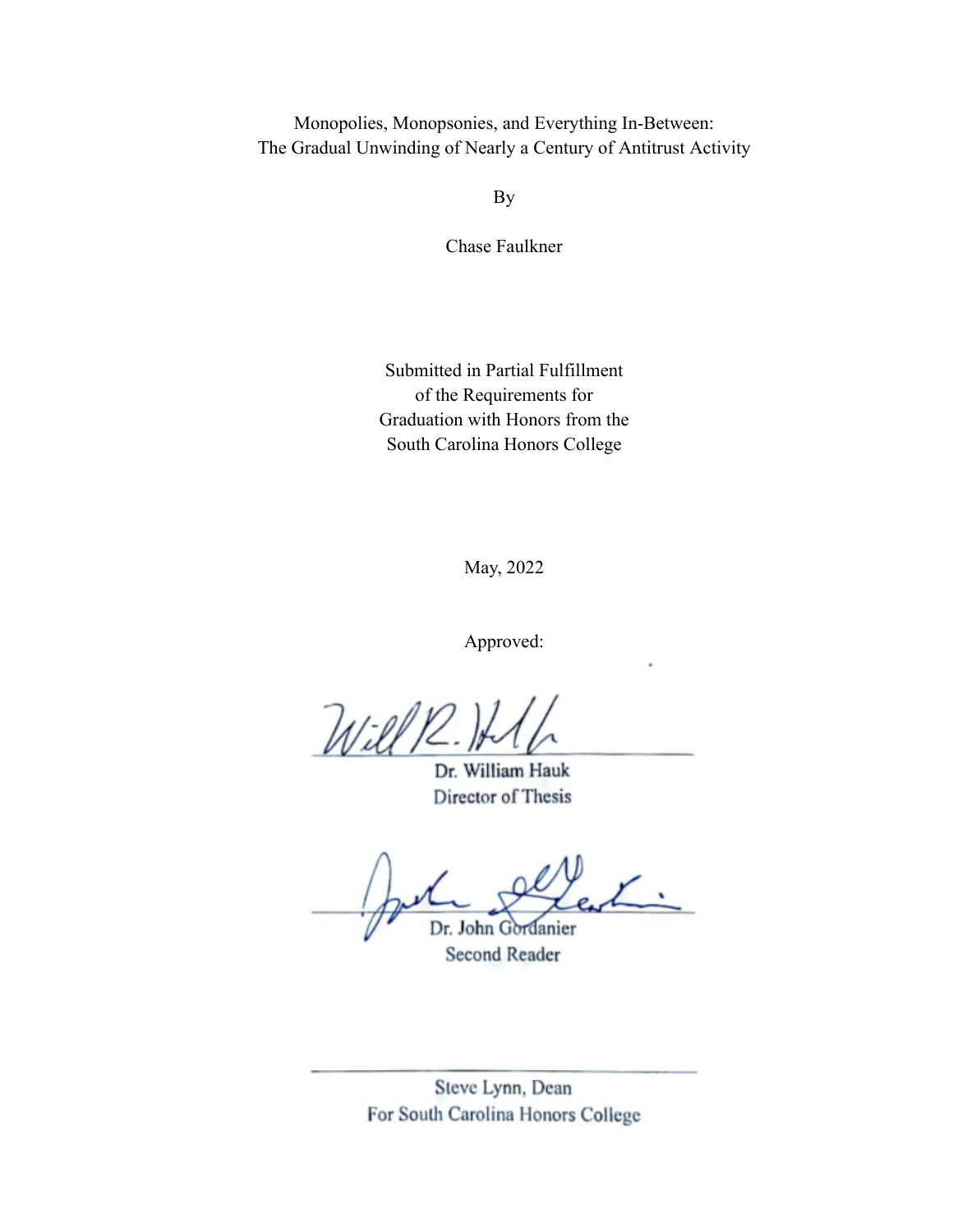I received a lot of support in the planning, drafting, and revision of this thesis.

First, I would like to acknowledge the University of South Carolina Honors College, university staff, and my friends. They have all provided invaluable assistance throughout my tenure as a student.

Next, I would thank Dr. William Hauk, my thesis director, and Dr. John Gordanier, my second reader, for their feedback in the revision of my thesis. Thank you for being patient, I know I have not been an easy student to work with.

Finally, I would like to thank my parents for their counsel and support. The past four years have been taxing, and we have had our differences, but they have been with me every step of the way.

All in all this has been an amazing undergraduate experience, and it is sad to say my time at the University of South Carolina is drawing to a close. I am proud to say that I have learned a lot along the way, in spite of the complications caused by the COVID-19 pandemic. This thesis is the culmination of that undergraduate experience.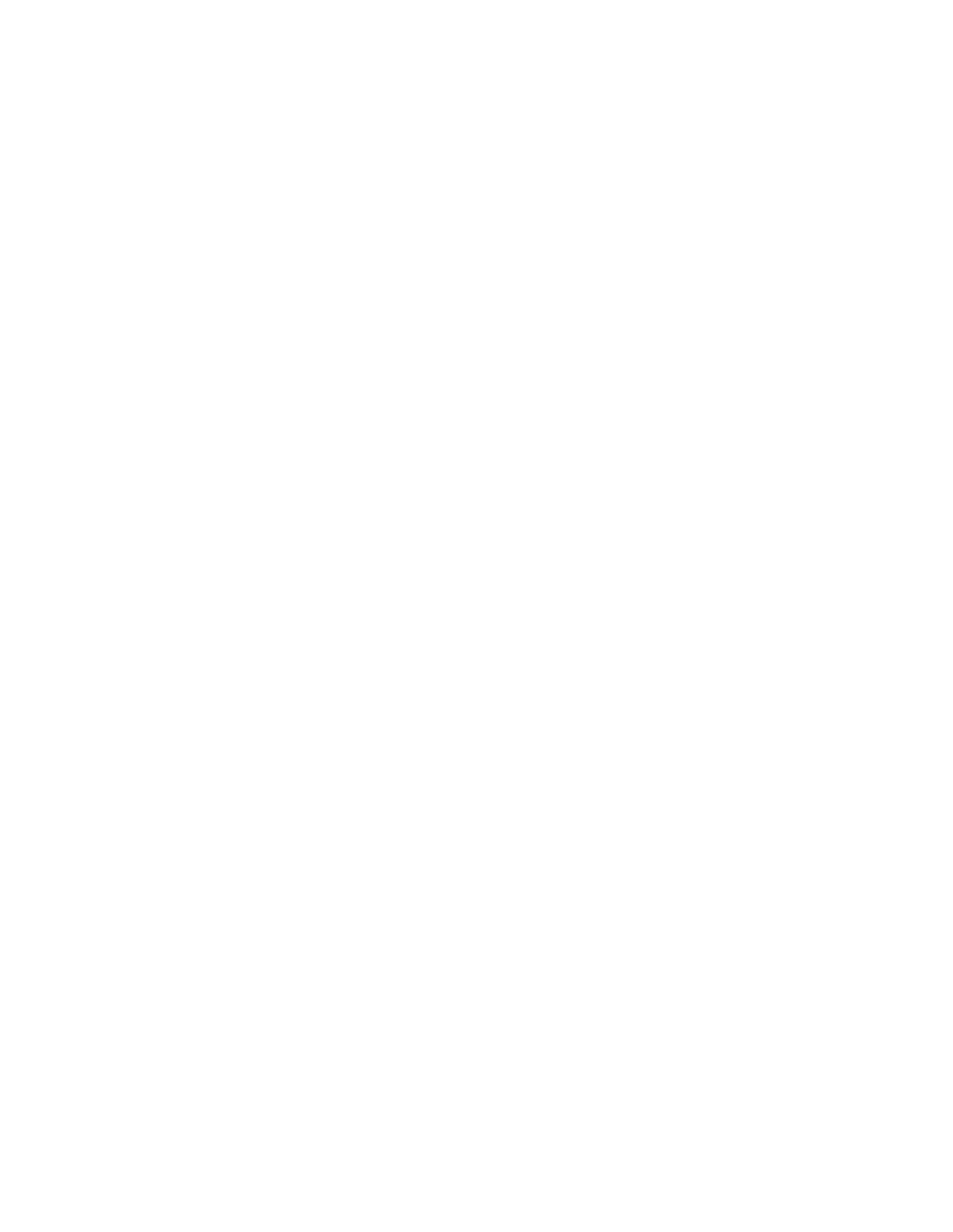# **TABLE OF CONTENTS**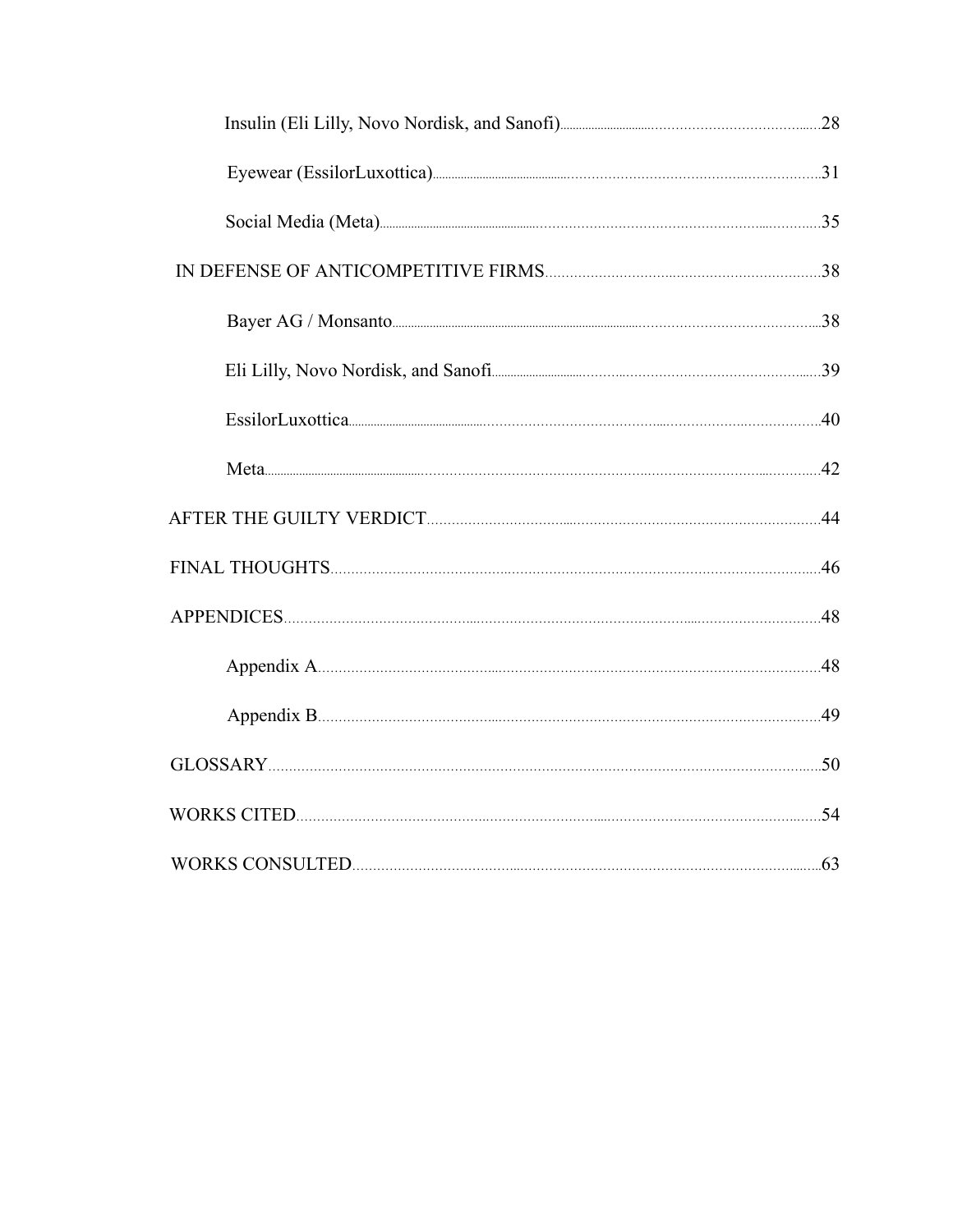# **THESIS SUMMARY**

The focus of this thesis is the enforcement of antitrust law, or more specifically, the lack thereof. In short, changes in the interpretation of antitrust law since the Reagan administration have created a simultaneous increase in mergers/acquisitions and a decrease in antitrust action. This trend started with Ronald Reagan in an effort to bolster a stagnant United States economy, yet in spite of the revolution the global economy has undergone in the last few decades, this trend is still perpetuated today.

While this has helped the United States economy abroad, it has come at a cost domestically. A number of industries have become dominated by a single firm (or a group) through a variety of anticompetitive practices, and their continued dominance threatens consumer welfare. Industries singled out as "ripe for antitrust action" include agricultural seed (Monsanto / Bayer AG), insulin production (Eli Lilly, Novo Nordisk, and Sanofi), eyewear (EssilorLuxottica), and social media (Meta).

In order to do so, however, the United States may have to pass new antitrust legislation. The country's first antitrust law, The Sherman Act, was passed in 1890. The country's most recent comprehensive antitrust law, The Hart-Scott-Rodino Antitrust Improvements Act, was passed in 1974. Both of these laws, while once effective in addressing antitrust concerns, were created before the age of Big Data and multinational conglomerates. Therefore, they are outdated and would likely be ineffective in confronting anticompetitive activity by a company like Meta today.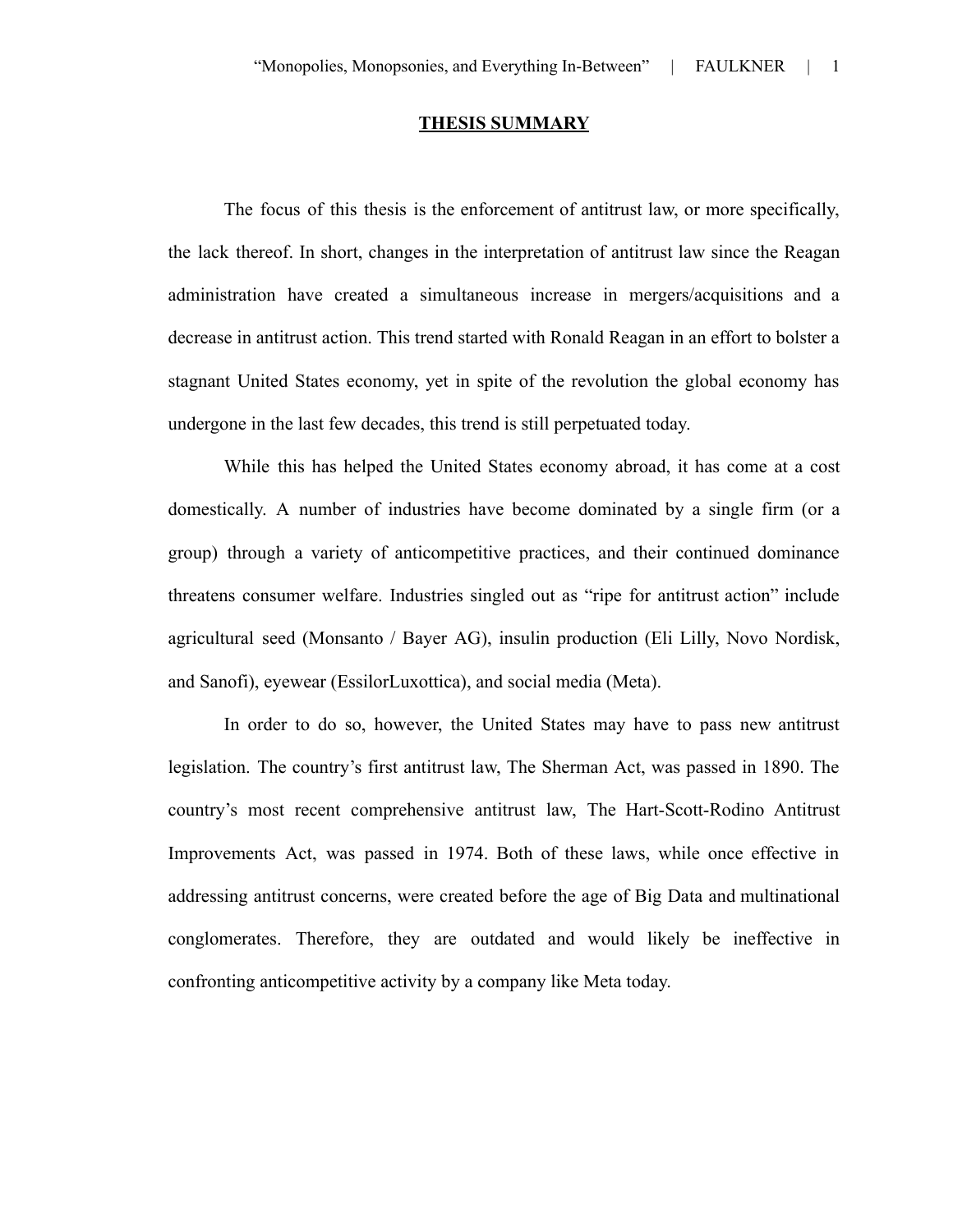#### **INTRODUCTION**

Monopolies and oligopolies have long been a point of political and economic contention. Some decry all monopolies as a sign of market failure and call for increased regulation to "protect consumers". Others laud them as a sign of corporate success and view any sort of attempts to regulate them as a gross abuse of government power. Most people fall between these two extremes, recognizing that regulation of monopolies and the like is just and necessary in cases where the companies abuse their power to exploit consumers.

Following the Industrial Revolution, dozens of companies had cornered their respective markets, having either bought out their competitors or priced them out of the market. Prior to the Sherman Act of 1890, these companies wielded largely unchecked power, free to broker mergers and anticompetitive agreements without the need for government approval (Sawyer, 2019). This period, spanning the decades between the Civil War and the turn of the century, is known as The Gilded Age and is remembered as a time of rapid economic growth at the cost of consumer wellbeing.

Today, the American government has allowed competition to slowly dwindle in many respects, leaving a series of trusts and cartels with near-monopolistic pricing power over their respective industries. This process has been ongoing since 1982, starting with the Reagan administration, and has been perpetuated by every presidential administration since. By failing to regulate the government has effectively raised barriers to entry across industries and allowed corporate America to regress to the Gilded Age. This paper will highlight how the rapid relaxation of antitrust laws, coupled with a simultaneous uptick in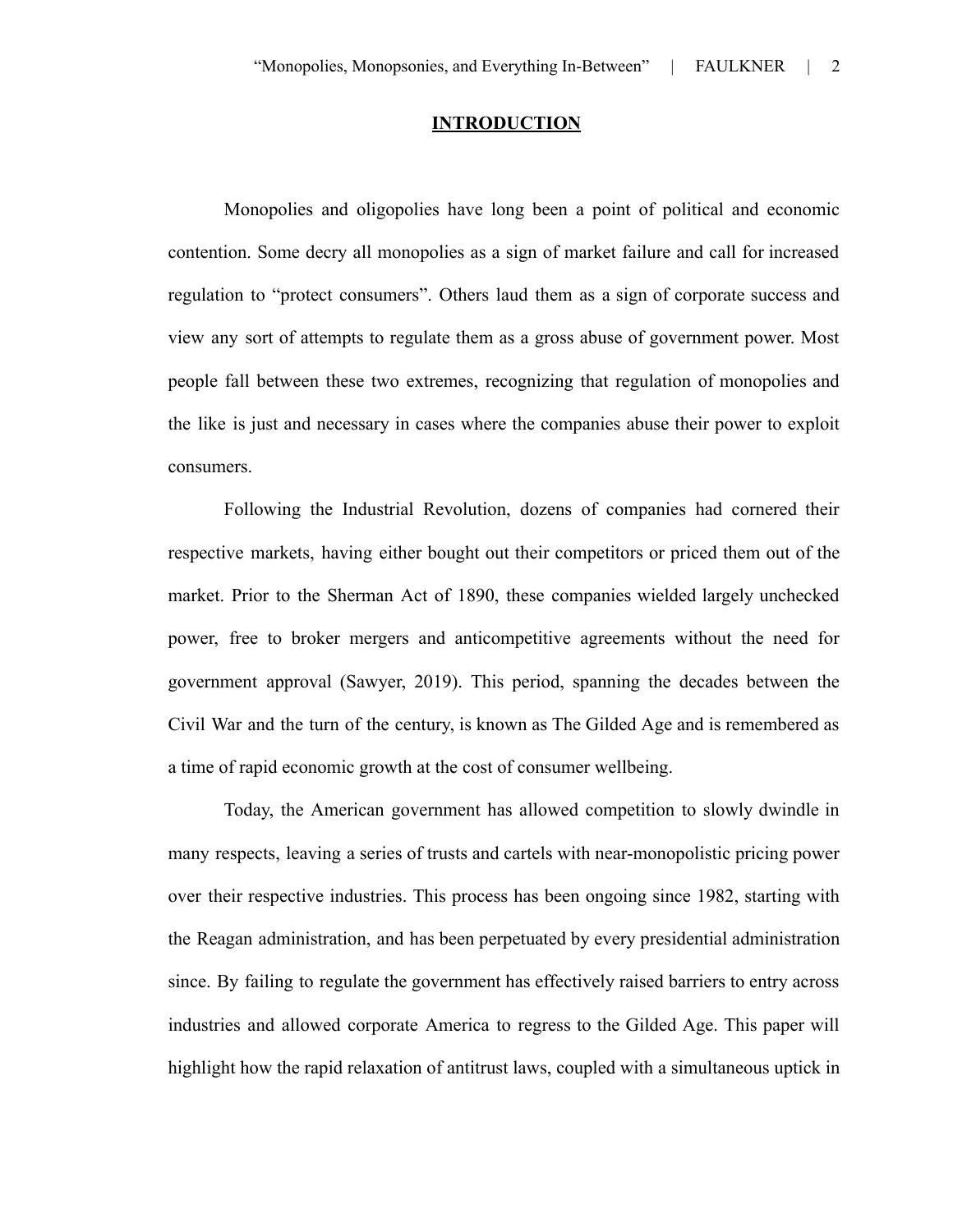mergers and acquisitions, has led to a consolidation of a variety of industries into the hands of just a few companies.

#### **Monopolies, Pools, Syndicates, and Cartels**

Consumers like to use the term "monopoly" as a catch-all term to refer to any company that controls a dominant share of their industry. However, the truth is much more complicated. A true monopoly refers specifically to a company who has absolutely zero competition within their industry, allowing that company to exert complete pricing control over their product/industry. Even within this, though, there are finer distinctions including natural monopolies, legal monopolies, public monopolies, geographic monopolies, technical monopolies, and discriminating monopolies, just to name a few.

The reality is that it is nearly impossible for true monopolies to form in the United States today. International markets are often too efficient to allow companies to exert complete pricing control. More often than not, when people refer to monopolies, they are likely referring to one of many similar groups of companies. Some of them may or may not be legal. Take for example a pool, in which multiple investors/companies pool assets to effectively create monopolistic control. Alternatively, consider a syndicate, in which individuals work together to accomplish a common goal, such as cornering a market.

While pools and syndicates may be legal depending upon their purpose for existing, cartels are definitely not. Cartels are best viewed as a consortium of companies who, under normal circumstances, would be rivals. In a cartel, these rivals come to an agreement to control levels of production and pricing. This allows member companies to fix prices far above what levels would be in a competitive market and may even allow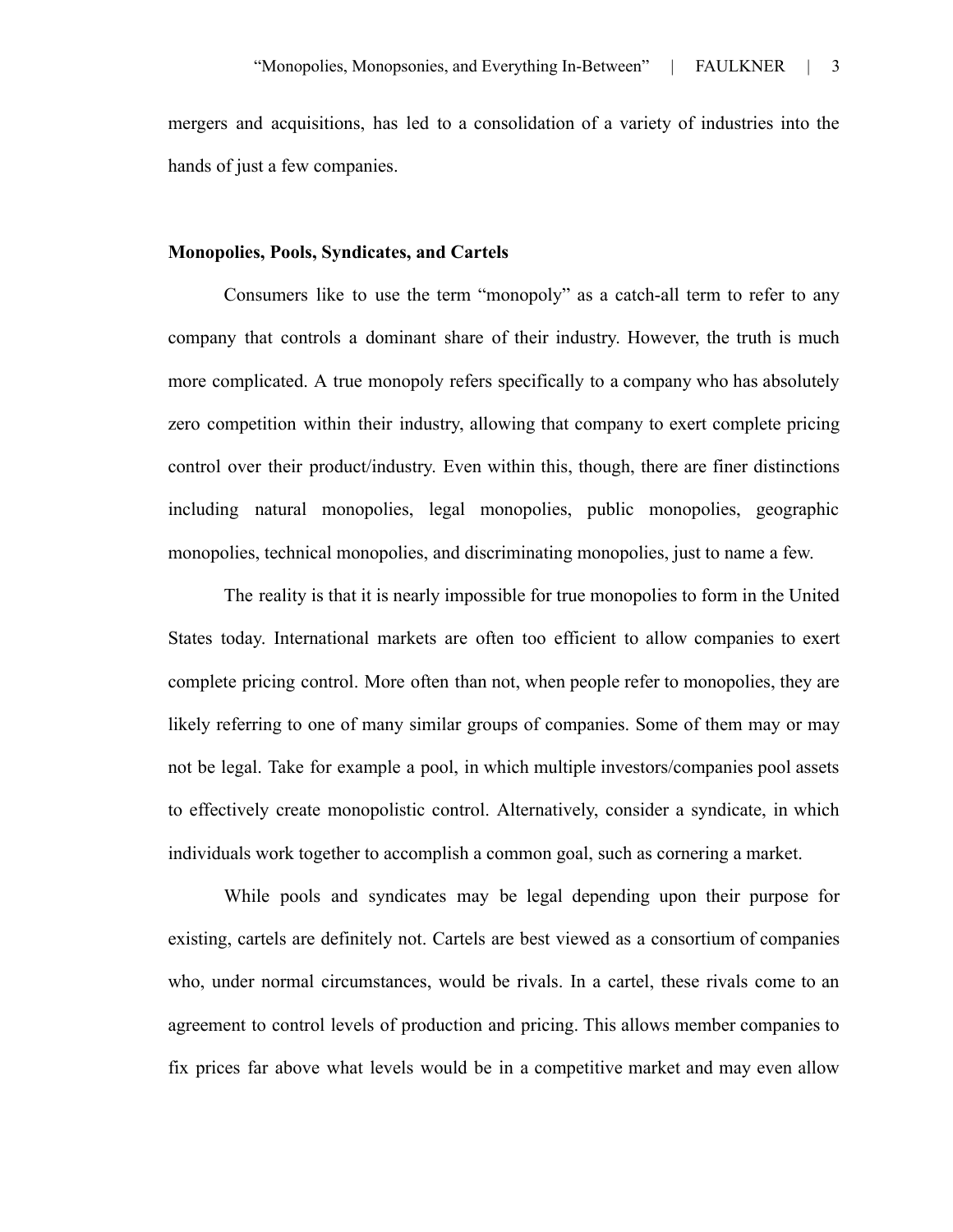them to drive prices down if need be to destroy competition outside of the cartel. An example of this is the Organization of Petroleum Exporting Countries (OPEC), who have largely set international oil prices since the 1960s (Fattouh, 2013).

#### **A Brief History of Antitrust Law in the US**

Much like how consumers refer to many anticompetitive groups as "monopolies", the United States government likes to use the word "trust" as an umbrella term for any group of businesses that work together to establish effective monopolistic control. These groups were abundant at the turn of the 20th century, and wielded a dangerous amount of power both politically and economically. These groups controlled many vital industries like steel production, railroad transportation, crude oil, and even meat processing. In recognition of this, the United States government passed a series of laws aimed at limiting the power of these trusts.

The first of these laws was the Sherman Antitrust Act of 1890. The law states that "Every contract, combination in the form of trust or otherwise, or conspiracy, in restraint of trade or commerce among the several States, or with foreign nations, is declared to be illegal" (Millon, 1987). Effectively, this gave district courts the basis upon which to challenge the formation of trusts, monopolies, and cartels. Originally it allowed the courts to award treble damages to those affected, though the upper limit for damages has been increased since (Cooper Jr, 1955). While this may appear a very powerful law, it represented just the first step toward greater regulation of businesses and protection of consumers.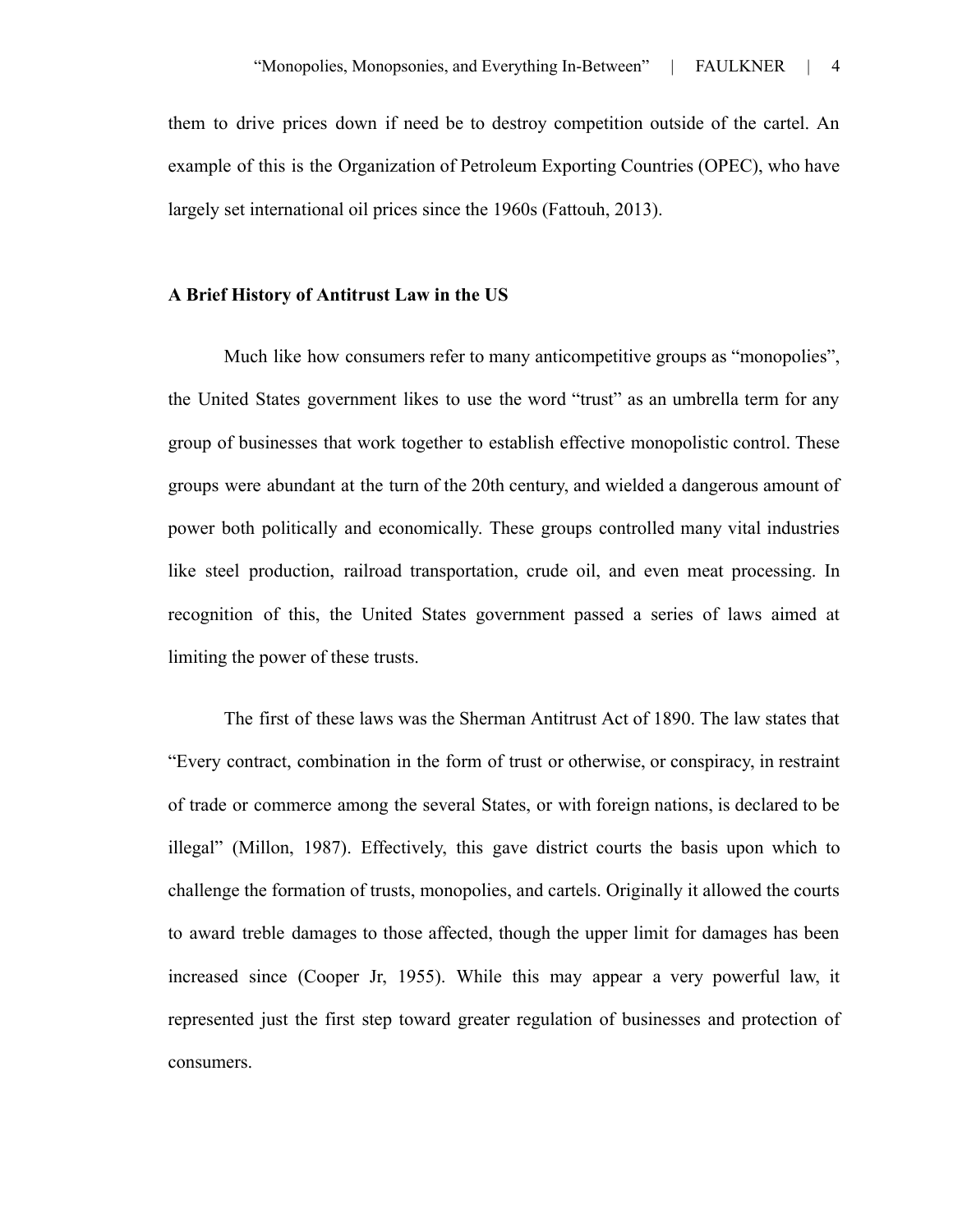By 1914, it was clear that the Sherman Antitrust Act was not robust enough to accomplish the goals lawmakers had set in 1890. The Clayton Antitrust Act of 1914 aimed to address the glaring issues with existing antitrust legislation. According to "Clayton Antitrust Act and Sherman Antitrust Act-Antitrust Trade" (Standing, 1991), the Clayton Antitrust Act of 1914 accomplished three major goals:

- 1) Provided protections for employees, including the right to form labor unions, strike, protect, boycott, collectively negotiate, etc.
- 2) Prohibited mergers that would significantly reduce competition
- 3) Set price floors for certain industrial products in order to protect smaller companies who could not compete with larger competitors whose cost of manufacturing were lower due to economies of scale

As one can imagine, this gave courts and the federal government much greater power over regulation of anticompetitive entities. Together, the Sherman Antitrust Act and the Clayton Antitrust Act continue to form the foundation of modern antitrust law in the United States.

The Federal Trade Commission Act was also passed in 1914. Having seen courts struggle to properly apply the Sherman Antitrust Act of 1890, Congress wanted to establish a commission charged specifically with enforcing the Sherman Antitrust Act and the newly passed Clayton Antitrust Act (Winerman, 2003). While its main functions were initially to maintain competition and protect consumers, later Supreme Court rulings and legislation further expanded the FTC's powers. Eventually their powers grew to encompass regulation of telemarketing, credit reporting, data privacy, and identity theft.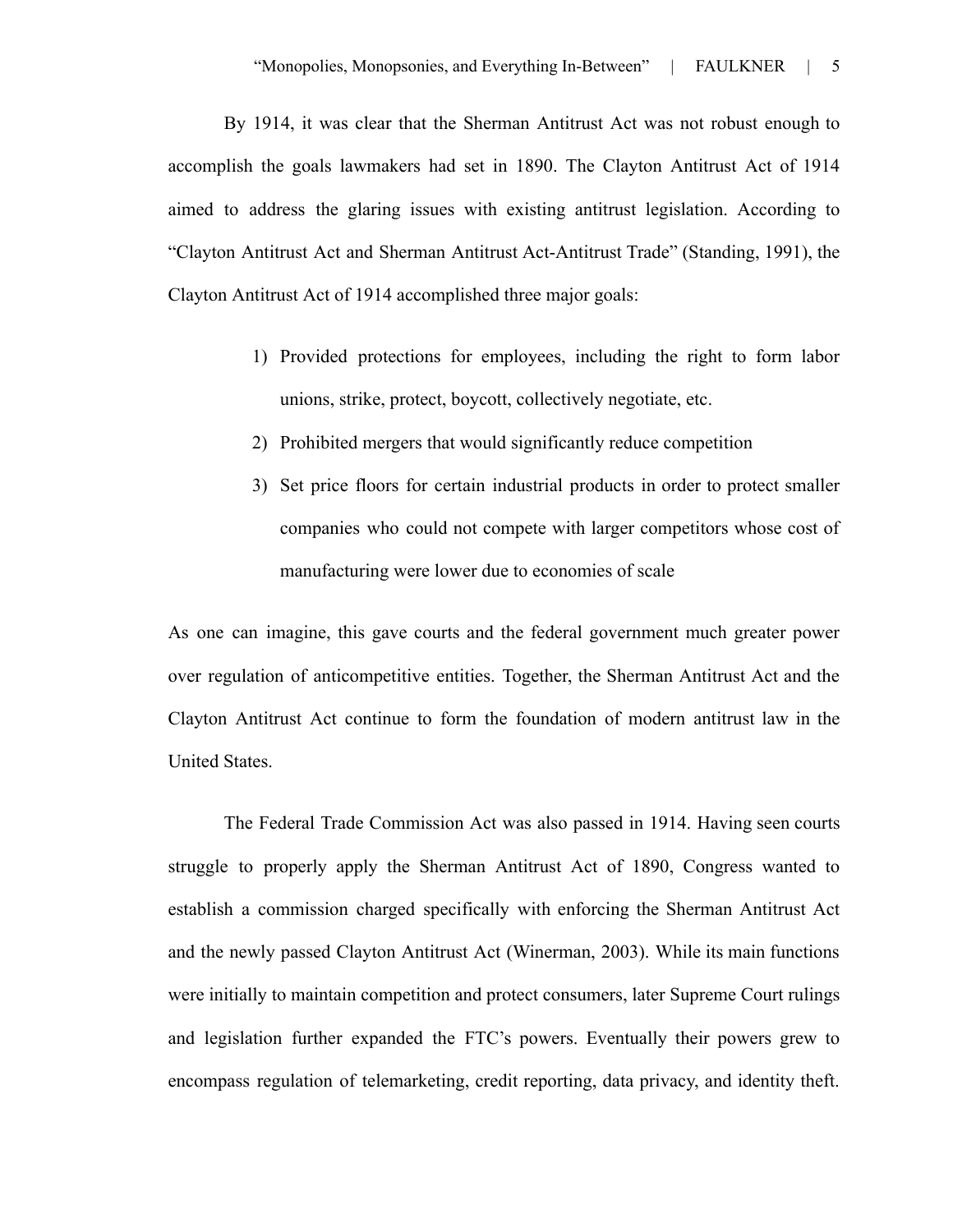Most notable among these changes was the 1972 ruling in Federal Trade Commission v. Sperry & Hutchinson Trading Stamp Co., which established that the FTC could regulate unfair/fraudulent business practices despite not violating antitrust laws (Gellhorn, 1983).

The Robinson-Patman Act was passed in 1936 and is likely the least relevant antitrust law still in effect. The law aimed to protect small retailers against competition from larger department stores by banning price discrimination against small retailers by producers (Luchs, 2010). It established a minimum price at which retail products may be sold to retailers, as well as preventing department stores from restricting who producers could do business with as a term of their contract (Luchs, 2010). Over the years however, it has gradually fallen out of favor and is now rarely enforced.

The Hart-Scott-Rodino Antitrust Improvements Act, passed in 1976, is actually a revision of the Clayton Antitrust Act. The law requires companies to file a notice with the FTC that they intend to merge if they meet a series of requirements regarding the nature of the businesses, size of the companies, and size of the merger/acquisition (Kintner, 1977). This allows the FTC to prevent anticompetitive mergers/acquisitions from being completed rather than having the federal government break up trusts and monopolies after they have formed. This act, passed nearly fifty years ago, was the most recent overhaul of United States antitrust legislation.

#### **Evolving Interpretations**

As mentioned earlier, these laws have been repeatedly amended or expanded upon by later legislation. However, doing so takes an act of Congress and therefore it can be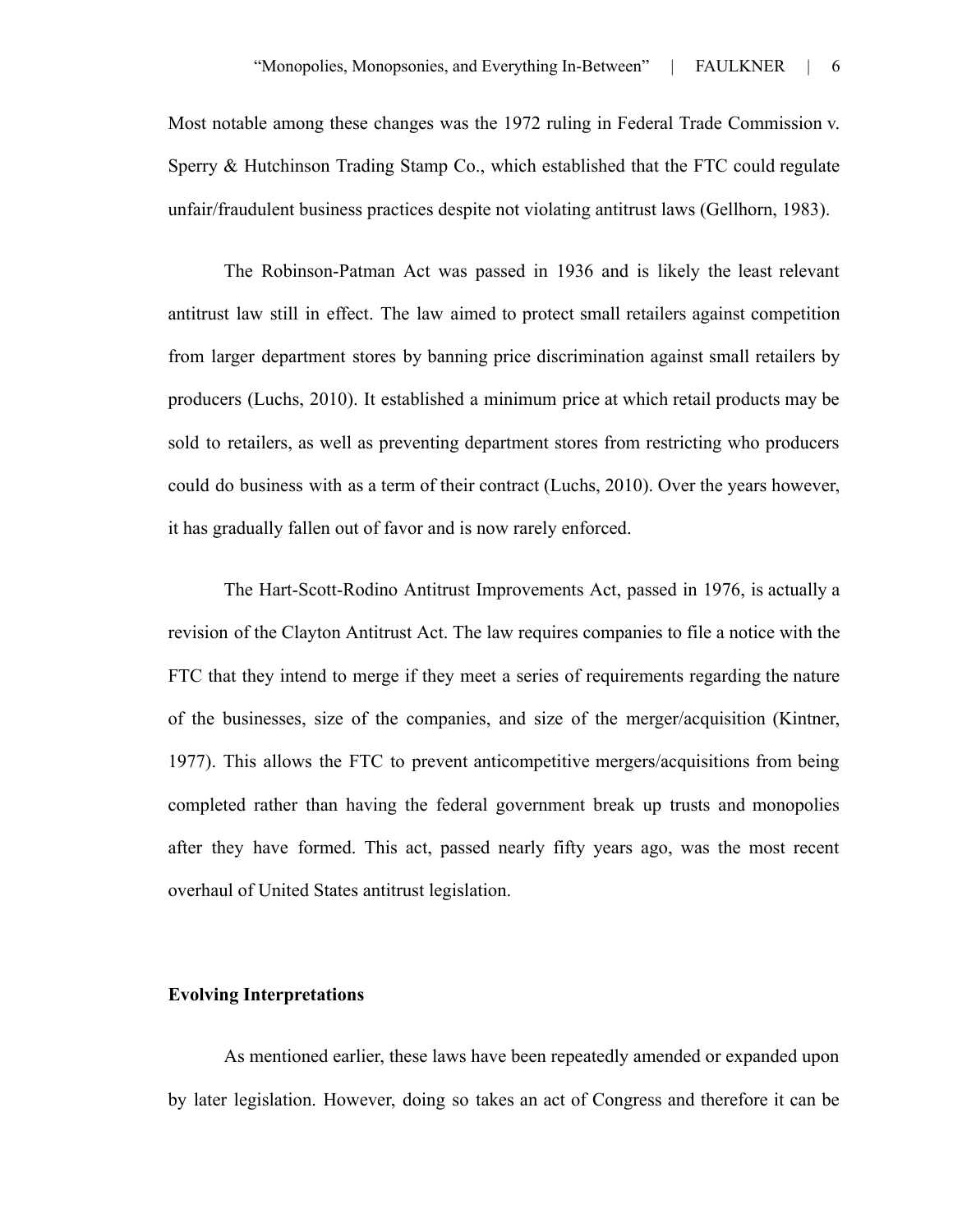difficult to overhaul antitrust legislation. Instead, smaller changes can be continually made through evolving interpretations of the same basic laws. Because of this, Supreme Court precedent is heavily relied upon in successive antitrust cases. With each application of antitrust laws in the supreme court, they provide a greater level of clarity and reshape future application to more closely reflect the time in which we live. Similarly, the President can reshape application of the law while they are in office by changing the guidance they give the FTC and the Department of Justice.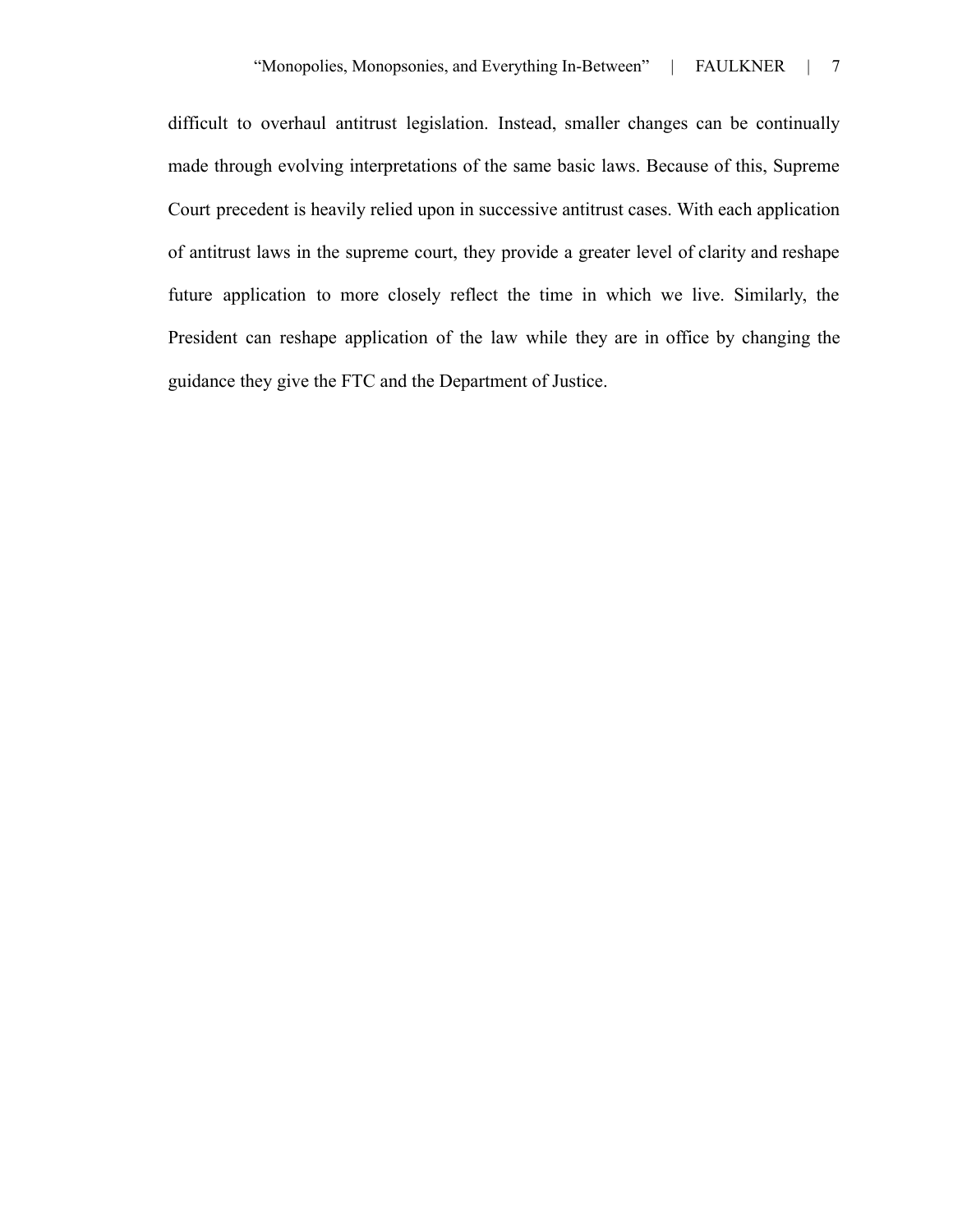#### **CHANGING ATTITUDES IN THE BULLY PULPIT**

It would be impossible to discuss antitrust law and the presidency without mentioning Theodore Roosevelt. He served from 1901 to 1909 and became the youngest president in United States history at the time he took office following the assasination of President William McKinley. While in office, Theodore Roosevelt greatly strengthened the presidency by taking for himself many powers previous presidents had not. In doing so, he established the presidency as a position from which to advocate one's agenda directly to the people. In light of this, he affectionately dubbed the presidency the "Bully Pulpit".

Theodore Roosevelt used the Bully Pulpit as effectively as any other president to date. A central focus of his presidency was the "Square Deal", which aimed to protect consumer interests, limit the power of corporations, and conserve nature. This was made clear from his very first speech to Congress on December 3, 1901 in which he called for increased scrutiny to be placed upon trusts in the name of consumer welfare, citing the unyielding power that conglomerates like Standard Oil Company, American Tobacco Company, and Northern Securities Company wielded over their respective industries (Roosevelt, 1901). In total, Theodore Roosevelt initiated prosecution against many trusts under the Sherman Antitrust Act and oversaw the dissolution of forty four trusts during his two terms as president (McCollum, 1997). These actions endeared him to consumers of the time and earned him the nickname "The Trust Buster".

Often "busting" these trusts involved either forced divestment of different lines of business or the division of a single corporation into a series of direct competitors. This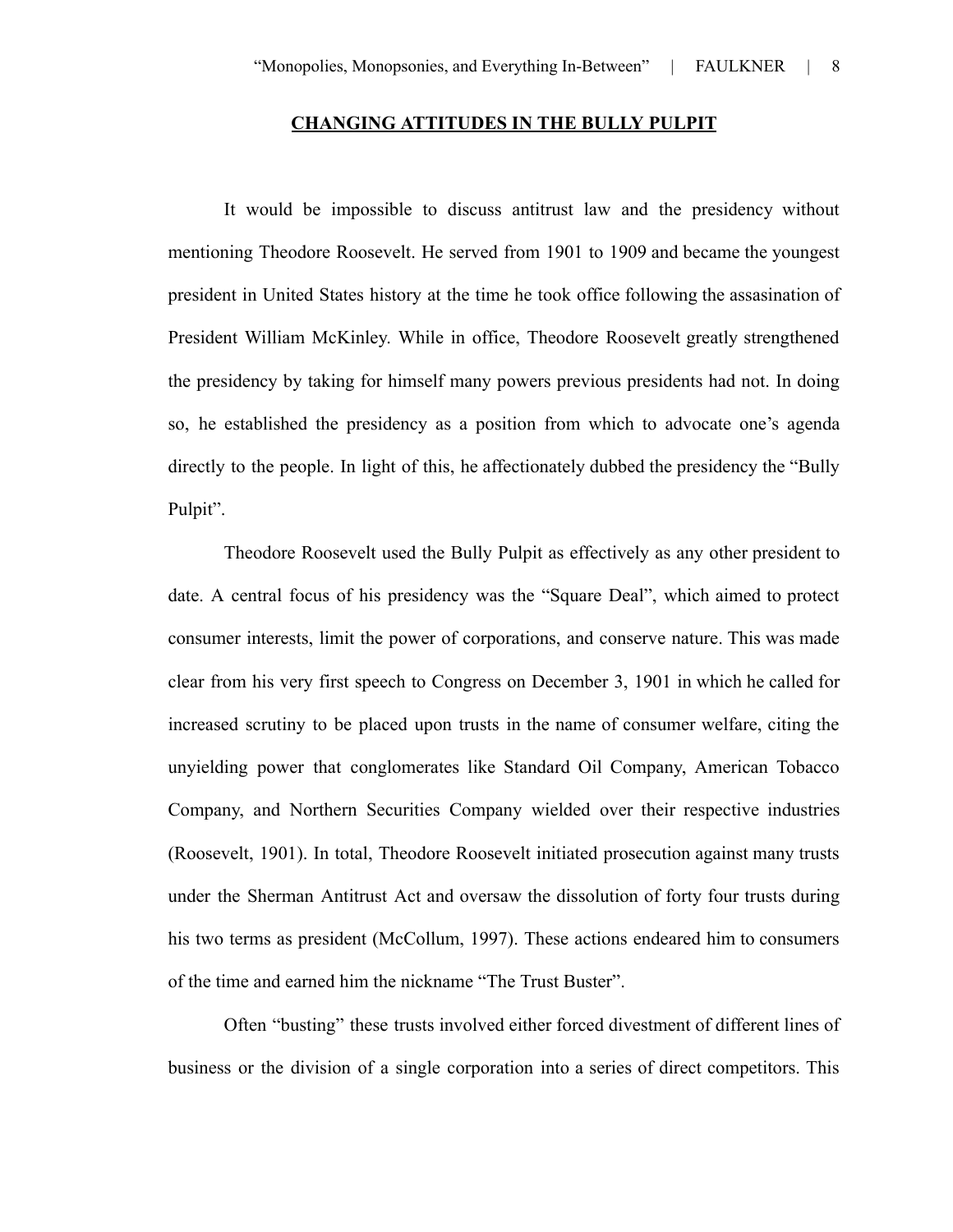created a more efficient market and prevented the exploitation of consumers by trusts via price fixing. However, as international relations changed and the United States economy evolved, so did attitudes within the Bully Pulpit.

#### **Ronald Reagan**

The most notable change in attitude came during the Reagan administration. President Ronald Reagan, a Republican from California, served from 1981 to 1989. When Reagan took office, he inherited a litany of crises, both domestically and abroad. Chief among voter concerns was likely the ongoing instability in the Middle East. 1979 saw the end of the Iranian revolution following the overthrow of the Western-backed Shah, the onset of the Iranian Hostage Crisis, and the Soviet invasion of Afghanistan. The following year, Iran invaded neighboring Iraq, further adding to the instability. These events not only destabilized the region but also caused the price of crude oil to skyrocket, doubling over a twelve month period to a high of \$40 a barrel in 1980 (Viksnins, 1984). This equates to approximately \$137 in 2022, adjusting for inflation. This event is known as the 1979 Oil Shock or the Second Oil Crisis.

While such an oil shock had occurred before, and has occurred since, the timing of the shock compounded the United State's existing inflation issue. Inflation in the United States averaged 9.73% during the four years Jimmy Carter was in office, hitting an all-time high of 13.55% in 1980 (SEE APPENDIX A) (Smyth, 1989). These alarming figures, coming in an election year, chipped away at any remaining support Jimmy Carter had heading into the 1980 election.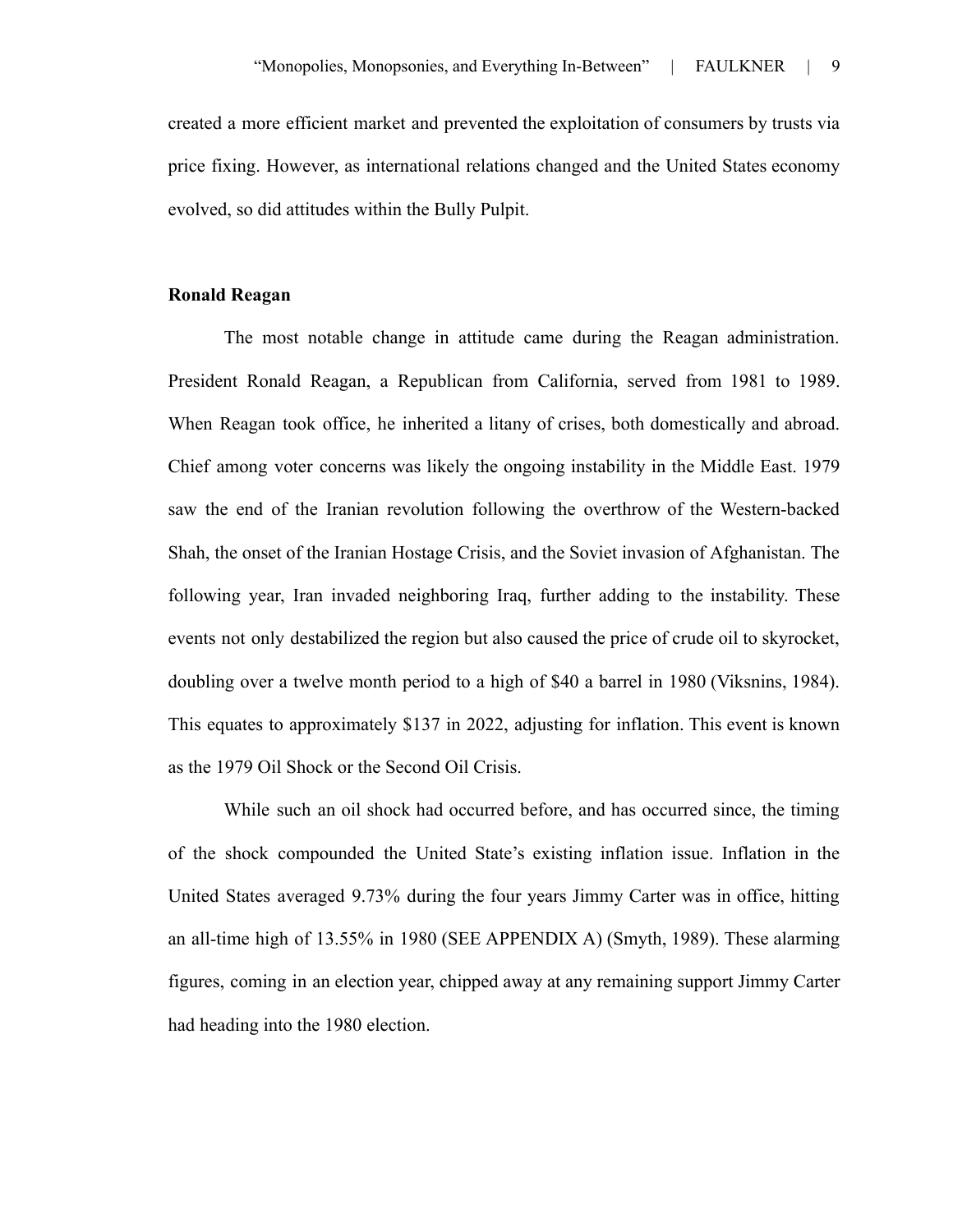Upon taking control of the country, the Reagan administration sought to immediately reign in the rampant inflation and astronomical gas prices. The Chairman of the Federal Reserve, Paul Vocker, leaned on Reagan for support as he raised interest rates ever-higher and slowed growth of the nation's money supply (Feldstein, 2013). The Reagan administration slashed taxes and slowed the growth of government spending in an attempt to soften the blow to the economy, but it was not enough. The economy fell into a severe 16 month recession and the unemployment rate rose to 10.8%, but by 1983, inflation had fallen back below 6% for the first time since before Jimmy Carter had taken office (Feldstein, 1997) (Smyth, 1989). Still, this left Reagan and the United States economy in a vulnerable position.

In response, Reagan began to deregulate the bureaucratic process of approving mergers and acquisitions. In theory, allowing companies to grow rapidly by expediting the approval process would allow them to compete more effectively on an international scale. First, he oversaw the complete restructuring of the Federal Trade Commission's Horizontal Merger Guidelines for the first time since they were created in 1968 (Department of Justice, 1984). He was heavily criticized for this move, and many members of the government cited the lack of deliberation prior to the restructuring and quickly called for him to unwind these changes. In response, Reagan plainly stated that "any regulatory change that would increase the cost of mounting takeovers is likely to deter takeovers and thereby cause losses for the economy" (Joint Economic Committee, 1985). He doubled down on these sentiments in his 1985 *Economic Report of the President*, suggesting that Congress amend tax laws to create tax incentives for merging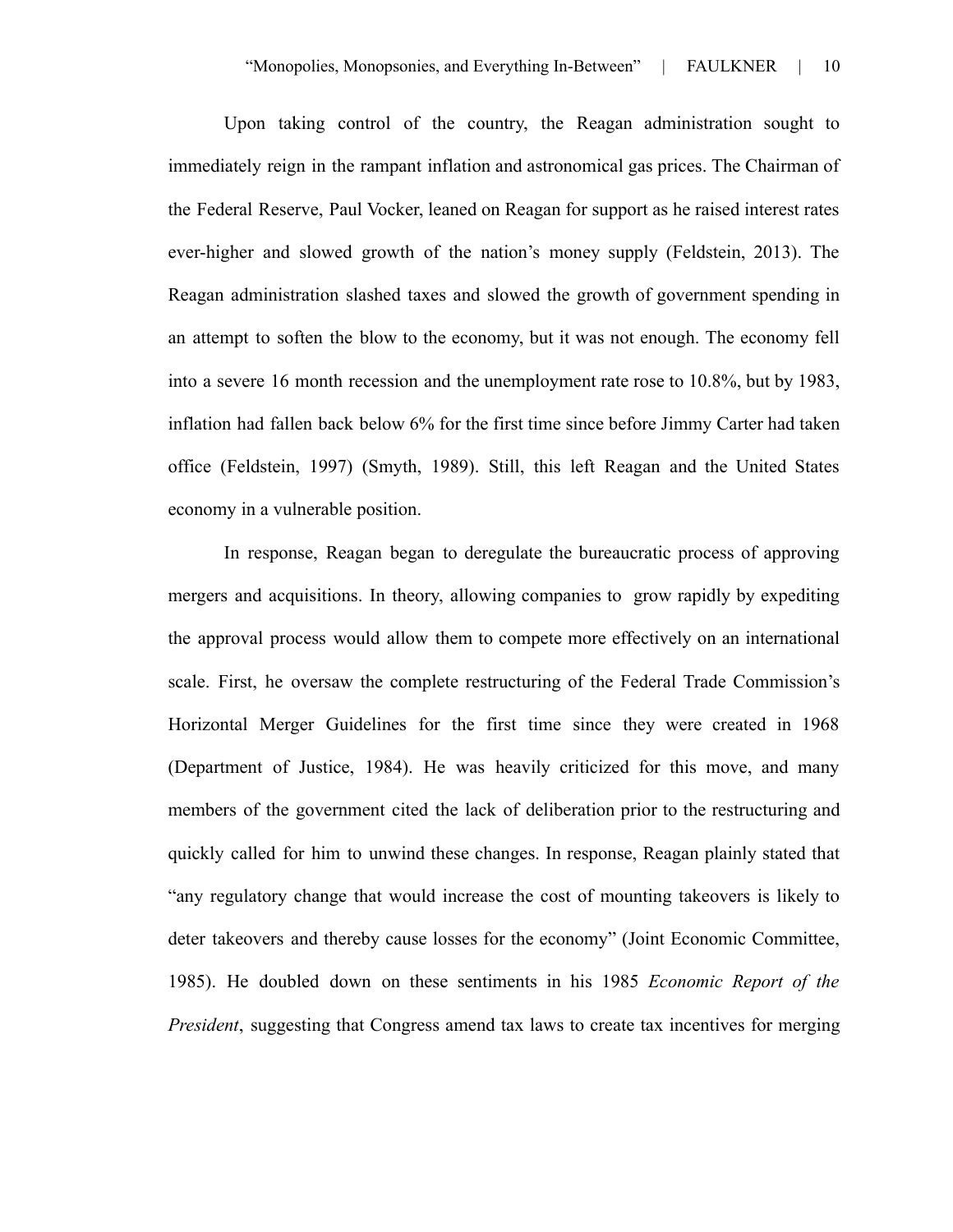companies, as their mergers bolstered the economy and should therefore be encouraged (Joint Economic Committee, 1985).

As a result, mergers experienced a significant uptick, and the power of the FTC fell. In the first five years of Reagan's presidency, only twenty six of over ten thousand proposed mergers were challenged by the government, with 13 of them being allowed to continue under the signing of merger consent decrees (Sullivan, 1986). This lack of merger regulation, coupled with a decrease in trust prosecution, left little work to be done at the FTC and DOJ. As a result, in the eight years Reagan was president, total staff fell roughly 50% at the FTC and 40% at the DOJ (Nelson, 1991). This furthered his efforts to deregulate mergers and acquisitions, as those agencies now lacked the staff needed to carry out investigations of anticompetitive behavior.

These new merger guidelines were so loose and ineffective that they were disparagingly referred to as "shadow guidelines" both within the FTC and within Congress. In an attempt to provide some form of pacification for his critics, the Reagan administration established two new tests to gauge pre- and post-merger competition within each company's respective industry. The first, the Hypothetical Monopolist Test (HMT), is a pre-merger test used to define whether monopolistic control would lead to significantly higher prices for the products in question (Department of Justice, 1984). The other test, the Herfindhal-Hirschman Index (HHI), measures post-merger consolidation of the industry, with higher HHI scores representing lower levels of competition (Department of Justice, 1982). While both tests are still used today, their effectiveness has been repeatedly questioned, and the cutoff values for each test have fluctuated between presidential administrations.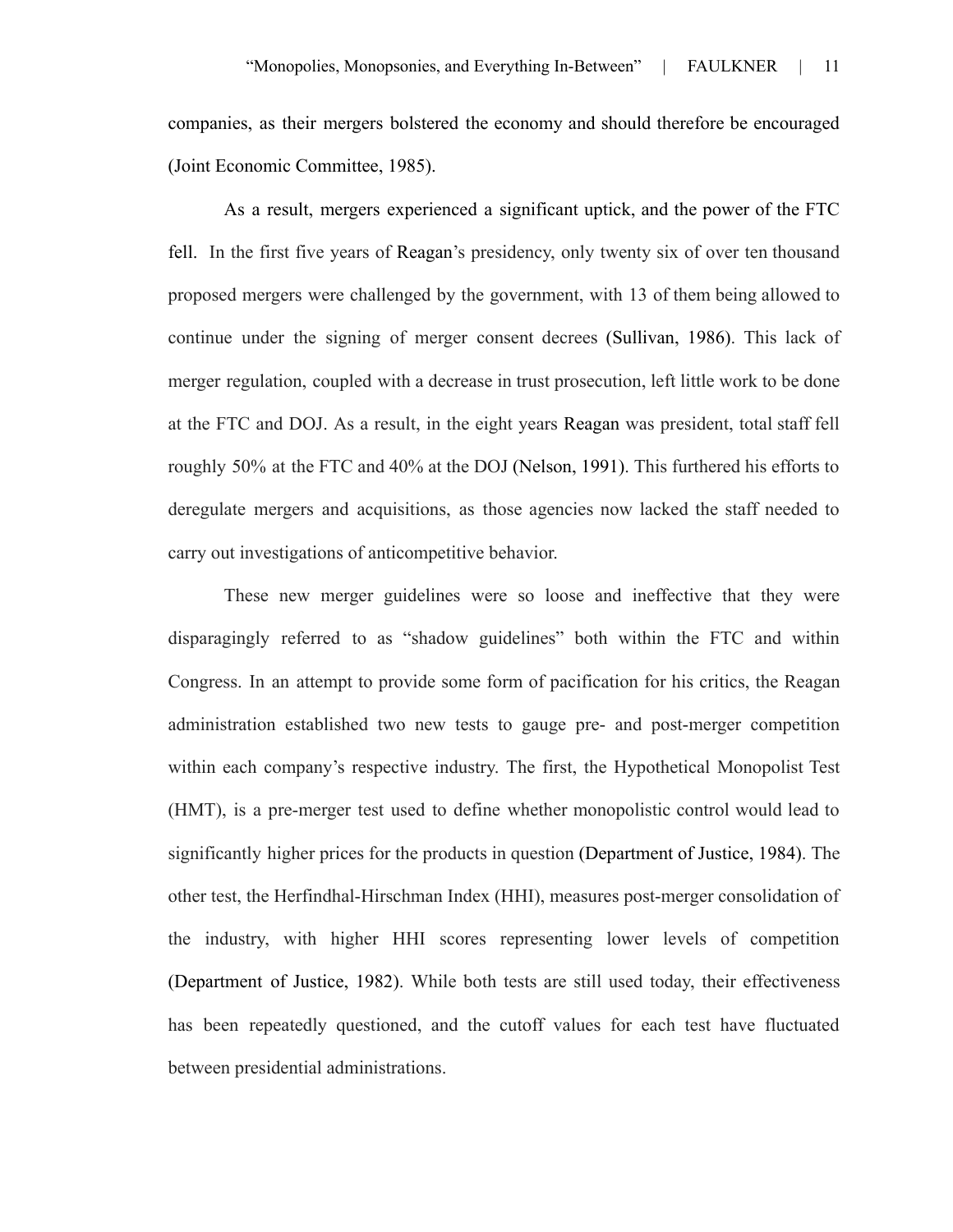## **George H.W. Bush**

George H.W. Bush held office for merely four years from 1989 to 1993. Despite this, his short term was eventful and full of international change. One thing that did not change much, however, was the president's stance on mergers and acquisitions.

George H.W. Bush was Reagan's vice president for two terms, and as such, his presidency continued to endorse many of the same policies and views as his predecessor. Initially, however, officials outside of the administration were hopeful they would be able to tighten their hold on both antitrust regulation and merger/acquisition activity. In his first year, the administration amended the FTC guidelines, this time consulting directly with the Department of Justice to establish ratio cutoffs for merger approval rather than depending solely on the opinions of his economic advisors (Nelson, 1991) (Department of Justice, 1992).

However, when the FTC and DOJ asked that their departmental budgets be restored to the levels they enjoyed prior to the Reagan administration, they were met with significant resistance. Rather than restoring their budgets, George H.W. Bush increased each of their budgets by a measly \$5,000,000 (Nelson, 1991). It was suggested that the FTC could instead simply spend their budget more effectively, to which FTC Chairman Janet Steiger stated that "improved efficiency and case selection can't entirely make up for a 50% reduction in resources" and that "the staff will continue to be stretched thin" (Nelson, 1991).

All in all, little changed in respect to mergers, acquisitions, and antitrust under George H.W. Bush. Rather than drastically change existing antitrust laws and the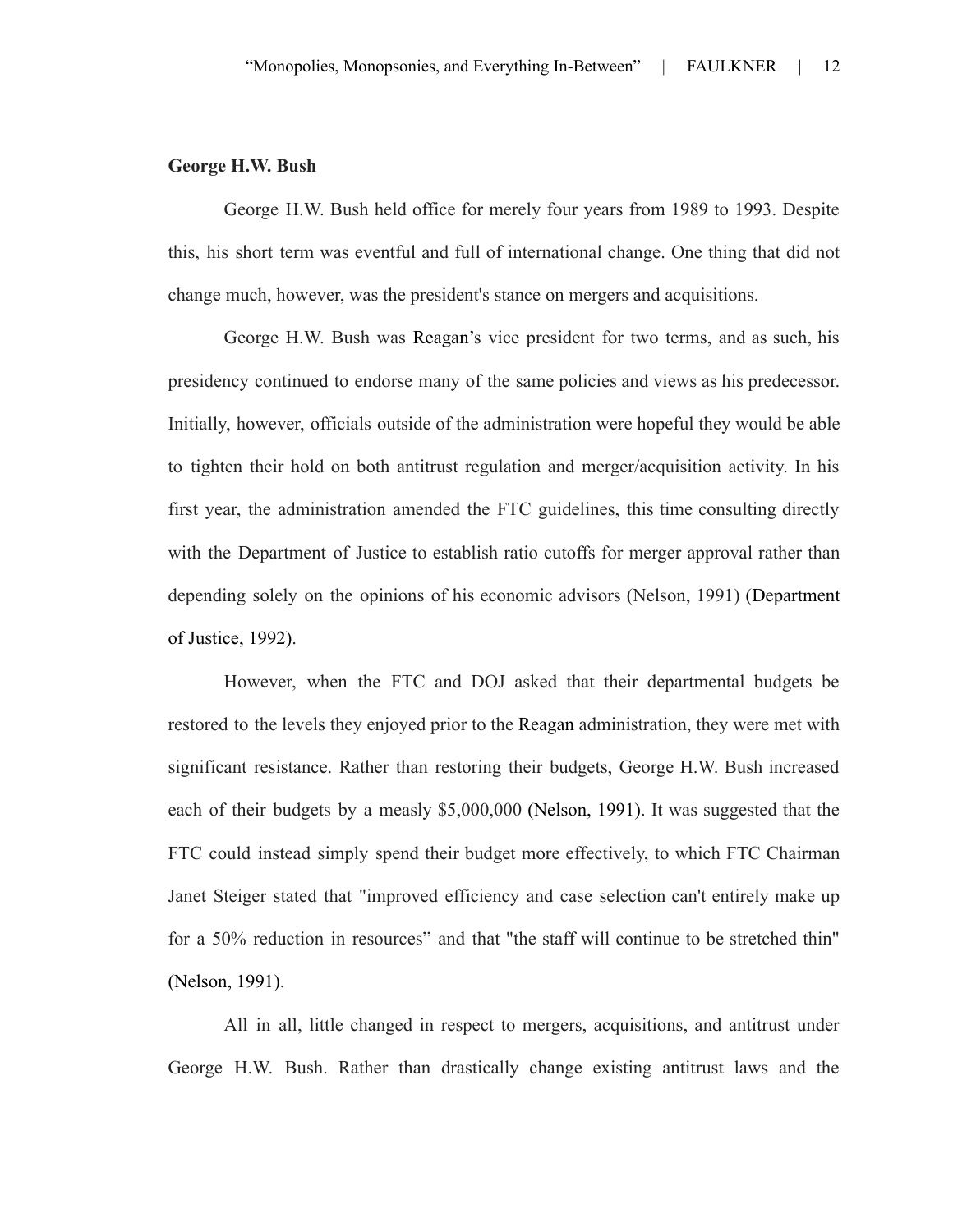guidelines established under the Reagan administration, he chose instead to provide clarity and push for continuity of existing best practices.

#### **Bill Clinton**

William "Bill" Clinton served as president from 1993 to 2001. Notably, he was the first Democrat to occupy the Oval Office since Reagan was elected twelve years prior. With this change in political party came renewed calls for antitrust action, particularly given the total collapse of the Soviet economy the prior year, making the United States the unrivaled world superpower.

Surprisingly, the FTC Horizontal Merger Guidelines went unchanged from the previous administration. Instead, Bill Clinton sought to strengthen antitrust activity by increasing the budgets of both the FTC and DOJ. The DOJ alone received an extra 16.3% budget increase per year, allowing them to hire approximately one hundred employees much-needed to carry out the analytical work they were stretched too thin to complete under the two prior administrations (Foer, 1999). Of particular focus was foreign companies operating in the United States which did not have domestic headquarters.

Some of these changes can be attributed to a new head of the Department of Justice's Antitrust Division, Anne Bingaman. After being appointed assistant attorney general in late 1993, the agency saw a huge jump in productivity. In the first six months of 1994 alone, the DOJ opposed fourteen mergers, as compared to the yearly average of just twelve under George H.W. Bush's administration (Kovaleff, 2008). Later during Bill Clinton's presidency this would slow, with the administration opposing a total of seventy mergers between 1996 and 2000, most of them on the grounds that they would harm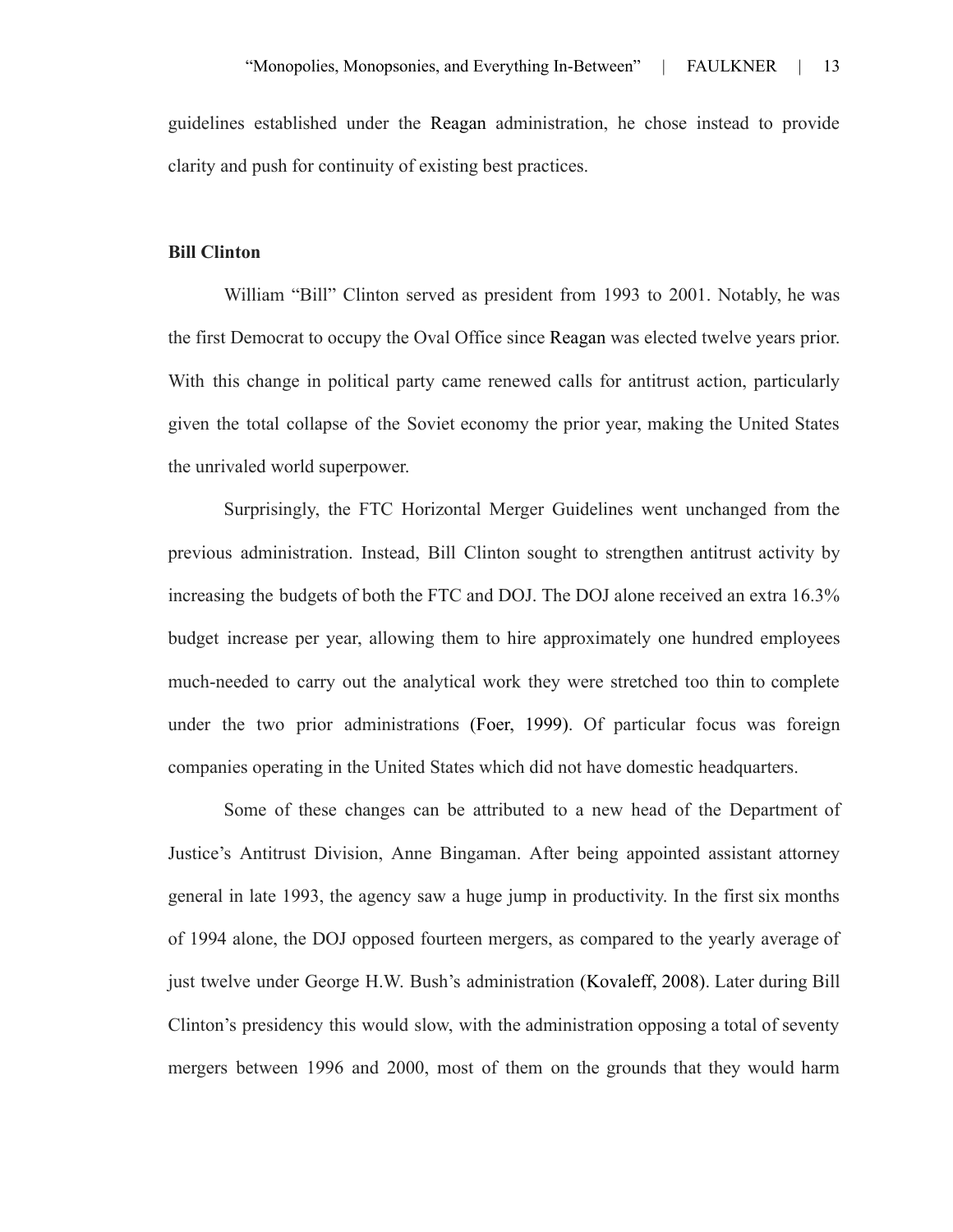consumer welfare rather than that they would actually grant a company monopolistic control (Kovaleff, 2008).

Bill Clinton's administration is most notable for its decision to file an antitrust suit against Microsoft in 1998, the last high-profile antitrust suit to be tried in court. While Microsoft was investigated for potential violations of antitrust laws in the early 1990s, it was largely cleared of any allegations. However, in 1998, the Clinton administration brought suit on the grounds that Microsoft had cornered the personal computer software market, given the prevalence of Microsoft Office and Microsoft Windows, as well as the downfall of Netscape, the only competitor for their widely popular Internet Explorer program (Lopatka, 1999). In their eyes, this was a technical monopoly and a clear violation of the Sherman Antitrust Act.

Initially, the courts ruled in favor of the United States government. Despite Bill Gates' insistence that antitrust laws stifled innovation and made them less competitive on a global scale, it was ruled that Microsoft should be split into two companies. This ruling was eventually appealed and overturned in 2001 by the U.S. Court of Appeals, establishing a precedent that presents a challenge to anyone wishing to break up technology companies today.

#### **George W. Bush**

George W. Bush's presidency spanned two terms from 2001 to 2009. Much like his father, little changed in regards to mergers, acquisition, and antitrust laws during his presidency. It could be argued that George W. Bush's administration took the lightest stance on antitrust since Reagan. However, in doing so, it is important to consider the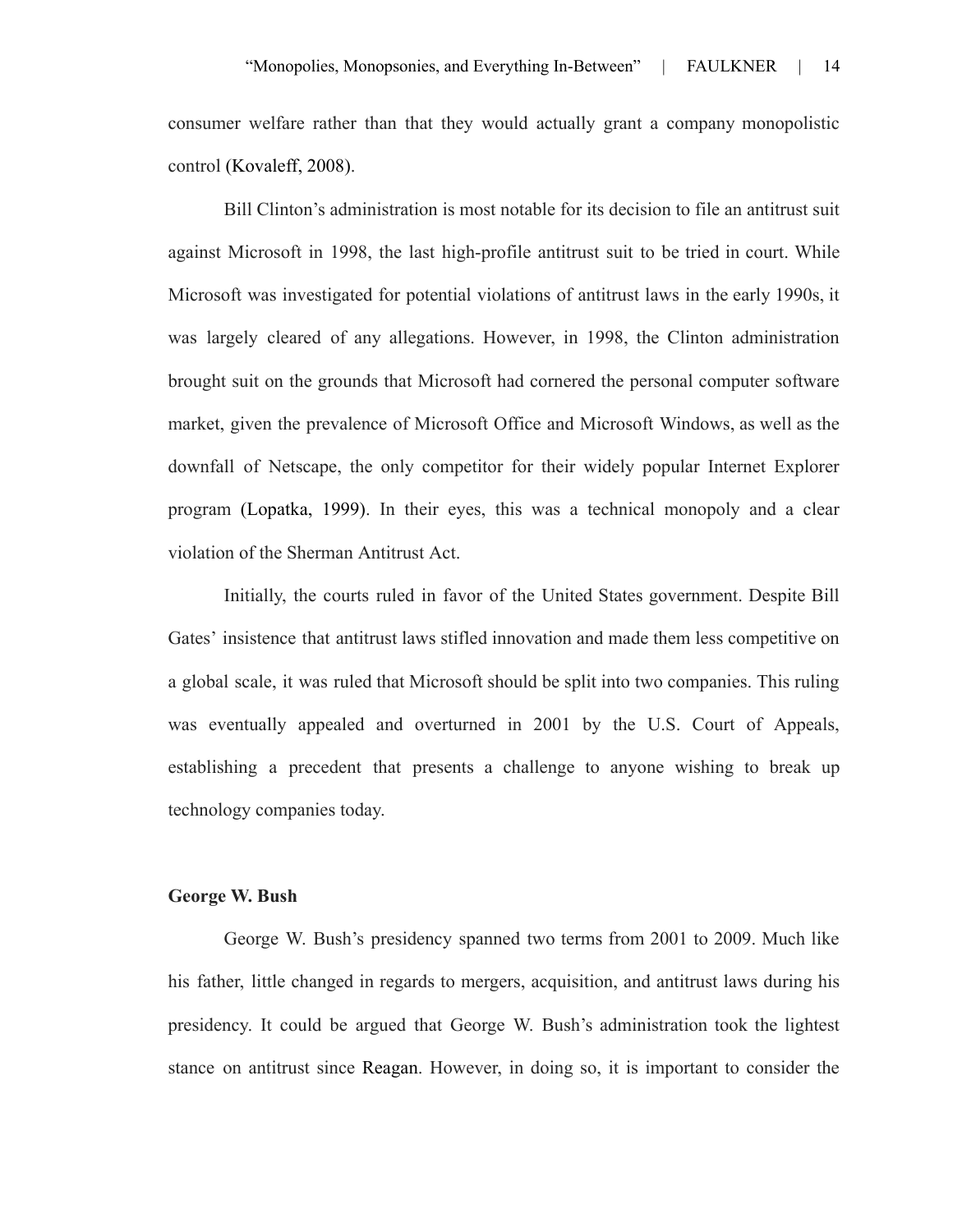events surrounding his presidency. On the economic front, George W. Bush's presidency was bookended by two major recessions, the Dot-Com Bubble in 2001 and the Great Recession in 2007. Additionally, the president's focus was likely more focused on the Middle East moreso than at home, in consideration of the terrorist attacks on September 11, 2001 and the subsequent Second Gulf War.

Because his attention was directed elsewhere, the structure of the FTC guidelines on mergers and acquisitions went untouched from the Clinton administration. Additionally, attitudes towards antitrust regulation were relaxed, as the FTC and DOJ challenged far fewer mergers and acquisitions under George W. Bush than under Clinton. A number of large mergers that would have likely been blocked under previous presidencies were approved under the new administration. One such example is the \$87,000,000,000 purchase of BellSouth by AT&T, two companies who were part of the larger Bell Telephone Company that was previously broken apart in 1982 to encourage competition in the telecommunications industry (Kumar, 2012). This merger completed the consolidation of five of the eight "Baby Bells" back into one (Crandall, 2010).

#### **Barack Obama**

Barack Obama held office from 2009 to 2017 and inherited a dismal political situation. Still engaged in the Second Gulf War, he had the difficult job of overseeing economic recovery from the largest recession in United States history since the Great Depression. The near-failure of the American economy had shaken consumer confidence in both Wall Street and the federal government. In a bid to restore confidence and protect consumer interests, Barack Obama promised sweeping changes to the antitrust system.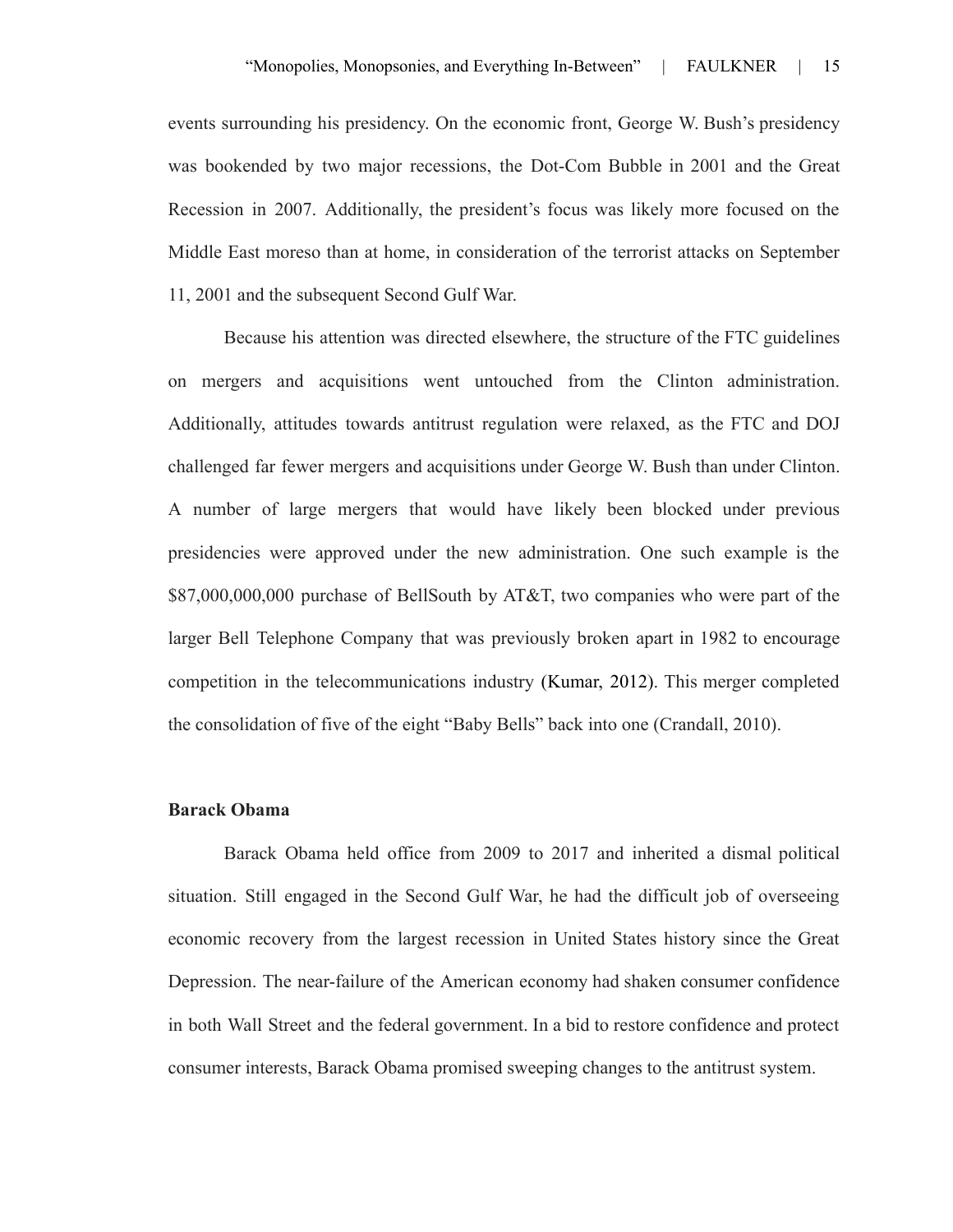As a senator, Obama had repeatedly criticized George W. Bush for having the "weakest record of antitrust enforcement of any administration in the last half century" (Crane, 2012). On the campaign trail, Senator Obama doubled down on these statements in 2008, stating that:

"The Bush administration's abdication of serious antitrust enforcement must be addressed by a new administration. An Obama administration will recommit federal policy to the support of consumer protection measures where there is a demonstrated need."

These sentiments were echoed repeatedly during Barack Obama's first few years in office. It seemed as though he felt that blame for the nation's financial crisis may be on George W. Bush's reluctance to enforce antitrust legislation

The Obama Administration made an honest attempt to live up to these promises. In 2010, the administration enacted major changes to the Federal Trade Commission's Horizontal Merger Guidelines for the first time since the Bush administration overhaul in 1992 (Shapiro, 2010). Most of the changes reflect the greater role Technology companies hold in the United States economy as compared to 1992, but the greatest change was an upward adjustment of Herfindahl-Hirschman Index (Shapiro, 2010).

Initially, the Obama Administration found great success. In 2009, DOJ merger investigations doubled over the previous year, as did investigations involving violations of the Sherman Act (Crane, 2012). Despite all of this, it appears that in the end, Barack Obama did little to actually right the ship. Over the course of both their terms, the Obama administration and the Bush administration averaged similar numbers of antitrust case filings, despite the increased number of investigations under Obama (Baker, 2012).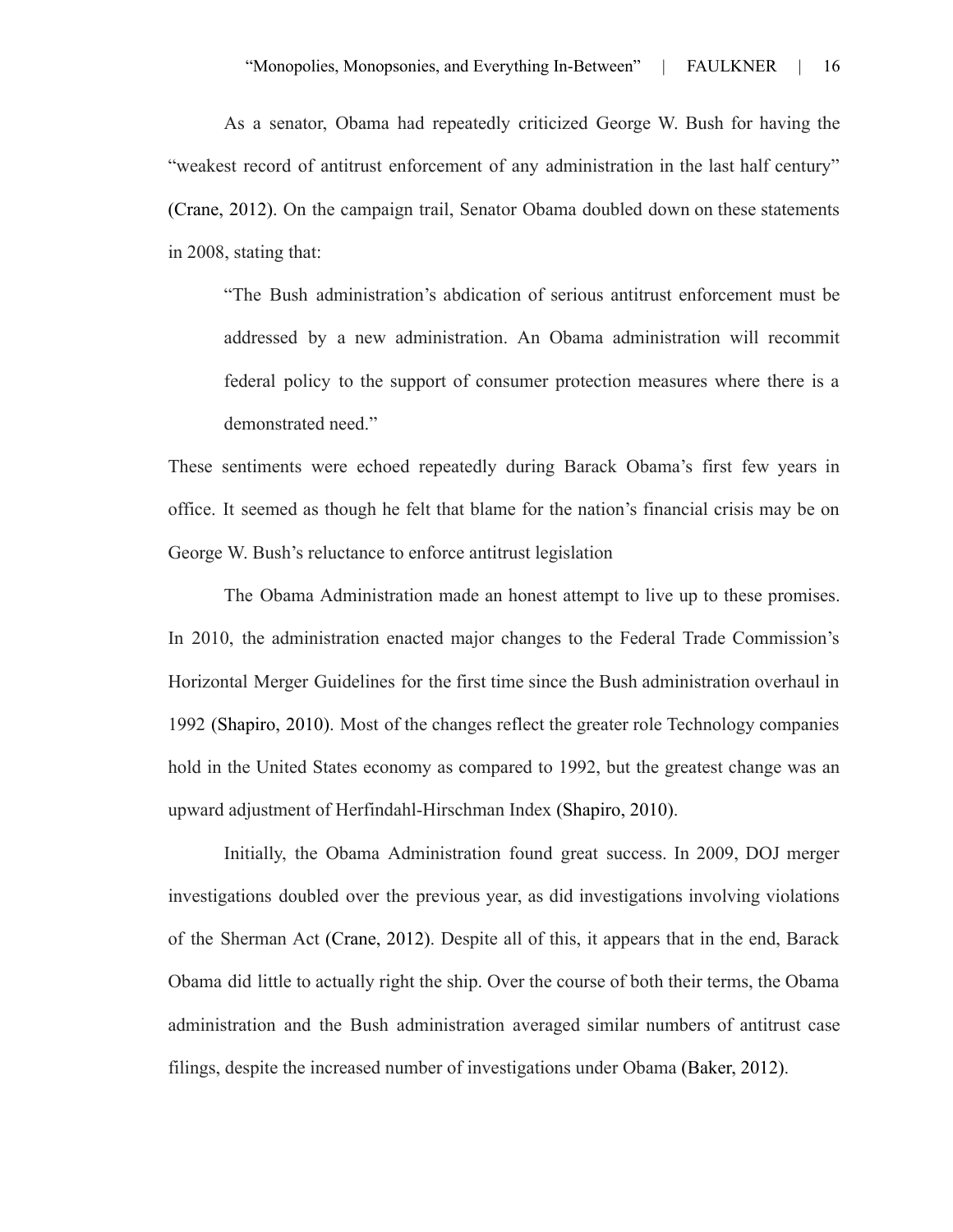# **Donald Trump**

Donald Trump only served one term, and did little in the way of enacting change within the field of antitrust, yet his position is the most intriguing. As a prominent and polarizing businessman, it should come as no surprise that he was involved in three separate antitrust cases prior to becoming president. In the 1980s, he was a plaintiff in a high-profile suit brought against the National Football League (NFL) by the United States Football League (USFL) in which the NFL was found guilty of maintaining a monopoly (Kogan, 2008). Later, in 1988, he was forced to pay a \$750,000 penalty for violating the Hart-Scott-Rodino Antitrust Improvements Act by failing to disclose stock purchases (Podszun, 2016). Finally, Donald Trump was tried and acquitted in the 1990s of allegations that he had attempted to monopolize casino gambling among Atlantic City casinos (Podszun, 2016).

While Donald Trump never took antitrust action as sitting president, he never shied away from sharing his opinions on the matter, even before taking office. He has long been a vocal critic of the great power large technology companies like Amazon and Facebook wield. Most interesting, however, is his direct calls for the United States to attempt to break apart OPEC. In his 2011 book *Time to Get Tough: Making America #1 Again*, he boldly stated:

"We can start by suing OPEC for violating antitrust laws. Currently, bringing a lawsuit against OPEC is difficult… The way to fix this is to make sure that Congress passes and the president signs the "No Oil Producing and Exporting Cartels Act" (NOPEC) (S.394), which will amend the Sherman Antitrust Act and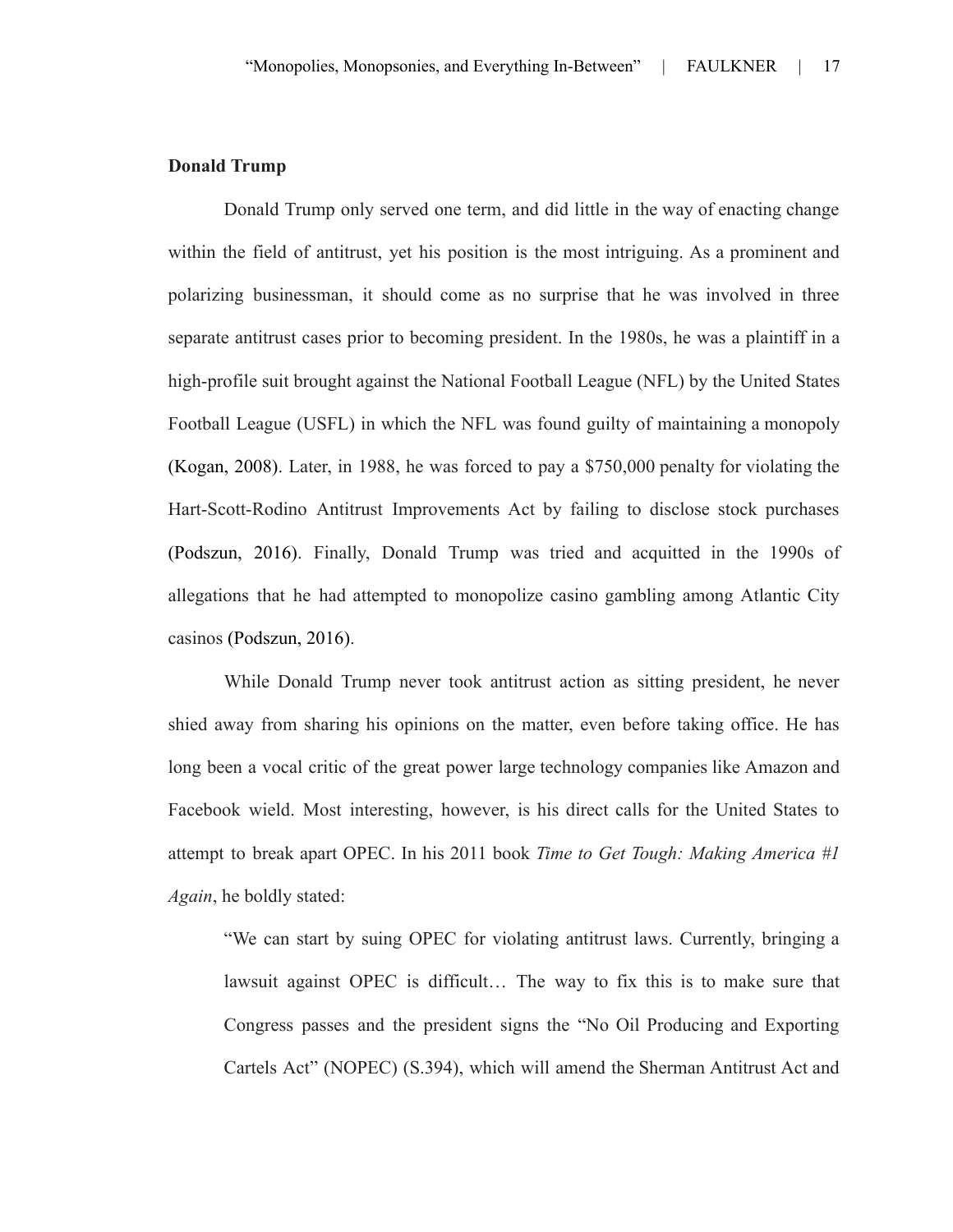make it illegal for any foreign governments to act collectively to limit production or set prices. If we get it passed, the bill would clear the way for the United States to sue member nations of OPEC for price-fixing and anti-competitive behavior... Imagine how much money the average American would save if we busted the OPEC cartel."

Surprisingly, his sentiments are somewhat popular in Washington. The "No Oil Producing and Exporting Cartels Act" (NOPEC) is a recurring bipartisan bill, first proposed in 2000, that has been introduced sixteen times in various forms (Reinker, 2005). It has failed repeatedly for a variety of reasons, most often attributed to the power that oil-backed lobbyists and Political Action Committees hold. With Trump likely eyeing a potential 2024 bid, however, it is impossible to rule out the possibility of NOPEC becoming a reality.

#### **Joe Biden**

Given that Joseph "Joe" Biden has only been president for a year thus far, it is impossible to fully grasp his administration's stance on mergers, acquisitions, and antitrust. While the administration has initiated investigations into a number of technology companies including Amazon, Apple, Facebook, and Google, it has yet to take any action. Similarly, while Joe Biden has decried the lack of competition in industries like agriculture and pharmaceuticals in his "Executive Order on Promoting Competition in the American Economy", he has yet to enact any changes to fix this (Exec. Order No. 14036, 2021).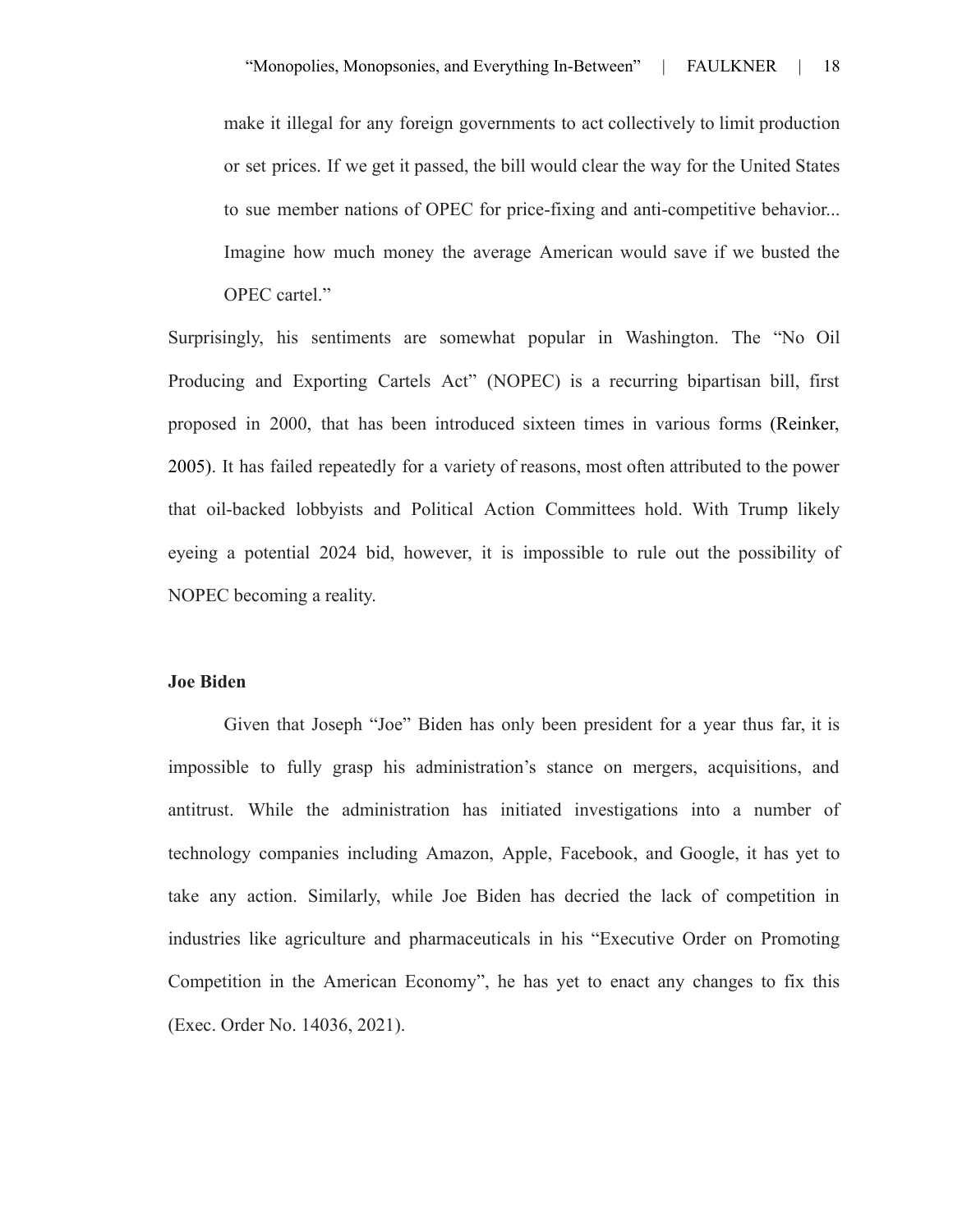#### **THE MORE THINGS CHANGE**

Many presidents have used, and will continue to use, chaos and economic turmoil as justification for relaxed antitrust regulation, ignoring the fact that these issues will likely never go away. As anyone can see, a lot has changed in the forty years since Ronald Reagan took office and began the rapid relaxation of antitrust laws in the United States. Yet, it seems the more things change, the more they stay the same. The Middle East is still as unstable as it was in 1981. The United States is in the middle of yet another oil crisis, with the price of a gallon of gas reaching all-time highs earlier this year. Inflation has crept back to nearly 8% over the past year, with no guarantee it will return to normal levels anytime soon. And, to cap it all off, the continued dominance of the United States economy is once again being challenged by a far-flung communist regime.

#### **New Threats in the East**

With the collapse of the Soviet economy and subsequent dissolution of the USSR, capitalism became the de facto economic system of the world. The Cold War was over and communism had failed. Many communist countries fully embraced free market economics following the fall of the USSR, but that was not necessarily the case in Asia.

Asia had long been in the focus of the United States, as Japan has consistently held a position as one of the three largest global economies by GDP since 1967 (Ito, 2020). The People's Republic of China was on the United State's radar, but had always taken a backseat to the USSR, with the Red Dragon being treated as more of a nuisance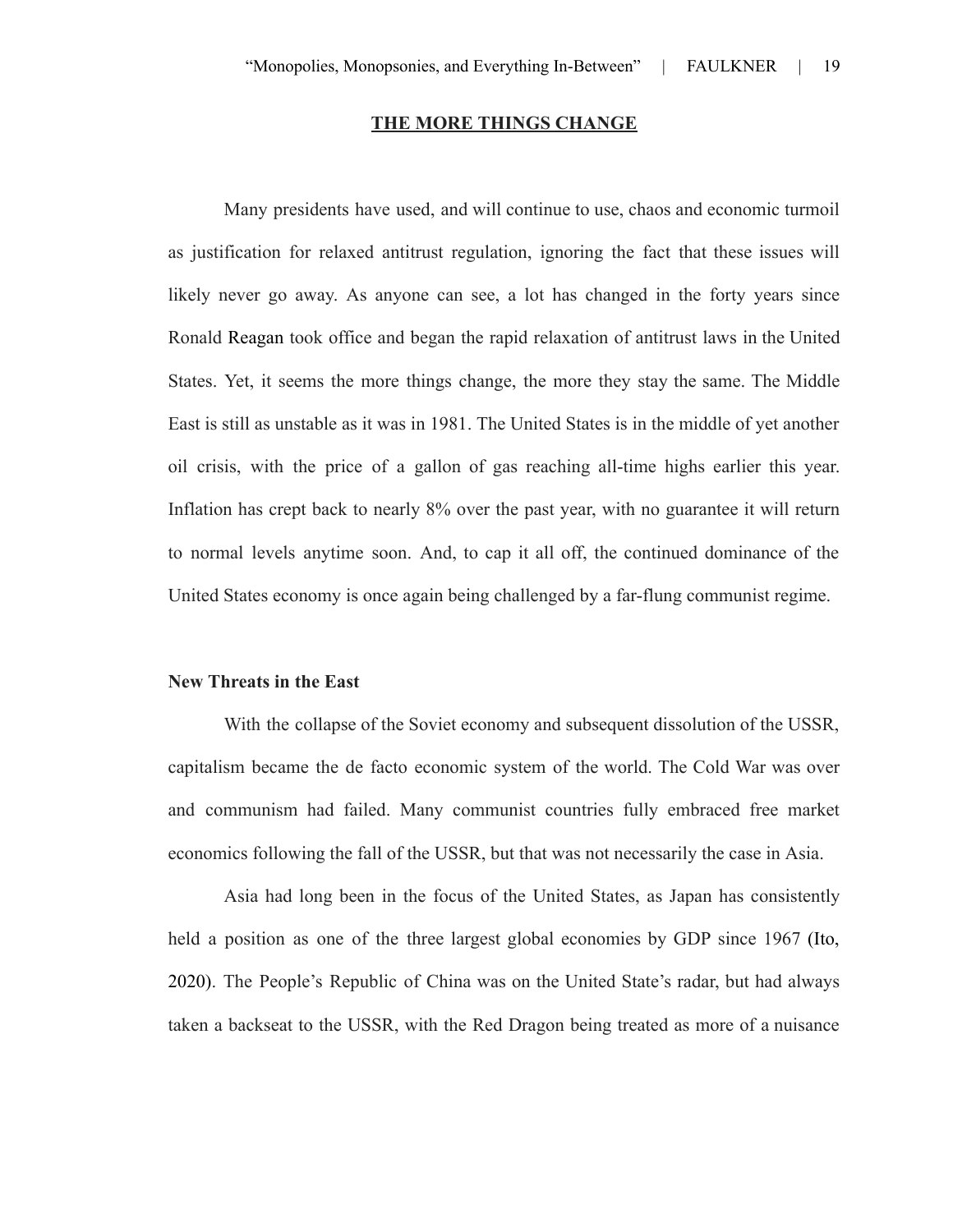than anything else. This likely began to change in the early 1990s when China began to rapidly climb among the ten largest countries by GDP.

China broke into the top ten countries by GDP in 1988, with a GDP of merely \$312 billion, as compared to the United States' GDP of \$5.24 trillion ("Historical GDP by country: Statistics from the World Bank: 1960-2019"). China's economy experienced steady growth through the early 2000s, eventually breaking into the five largest economies in the world. Despite this, China did not become an evident threat until 2008.

Amid the global recession that began in late 2007, China passed a generous economic stimulus package domestically, coupled with a very liberal international lending abroad. By the end of 2008, China had overtaken Japan as the United State's largest foreign creditor, holding nearly \$600,000,000,000 in United States treasuries (Dollar, 2016). The Chinese economy continued to grow, even as other countries' economies contracted, and by 2010 China had also overtaken Japan as the second largest global economy ("Historical GDP by country: Statistics from the World Bank: 1960-2019", 2021). Since then, the gap between the United States economy and China's economy has only grown smaller.

China's rise from a largely agrarian society to the modern industrial powerhouse it is today starts in the 1950s. Following the fall of the Republic of China at the hands of the Chinese Communist Party, the Soviets sought to help the Chinese quickly industrialize with the help of Soviet financing. The USSR certainly helped jumpstart industrialization in China, but upon the withdrawal of Soviet planners, the Chinese failed to maintain this upward trajectory. Central planning projects like the Great Leap Forward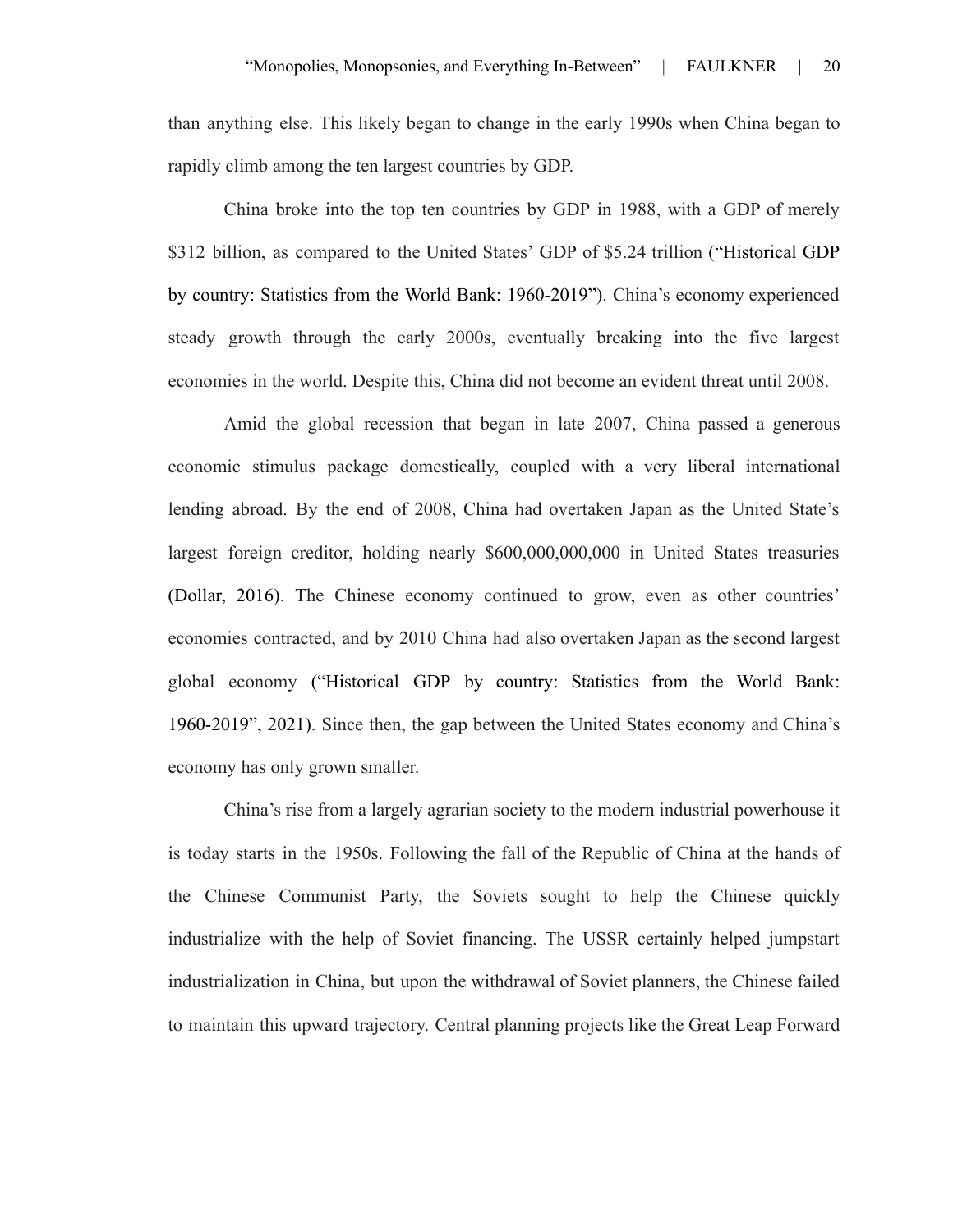fell short of expectations, proving to the Chinese that the Soviet model of command economies simply was not sustainable.

In 1978, officials at the Third Plenary Session of the 11th Central Committee of the Communist Party sought to reverse the economic course of the country by reopening China to foreign markets, with the ultimate goal being to "make China a modern, powerful socialist country before the end of this century" (Yiu-chung, 1998). This was accomplished through a variety of means, including establishing a One-Child Policy, abolishing collective agriculture, permitting companies to retain profits, and ending federal wage controls.

These changes successfully drove down the cost of manufacturing within the country and boosted foreign investment in the following decades. As manufacturing grew, so did the Chinese economy. GDP increased from a yearly average of 6% between 1953 and 1978 to 9.4% between 1978 and 2012 (Yiu-chung, 1998). Whether the West wanted to admit it or not, China had quietly become a threat to the United States' unrivaled global economic dominance, and American consumerism was largely to blame.

#### **The Rise of the Service Economy**

The outsourcing of American manufacturing to China did not just revolutionize their economy, it revolutionized the United States economy as well. As more and more manufacturing has moved overseas, the United States entered an uncharted area of economics. By 1970, only 22,200,000 workers were employed in agriculture/goods producing jobs, as compared to 48,800,000 workers in service sector jobs ("The American Workplace - The Shift To A Service Economy"). For the entirety of human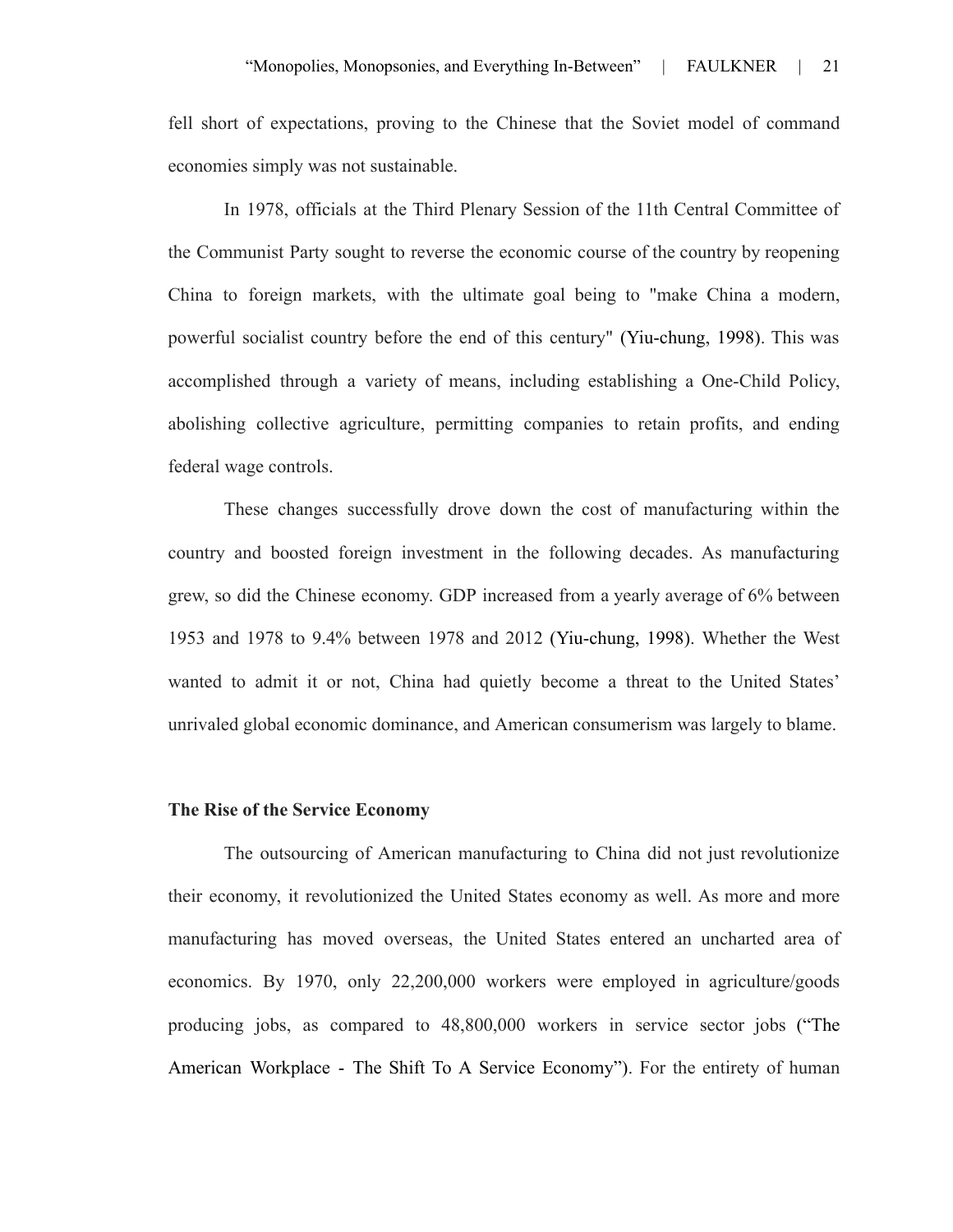history, the vast majority of human labor had been devoted to the production of food or consumer goods, but globalization and automation had decreased the need for Americans to work such jobs.

In short, the United States had become the world's first service economy, and it was still under development. By 2005, United States service sector jobs totaled 111,500,000 while agriculture/goods producing jobs totaled only 22,100,000 ("Current Population Survey", 2006). In the years since, this discrepancy has only grown as technology companies have come to dominate the United States economy.

Technology as an industry was still in its infancy as the United States shifted into a service economy. Today, six of the ten largest companies in the United States are in the Information Technology sector: Apple, Microsoft, Alphabet, Amazon, NVIDIA, and Meta ("Companies ranked by Market Cap", 2022). None of these companies existed when the United States made the shift to a service economy in the late 1960s.

Part of what has allowed these Information Technology companies to flourish and dominate their respective sectors of the market has been the aforementioned lack of antitrust action and relaxed attitudes around mergers/acquisitions. Technology is arguably more protected than other industries, as any courts wishing to bring an antitrust case against technology companies would undoubtedly have to convince judges that the U.S. Court of Appeals erred in 2001 by establishing that Microsoft did not in fact have monopolistic power. Overturning such a precedent would be no easy task, and therefore the already understaffed and cash-strapped Department of Justice would be unlikely to take on such an expensive, protracted case unless they were certain the federal government would win.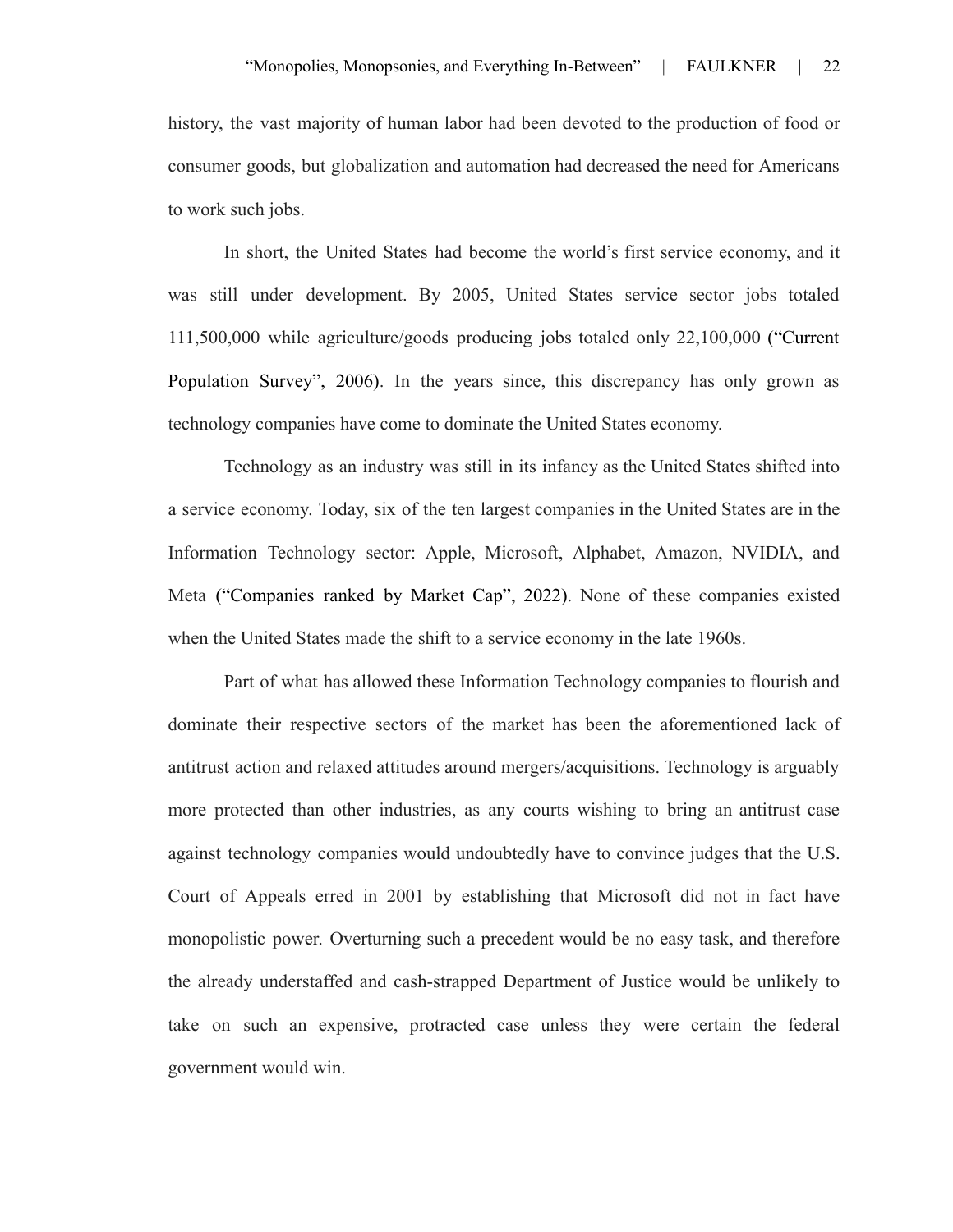In spite of this, the sheer size of these Information Technology companies make them common targets for critique. Yet as often as United States presidents and politicians attack American megacorporations, they refuse to take meaningful action against them. Like clockwork, every few years, presidents initiate antitrust investigations and congressional representatives drag CEOs/founders before Congress to be berated for show. The fact of the matter is that as poorly as politicians talk about American megacorporations, few would favor taking action against them, as many find these companies to be a source of American pride.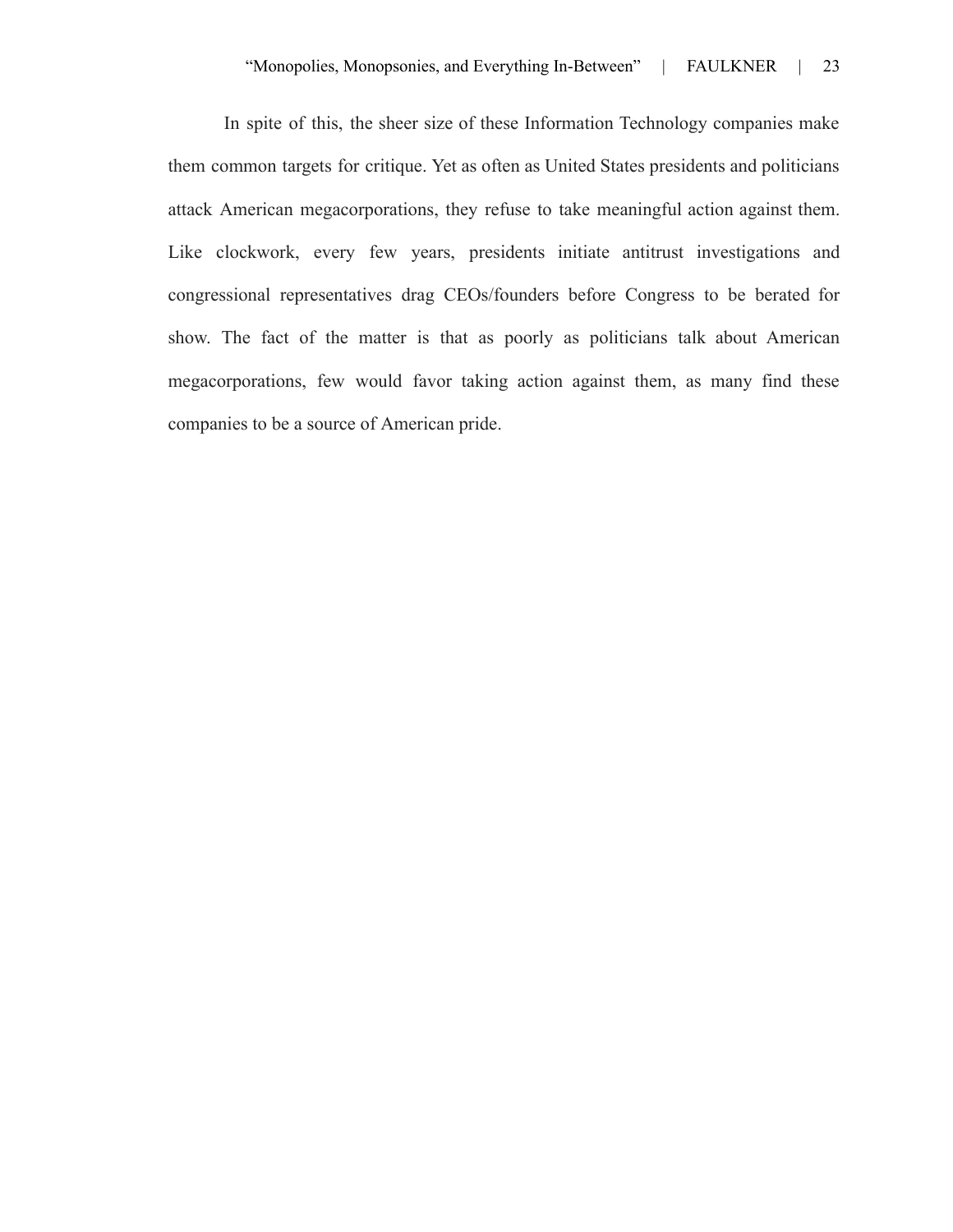#### **INDUSTRIES RIPE FOR GOVERNMENT REGULATION**

While some politicians may find pride in the dominance and innovation exhibited by these American companies, not every company is worthy of the protections it receives. On the contrary, there are a number of companies whose dominance over their industries are in direct opposition to consumer interests and welfare, yet have evaded antitrust action over the last four decades. Six of these companies, spread across four highly-concentrated industries, are discussed below.

# **Agricultural Seed (Bayer AG / Monsanto)**

The Monsanto Company was an American agricultural company founded in the early 20th century. The company expanded quickly through the acquisition of numerous chemical companies, resulting in a contract with the United States government to purify plutonium for the Manhattan Project (Gillam, 2021). Later the company was contracted to develop/produce Agent Orange and later Dioxin for the United States military to use in the Vietnam War (Gillam, 2021). These high-profile government contracts had the dual effect of establishing Monsanto as a leader within the chemicals industry and strengthening their lobbying power in Washington, D.C.

Throughout their history, the company has produced a number of products that are household brands today, such as All laundry detergent, MiracleGro, and Splenda/NutraSweet (Gillam, 2021). However, what Monsanto is really remembered for is the agricultural side of the company. In the late 1970s, Monsanto entered agribusiness with the introduction of the wildly popular herbicide RoundUp.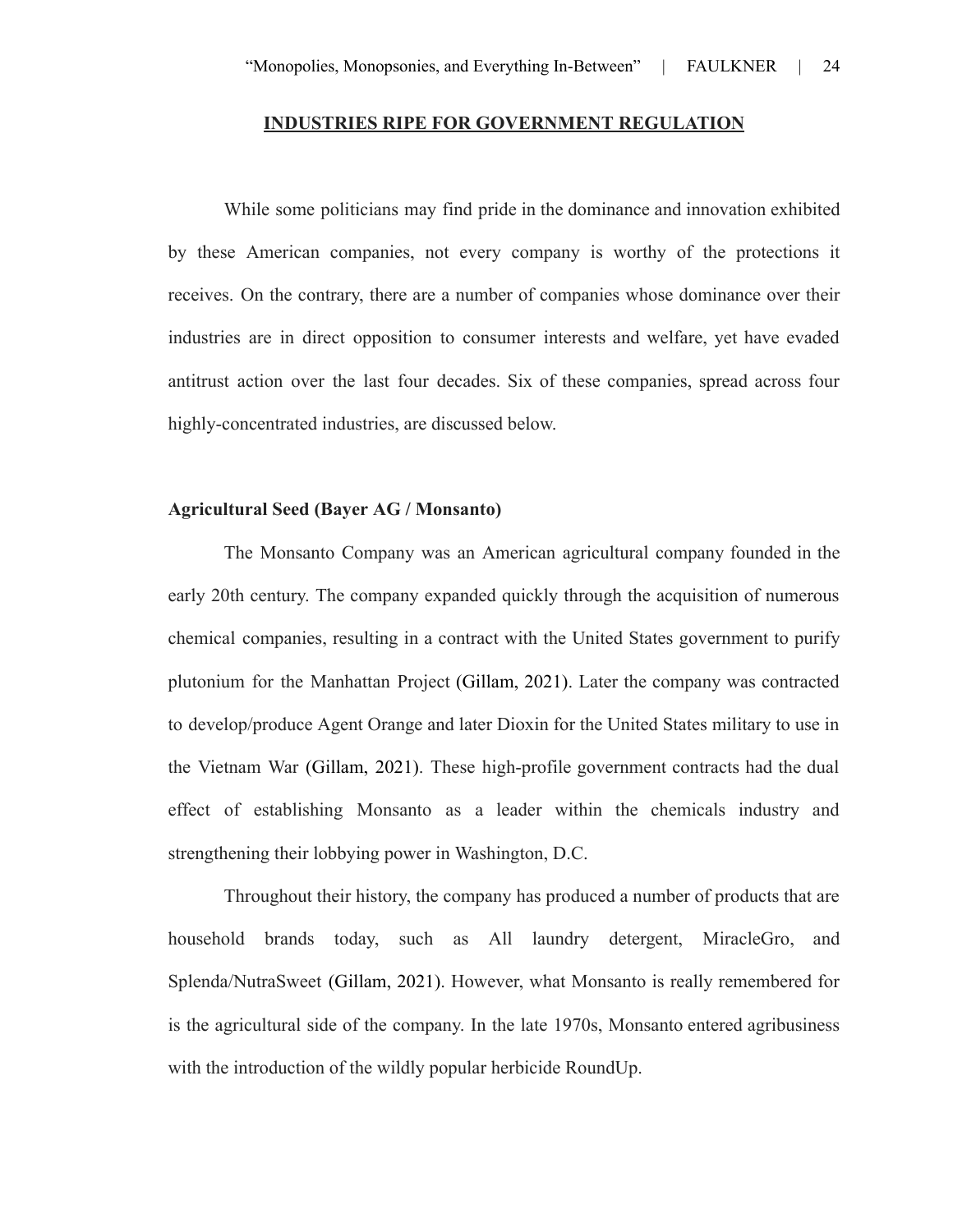With the success of RoundUp, the company threw itself behind agricultural research and development. By 1983, Monsanto had successfully engineered the first genetically modified crops, and by 1987 these genetically modified seeds had begun to enter the United States agricultural supply ("The race towards the first genetically modified plant", 2013). These seeds, branded under the name "RoundUp Ready", were an instant success. The company quickly expanded to target virtually every commercial crop, including corn, rice, soy, cotton, and more. By 2009, RoundUp branded products including seeds and herbicides constituted roughly half of Monsanto's gross margin (Cavallaro, 2009).

Monsanto was not satisfied with controlling just the United States agricultural seed supply. Because many of Monsanto's products promised higher crop yields, drought tolerance, and resistance to herbicides/pesticides, they were widely adopted worldwide. Monsanto even found inroads into third world countries. In many third world countries, farmers had been planting heirloom crops for as long as anyone could remember, collecting seeds from this year's crop to replant the next year. Recognizing that it would not be easy to break into these markets, Monsanto instituted a program in which they would pay farmers for these heirloom seeds and replace them with a commensurate amount of seeds for free (Iyengar, 2002). This was particularly successful in India, where at one point, nearly 95% of all cotton grown in India was grown with Monsanto seeds, up from 0% just a decade earlier (Iyengar, 2002).

The most obvious issue with this is the risk of an evolutionary bottleneck, but the problems don't stop there. Economically, the disappearance of heirloom seeds in agriculture creates a complete dependence of these farmers on Monsanto for all future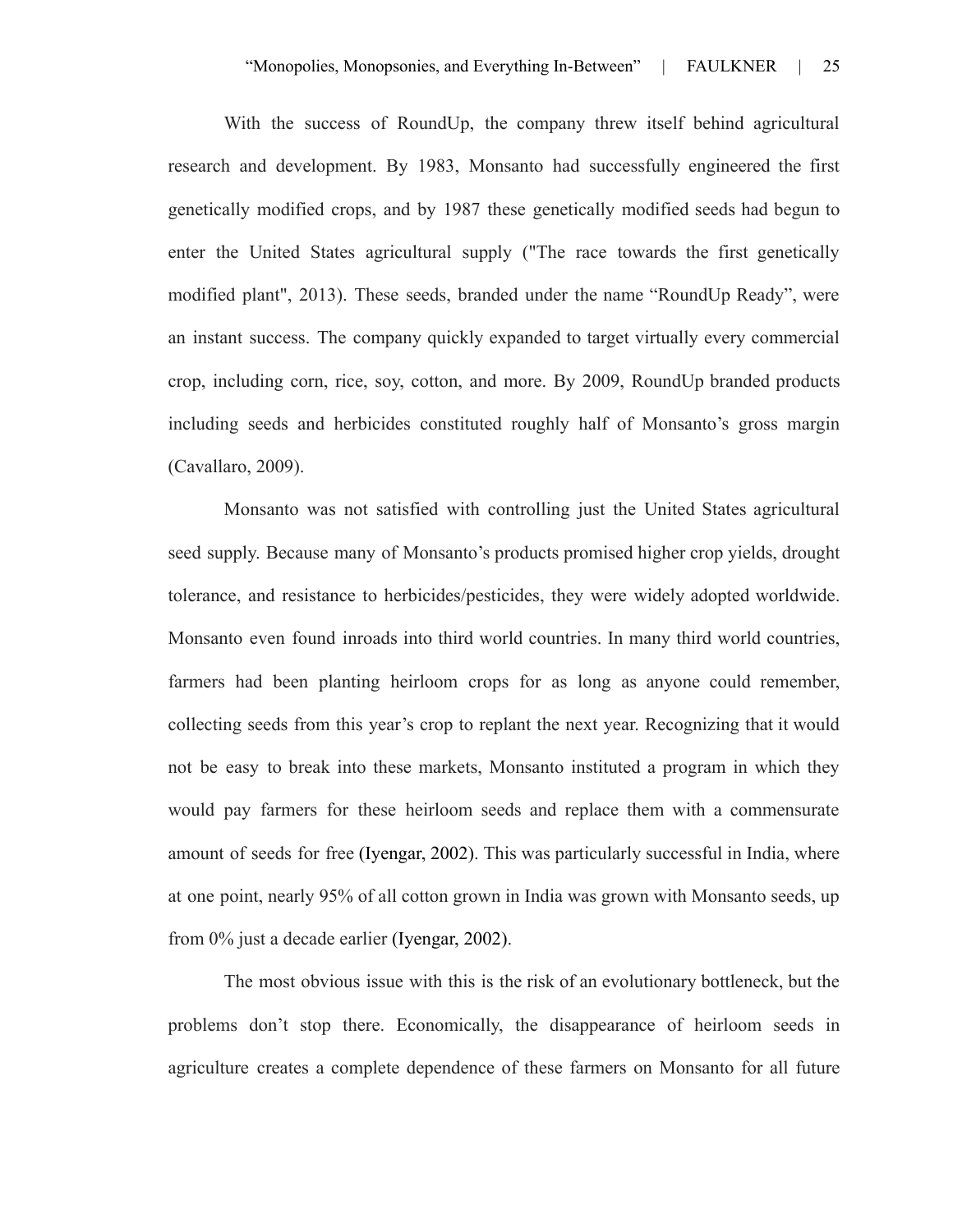seed needs. As a condition of selling their seeds, Monsanto made every farmer sign an agreement not to save and replant seeds they gather from Monsanto crops (Nachtigal, 2001). Unfortunately, this proved difficult and tedious to enforce. So in 1998, Monsanto subsidiary Delta and Land Pine Company infamously developed a "terminator" gene within some of their most popular seeds that rendered second-generation seeds collected from Monsanto crops sterile (Ohlgart, 2002). This had a ripple effect across the agricultural world, as cross-pollination with Monsanto crops rendered even the heirloom crops of some farmers who had never used Monsanto seeds sterile.

As a result, Monsanto controlled 91% of genetically modified seeds globally at the turn of the century ("Ag Biotech Countdown: Vital Statistics and GM Crops", 2002). This is also the case in the United States, where Monsanto crops accounted for 91% of all soybeans, 88% of all cotton, and 85% of all corn ("About Ge Foods", 2013). This dominance of the agricultural seeds market is likely to go unchallenged for a variety of reasons. First, few farmers have access to non-genetically modified seeds, as it was previously mentioned that Monsanto has taken many heirloom crops out of rotation. Second, few farmers would use non-genetically modified seeds even if they had access to them, as Monsanto's seeds produce higher yields and are pest-resistant. Finally, Monsanto's seeds are likely to remain the only genetically modified seeds available commercially, as creating genetically modified crops is a costly and time-consuming process. These all represent significant barriers to entry in the agricultural seed market.

In spite of this, the United States government never took antitrust action against Monsanto to break up their control of the agricultural seed market. Rather, the company found a lot of support in Washington from both the Supreme Court and lawmakers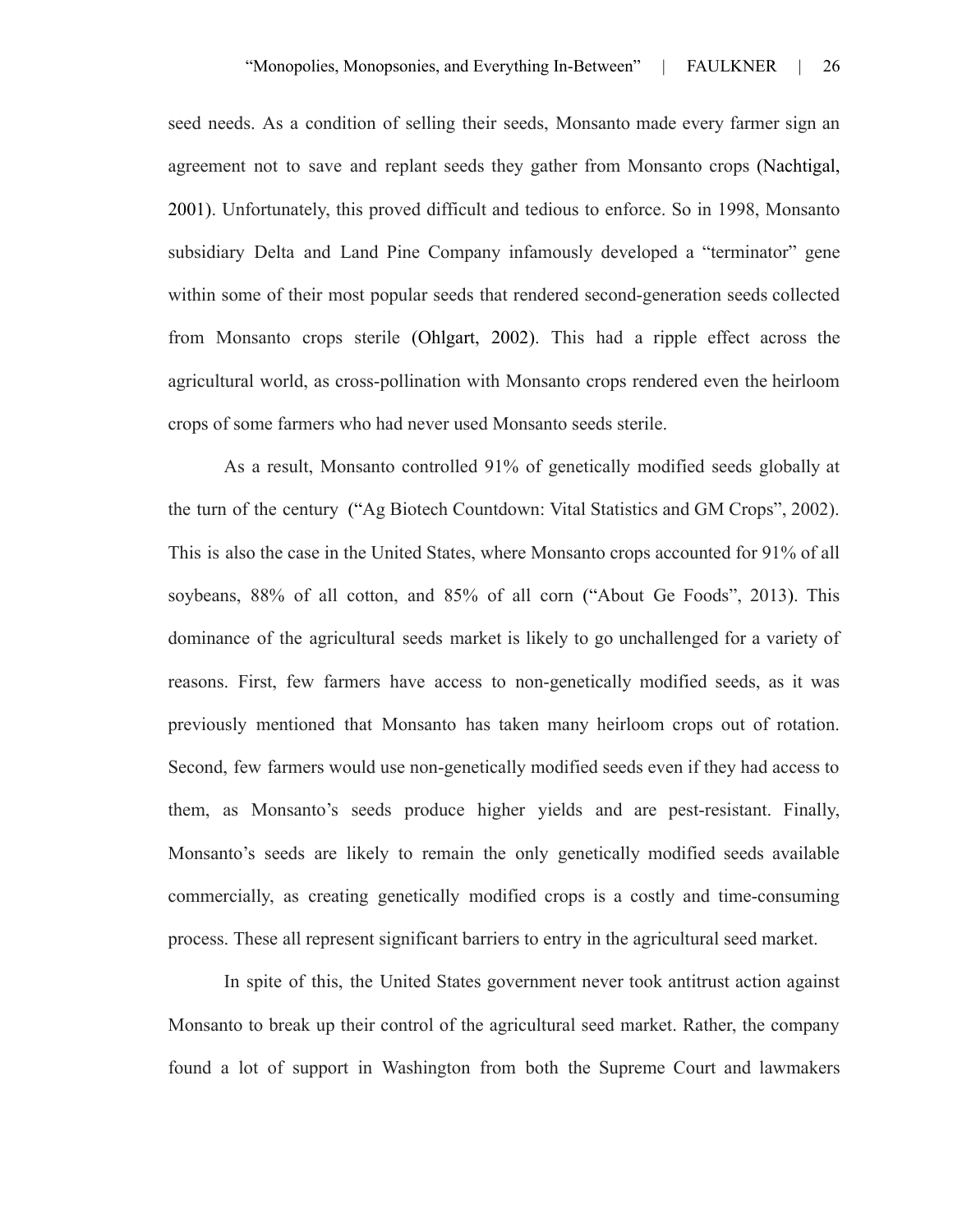themselves, particularly Sen. Daniel Inouye of Hawaii and Sen. Roy Blunt of Missouri (Grim, 2013). One could argue that the closest Monsanto ever came to a formal antitrust investigation was when it sought approval to merge with Bayer AG.

Bayer AG is a global pharmaceuticals and biotechnology conglomerate headquartered in Germany. In 2016, it sought approval from the United States government and the European Union to purchase Monsanto for \$66,000,000 (Varinsky, 2018). Given that Bayer AG is a major pesticide/herbicide producer, the United States had reservations about approving such a merger and forced the company to sell much of Monsanto's herbicide business to German competitor BASF SE before they would approve the merger (Varinsky, 2018). While this gives the prima facie view that the government was concerned about protecting competition within the agricultural industry, their decision to not force divestment of any of Monsanto's agricultural seed businesses proved otherwise.

Since the merger, there have been increased calls from consumers for Bayer AG to split into three separate companies. These calls became particularly loud recently following announcements that General Electric, Toshiba, and Johnson & Johnson would all be voluntarily dividing their companies. In August 2021 Bayer AG's Chairman of the Board Norbert Winkeljohann quickly rejected this idea, stating that

"We are going to continue the course, which is developing our company along the three pillars that we have - pharmaceuticals, crop science and consumer health… Dividing up the company would not create value but destroy it. That can't be in the interest of shareholders." (Alkousaa, 2021)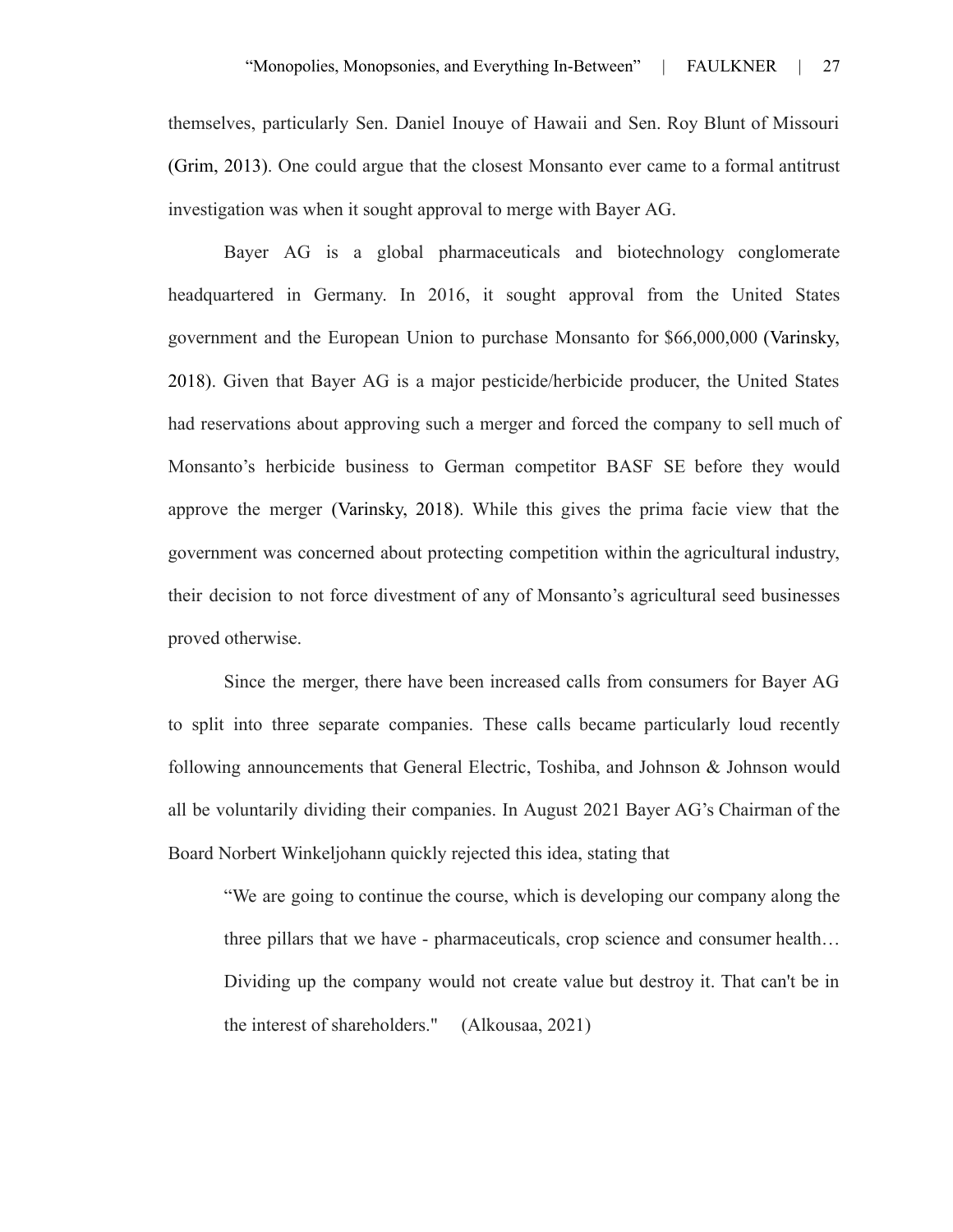#### **Insulin (Eli Lilly, Novo Nordisk, and Sanofi)**

The isolation of insulin is arguably one of the greatest achievements of modern medical history. Since antiquity, people diagnosed with diabetes had no recourse for treatment, and life expectancy was incredibly short. When insulin was first extracted from animal pancreases, it was revolutionary. Over the years, production methods improved, and today most insulin is recombinant human insulin produced by genetically modified bacteria.

Insulin has been isolated and used in medicine over a century now, yet prices still remain artificially high. For the most part, three companies are to blame: Eli Lilly, Novo Nordisk, and Sanofi. Between them, these three companies control 92% of the global insulin market, with seven other companies splitting the remaining 8% (Knox, 2020).

First up, Eli Lilly is an American company with a rich history. Dating back to the 19th century, they produce many recognizable brand-name drugs, like Prozac. They also produce a variety of insulin medications including Humulin, Humalog, and Basaglar. They entered the insulin market in 1923 by developing the first commercially produced American insulin, Iletin. Being an early entrant clearly paid off, as Eli Lilly controls 23% of global insulin production (Knox, 2020).

Next, Novo Nordisk is a Danish pharmaceuticals manufacturer. The company was founded in 1923 as a non-profit, the Nordisk Insulinlaboratorium, literally "Nordic Insulin Laboratory". Following a merger with Novo Industri A/S, the company became the largest producer of insulin in the world. Novo Nordisk is most famous for developing the first insulin pen, the NovoPen, making diabetes care both highly portable and discreet by eliminating the need to carry syringes and insulin vials. The new product was a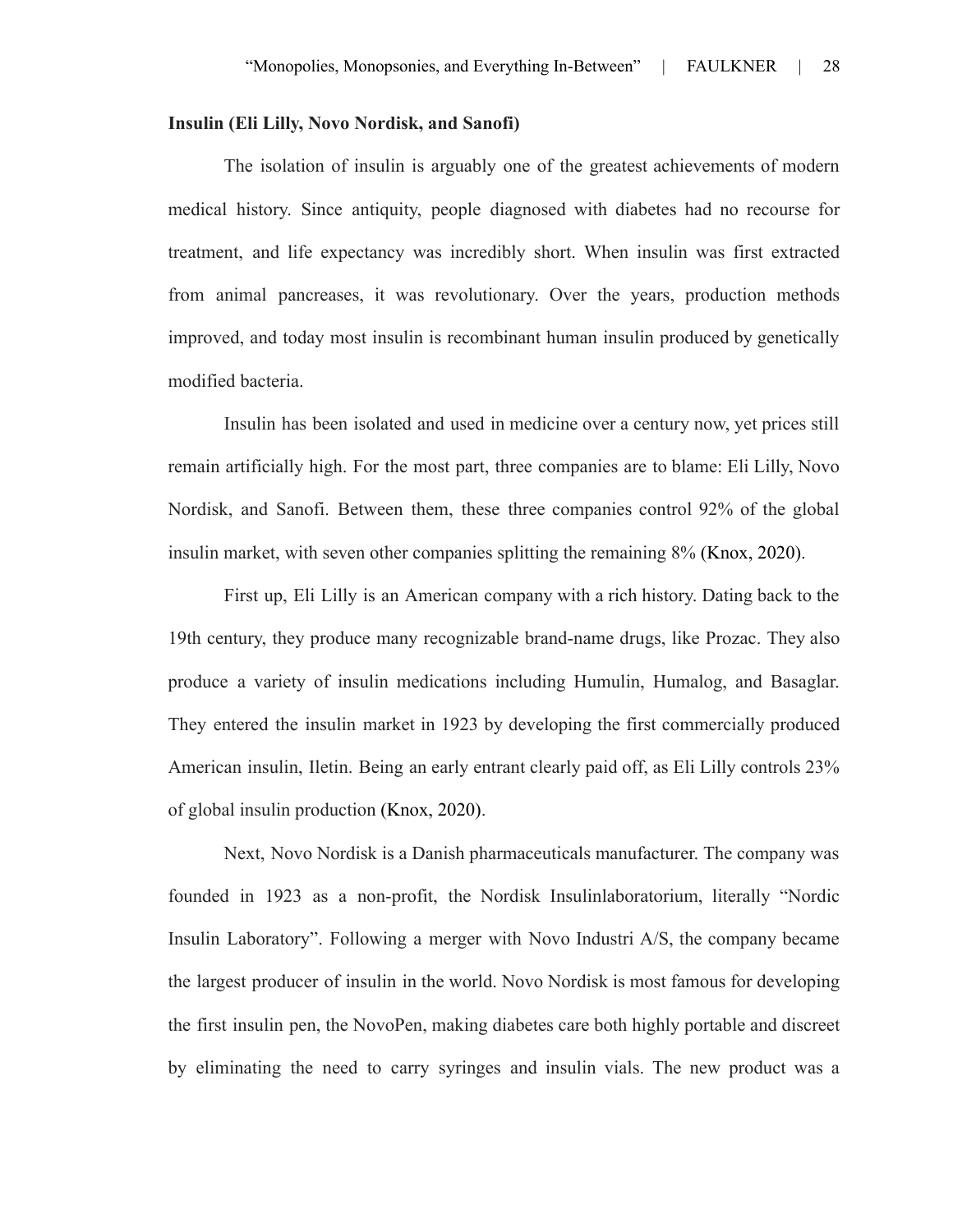success and now insulin production accounts for a substantial portion of Novo Nordisk's revenues. This is unsurprising, given that Novo Nordisk controls 52% of global insulin production (Knox, 2020).

Finally, Sanofi is a pharmaceutical company based in France. Sanofi became a major player in the insulin market with the acquisition of Hoechst Marion Roussel, a German pharmaceuticals manufacturer. Hoechst produced the first long-acting insulin, insulin glargine, known primarily by the brand name Lantus. While insulin comprises only a small share of Sanofi's business, the company still controls 17% of global insulin production (Knox, 2020).

These three companies do not just comprise the vast majority of insulin production, they also comprise the vast majority of insulin-related research and development. As anyone in pharmaceuticals can attest, medical research and development is a massive expense on these companies' income statements. This presents a major challenge, as after 20 years medical patents expire and companies can begin producing generics/biosimilars of these drugs. In order to circumvent this rule and recoup these costs, Eli Lilly, Novo Nordisk, and Sanofi have held back small incremental improvements to these drugs, releasing them as patents neared expiration in order to keep them evergreen and delay the release of biosimilars by pharmaceutical competitors.

Despite this two biosimilars of insulin do exist and have approval from the FDA, Semglee and Rezvlogar, both of which became available in the last year (Office of the Commissioner, 2021) ("FDA approves Eli Lilly's Rezvlogar", 2022). However, because insulin is produced from living cells rather than a chemical cocktail, these biosimilars are just that— biologically similar, but not identical. These small changes can lead to severe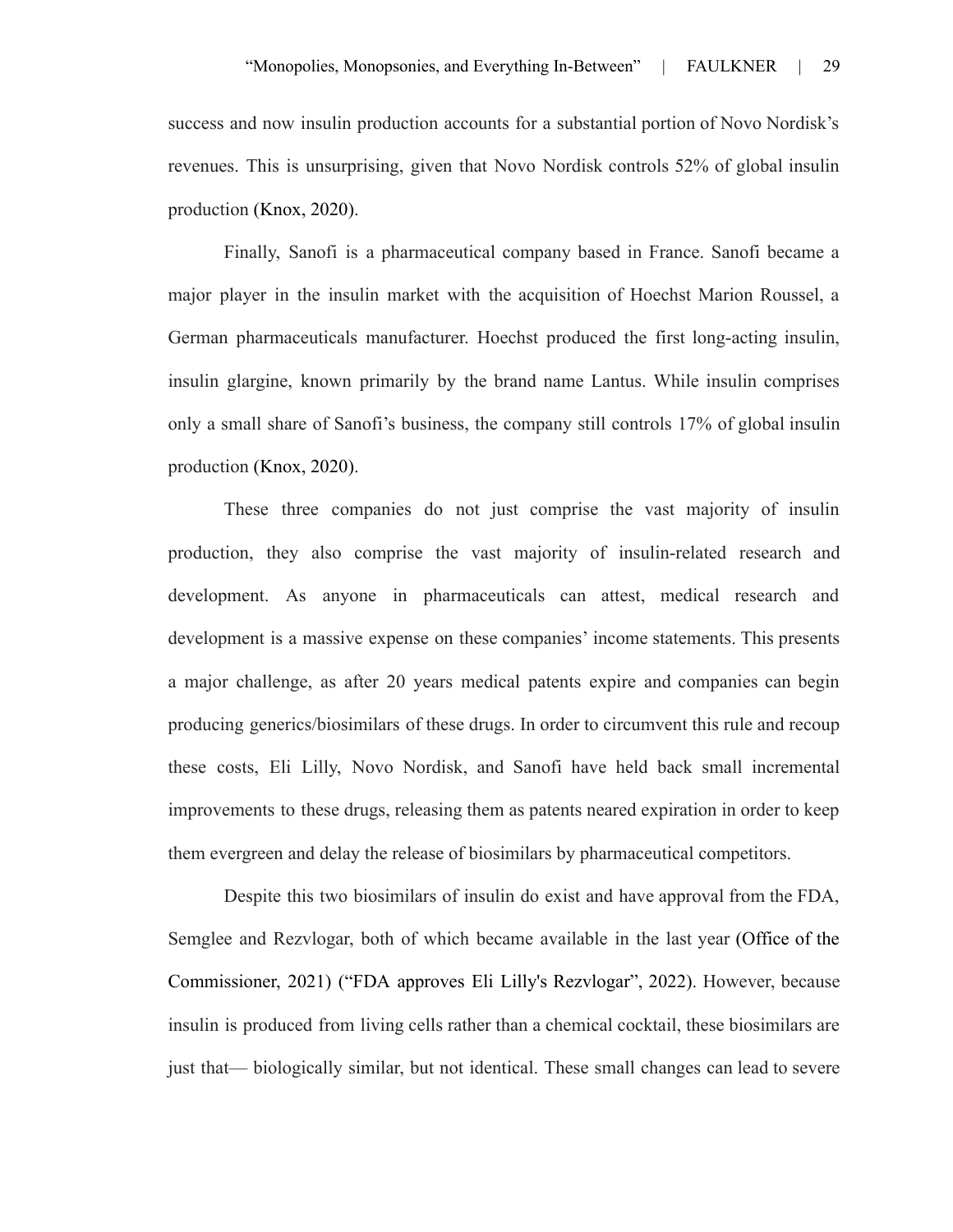side effects, making many diabetics hesitant to make the switch from brand-name insulin to biosimilar. Still, this barrier to entry is just one of the reasons more diabetics do not use biosimilars.

The other reason is that insurance often won't cover biosimilars, but will cover brand-named insulin. Pharmaceutical benefit managers, otherwise known as PBMs, act as intermediaries between manufacturers and insurers to negotiate prices for pharmaceutical drugs. In effect, PBMs choose what products insurers will and will not cover. In return for their services, they are compensated with a percentage of the drug cost, ranging anywhere from 5% to 70% ("Schulman", 2018). Because of this compensation structure, PBMs prefer to sell higher-cost drugs because they pay out higher commissions. Therefore, if one company raises the price of insulin, the other two must as well or risk being dropped from insurance coverage by the PBMs. This also means that they often refuse to deal in generic/biosimilar products.

As a result, insulin manufacturers often engage in "shadow pricing". Shadow pricing is a method for pricing goods that are not subject to competitive market pricing, such as highly inelastic goods like insulin. In the insulin market this results in price increases of a product in response to price increases for a competitors' products, a sort of perverse price competition. This leads to successive lockstep increases in price for substitute products, as can be seen with Sanofi's Lantus and Novo Nordisk's Levemir, the only long-acting insulin injections on the market (SEE APPENDIX B) (Rathore, 2019). The impact these increases have on price certainly creates sticker shock for the uninsured. Take for example the most affordable branded insulin, Eli Lilly's Humalog. Between 1999 and 2019, the cost of Humalog increased from \$21 to \$332 per vial of insulin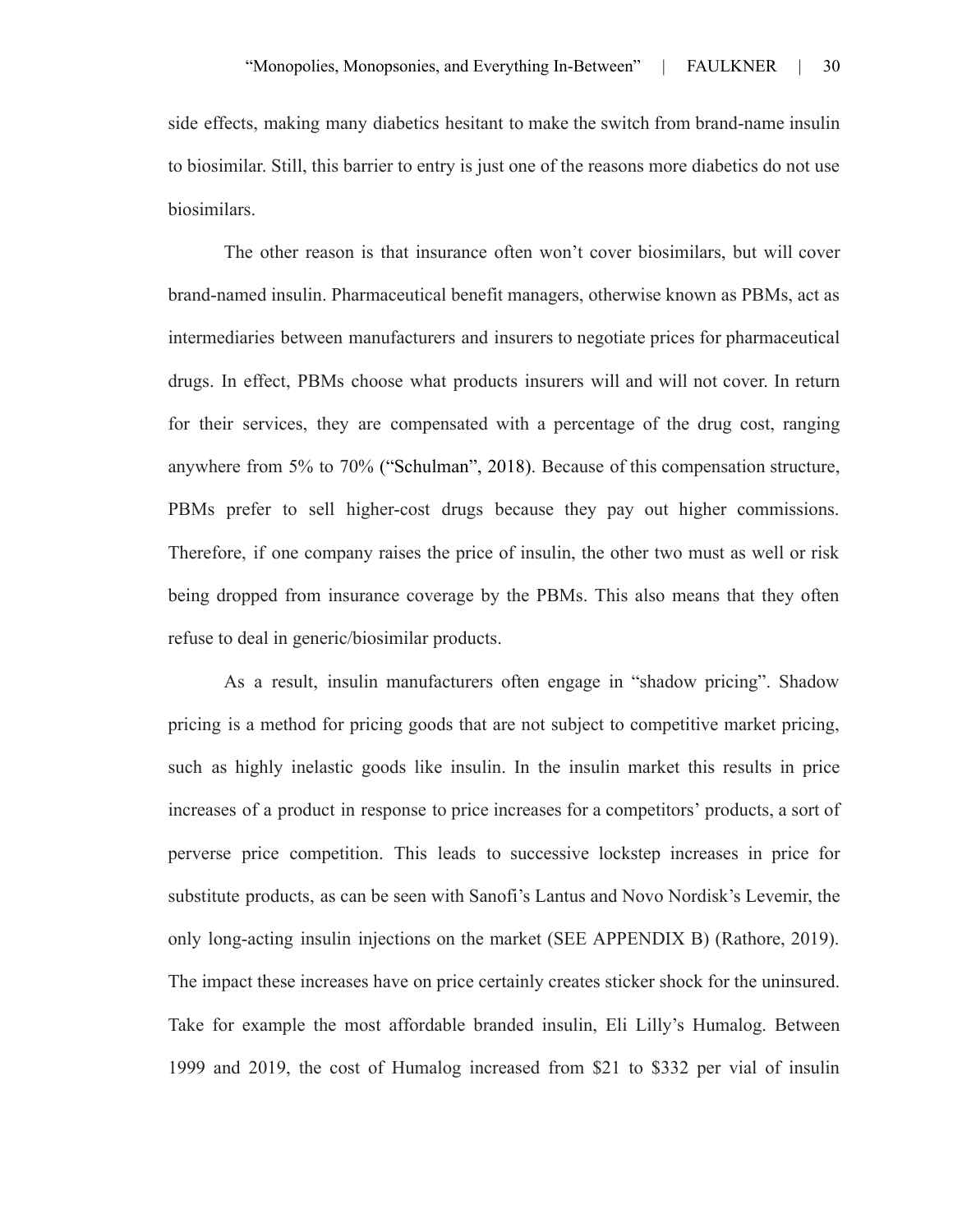(Rajkumar, 2020). Given that a typical Type 1 diabetic will use between two and three vials of insulin a month these costs quickly add up for the uninsured.

While this is a fact diabetics must live with in the United States, it is not the case in any other developed country. In fact, insulin costs approximately ten times more in the United States than in any other nation (Rajkumar, 2020). This has a lot to do with the way the United States healthcare system is structured, but that is not the focus of this thesis.

The issue in taking antitrust action to rectify this is that, while this shadow pricing system has the same effect as if Eli Lilly, Novo Nordisk, and Sanofi were acting as a cartel, they technically are not. There is no proof these companies are colluding to raise prices, and therefore their shadow pricing is not illegal. Despite this, the FTC could still take regulatory/punitive action against them if they so wished, as the Supreme Court's 1972 ruling in Federal Trade Commission v. Sperry & Hutchinson Trading Stamp Co established that the FTC could still take action against companies whose practices were unfair/fraudulent despite not violating antitrust law (Gellhorn, 1983). Still, the fact that shadow pricing is legal in this form is just one example of the many shortcomings of the United States antitrust system.

#### **Eyewear (EssilorLuxottica)**

EssilorLuxottica is a vertically integrated eyeglasses and sunglasses manufacturer headquartered in Paris, France. The company was formed following the merger of the Italian company Luxottica and its French competitor Essilor in 2018. With a market capitalization of over \$85,000,000,000, it is a component of the Euro Stoxx 50, representing one of the fifty largest companies in Europe (Business Insider, 2022).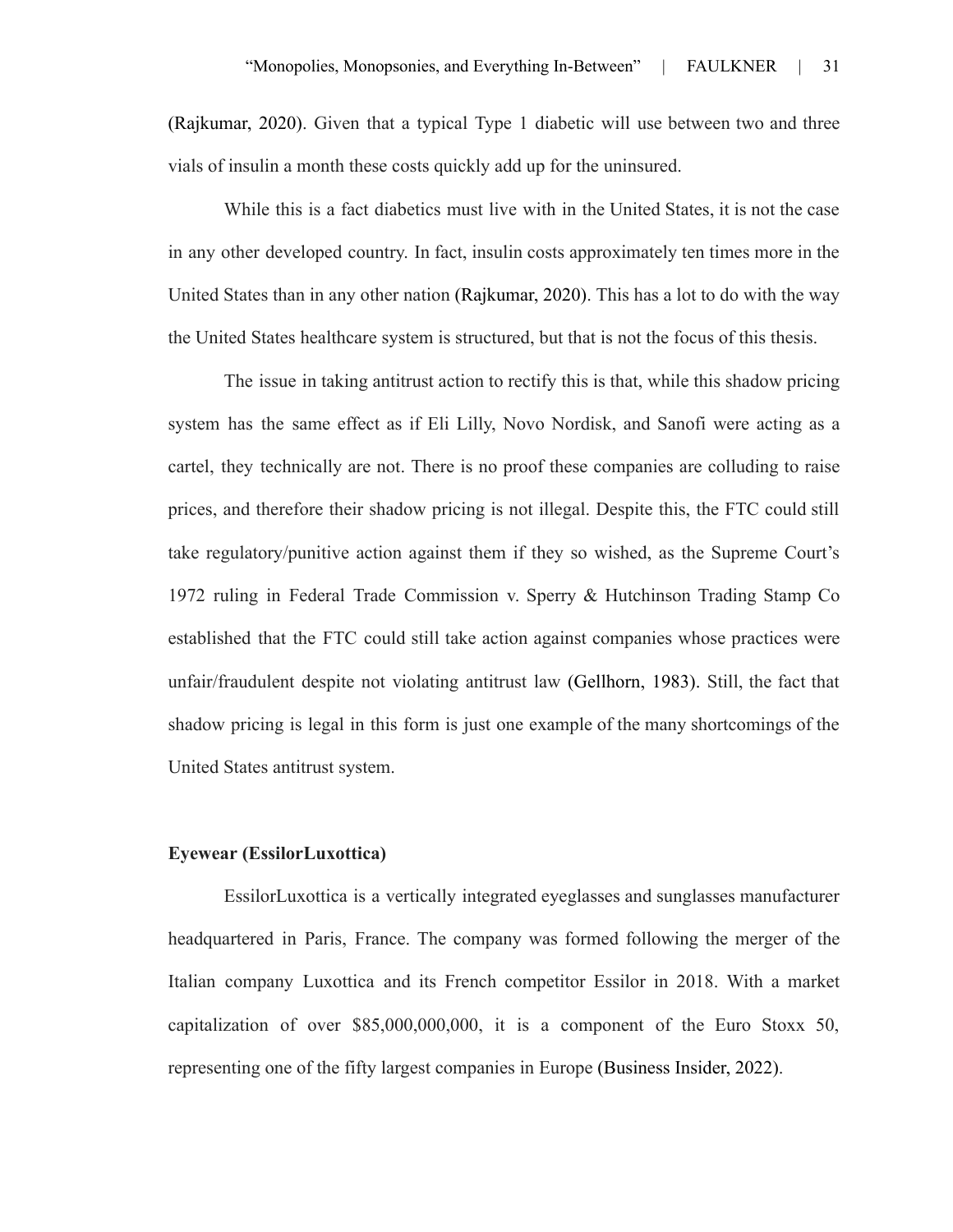Essilor was a legendary company within the world of prescription eyeglasses. Founded in 1849, for over a century it operated almost exclusively within France. However, following their development of Varilux (the world's first ophthalmic progressive lens), they began an aggressive global expansion. They began to purchase manufacturing plants around the world to meet demand for their breakthrough lens, expanding into North America in the 1970s.

Luxottica, on the other hand, is relatively young by comparison. Founded in 1961 by a young metalworking apprentice, the company was focused primarily on designing and manufacturing frames. Luxottica's high-quality products attracted a lot of attention from designers, and eventually they came under contract with a number of high-profile luxury designers. Seeing an opportunity to cut out the middle man, Luxottica began to aggressively expand into distribution through a series of global acquisitions.

Following their merger, it was remarked that "in seven centuries of spectacles, there has never been anything like it. The new entity will be worth around \$50bn (£37bn), sell close to a billion pairs of lenses and frames every year, and have a workforce of more than 140,000 people" (Knight, 2018). While neither of these companies may sound familiar, they manufacture roughly 70% of the prescription eyeglasses market (Knight, 2018). They control every level from design to distribution, operating under a variety of brand names. Some of their wholly-owned eyewear brand subsidiaries include Oakley, Ray-Ban, Transitions, Arnette, Costa Del Mar, Oliver Peoples, and Persol. This list, however, is not truly representative of their control over the eyewear market. In addition to their house brands, EssilorLuxottica is also the exclusive eyewear manufacturer for: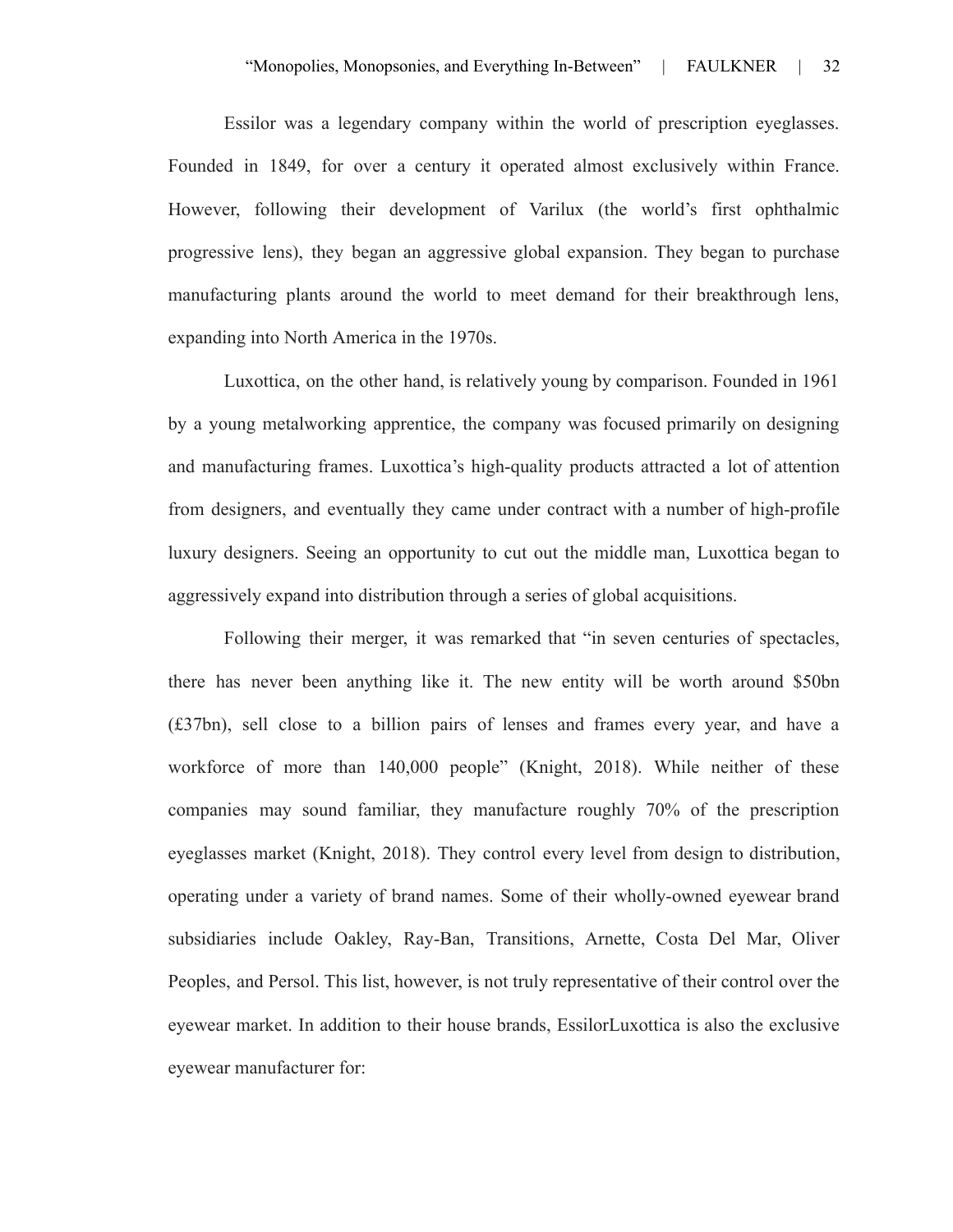Brooks Brothers; Bulgari; Burberry; Chanel; Coach; Dolce & Gabbana; Emporio Armani; Ferrari; Giorgio Armani; Google; Kodak; Michael Kors;

Nikon; Ralph Lauren; Prada; Tiffany & Co.; Tory Burch; Valentino; Versace The primary reason for these partnerships is that EssilorLuxottica's size means they can produce eyewear for a fraction of the price any of their competitors can through economies of scale. This, however, is just one barrier to entry the company uses to maintain their stranglehold on the eyewear market.

EssilorLuxottica is not just a eyewear manufacturing company. In addition, they own a variety of distributors worldwide, from designer stores to online, direct-to-consumer businesses. In total, they own 9,100 retail locations worldwide under the brands:

Alan Mikl; Clearly; Coastal; EyeBuyDirect; EyeMed; Glasses.com; John Lewis Opticians; LensCrafters; Oakley; Oliver Peoples; Paris DeGaulle; Pearle Vision; Ray-Ban; Sunglasses Hut; Target Optical; Vistazo

These brands give consumers the illusion of options in the not-so-competitive eyewear market. However, the reality is that whether a person is buying a \$15 pair of glasses from EyeBuyDirect or a \$300 pair from Ray-Ban, they may have been manufactured in the same factory with the same materials, just a few feet apart from each other.

Because of this, EssilorLuxottica has effective control over the entire eyewear industry and engages in a number of anticompetitive practices, sometimes flirting with market manipulation. Take for example Oakley, a very popular in-house sunglasses brand the company acquired in 2007, at the height of the brand's popularity. Although the two initially entered into formal negotiations, the deal quickly fell through as Oakley felt that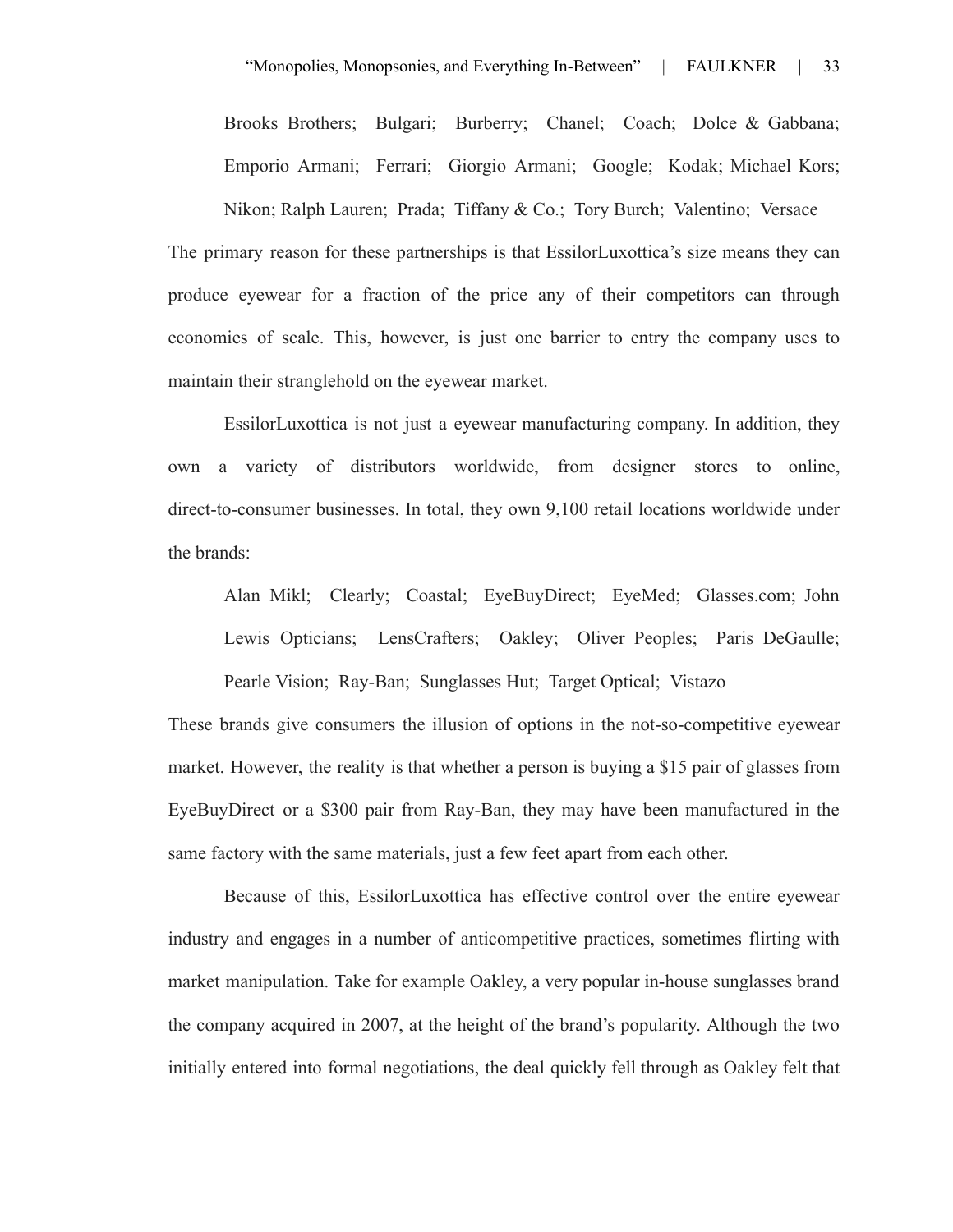their brand was being undervalued and they themselves lowballed. When Oakley withdrew from negotiations, EssilorLuxottica publicly announced that they would pull all Oakley products from all of their distribution channels. In response, many investors dumped their shares and caused the stock price to plummet, allowing EssilorLuxottica to sweep in and complete a hostile takeover at a final purchase price of just \$2,100,000,000 ("Luxottica Group and Oakley complete merger", 2007).

The greatest barrier to entry in the eyewear market, however, is EssilorLuxottica's insurance business. On top of controlling eyewear manufacturing and retailing, EssilorLuxottica also owns EyeMed. EyeMed, the second largest vision insurance company nationwide, has approximately 36,000,000 people (Spaulding, 2012). Through this vision insurance subsidiary, EssilorLuxottica exclusively covers eyeglasses manufactured by themselves. Given that the insured will have to also go through a EssilorLuxottica owned or approved ophthalmologist (who themselves must use EssilorLuxottica laboratories), there is certain to be plenty of approved designs to choose from, whether it be an in-house brand or a designer partnership.

In recent years, lawmakers have come to recognize EssilorLuxottica as anticompetitive and a near-monopoly. In 2015, Sen. Chuck Schumer called out EssilorLuxottica as such on the Senate floor, citing the average \$300 price tag most Americans pay for eyeglasses and imploring President Obama to take action against the company (McCarthy, 2015). President Obama gave no response, partially because while many of the company's brands and manufacturing plants are located in the United States, EssilorLuxottica is still a foreign company. While this does not outright prevent the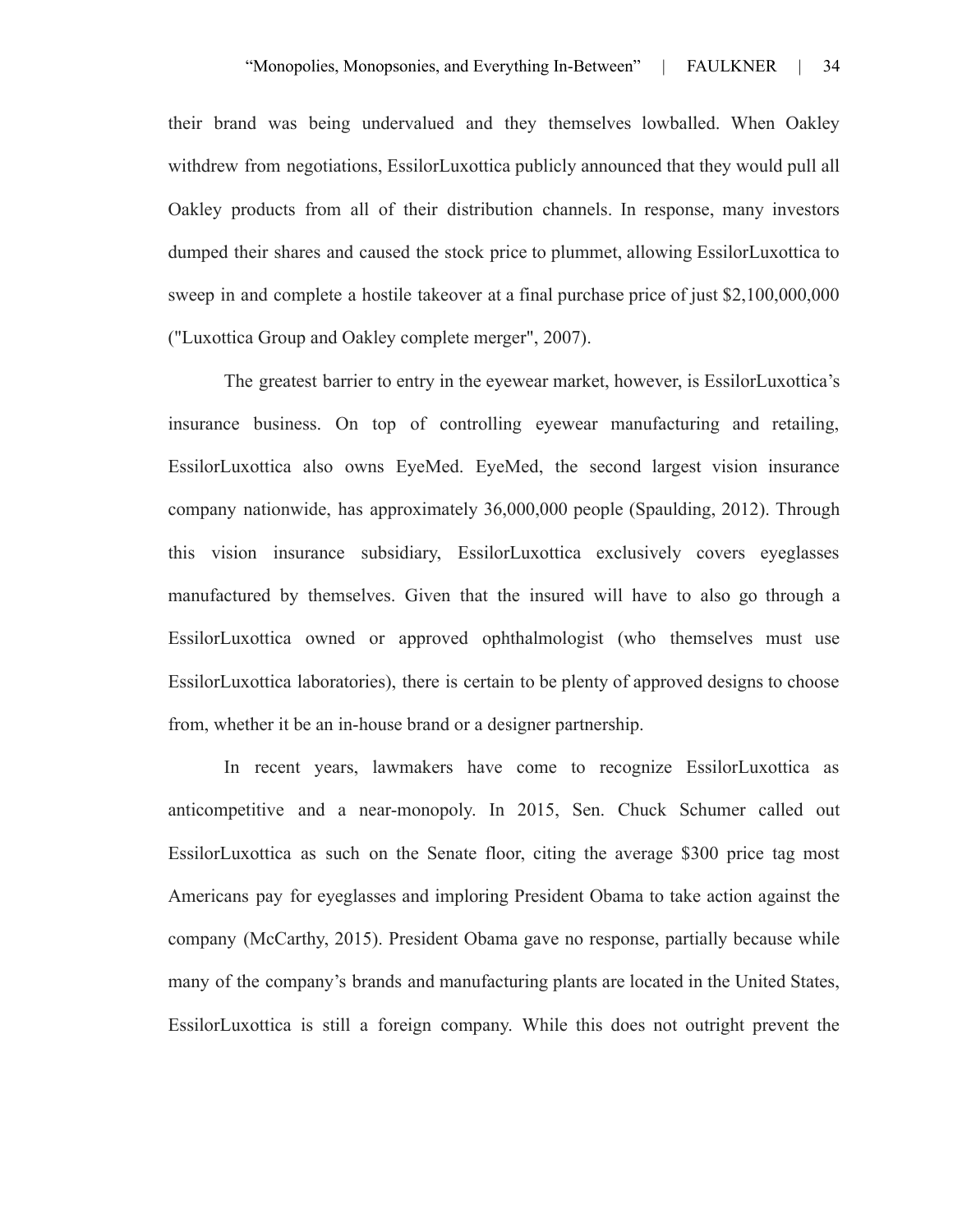United States from taking antitrust action, it makes doing so difficult and limits the actions that can be taken against them.

#### **Social Media (Meta)**

Meta, formerly known as Facebook, is a company that needs no introduction. Meta is the ubiquitous social media company, controlling not just Facebook but also Instagram, Whatsapp, Oculus, and more. Throughout the years, a number of companies have attempted to dethrone Meta, but none have come close. The social media industry's barrier to entry is not the investment required to create a rival platform, it is the fact that Facebook was arguably the first mover in the industry. While Facebook was preceded by MySpace and similar companies, Facebook was the first social media platform to leverage its network effect to create and maintain dominant control of the social media space. Meta has managed to maintain this control by buying out its competitors, as was the case with Instagram, or by cloning the features that set their competitors apart, as they did with Snapchat and TikTok through Instagram stories and Reels, respectively.

While many think that this makes Meta a monopoly, it simply is not. It is a monopsony. A monopoly is a market with one seller and many buyers. A monopsony is the exact opposite, a market with one buyer but many sellers. The difference may seem trivial, but it has an interesting effect. In a monopoly, the monopolist dictates the price they sell products at to consumers. But in a monopsony, the monopsonist dictates the price at which they buy products from suppliers. Given that we are the suppliers, and the product is our social media data, that price is \$0.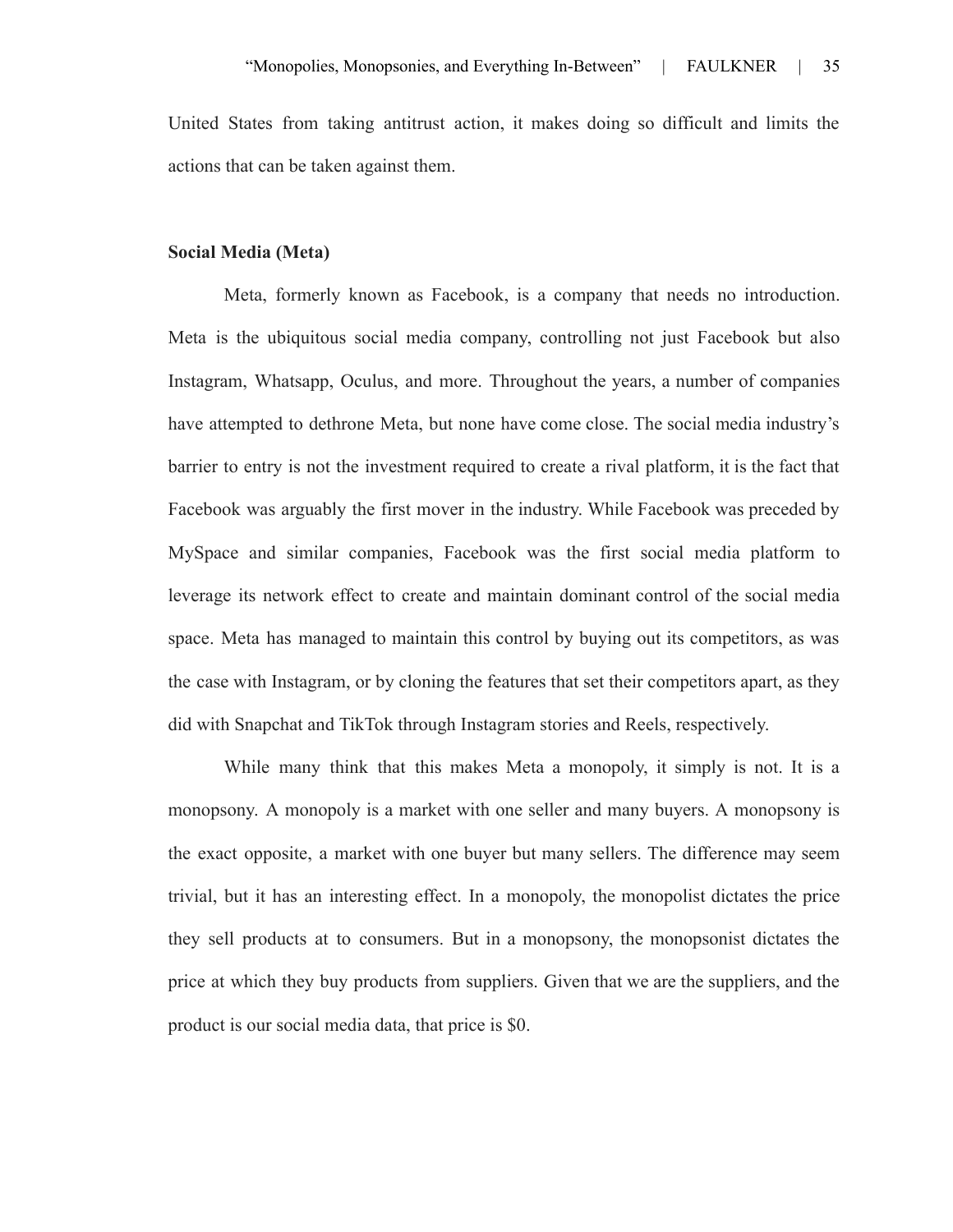Monopsonies themselves are not illegal, and many popular companies, such as Walmart or Amazon, could also be considered monopsonies. What makes Meta's monopsony an issue is the way in which it abuses its power. Meta has roughly 2,910,000,000 active Facebook users, 1,478,000,000 active Instagram users, and 2,000,000,000 active Whatsapp users ("Most used social media 2021", 2022). Whether or not the allegations of price fixing as it relates to Meta's social media advertising systems are true, it cannot be denied that their consumer engagement systems are flawed, powerful, and potentially dangerous. These harmful effects have reverberated throughout news media for years, highlighting misinformation campaigns preceding elections and civil unrest, both domestically and abroad (Tangherlini, 2020). Meta's Facebook and Instagram platforms also became hotbeds of deadly misinformation during the beginnings of the COVID-19 pandemic, a time at which the average American knew very little.

This argument, that Meta is a harmful monopsony, creates an interesting workaround for an issue that has haunted advocates of antitrust for years. The 2001 court ruling in favor of dismissal of the United State government's antitrust lawsuit against Microsoft has long hung over any calls-to-action regarding antitrust action against the giants in Silicon Valley. By taking Meta to court as a monopsony rather than a monopoly, this precedent would largely be irrelevant to the case at hand. On the contrary, there is precedent for the regulation of harmful monopsonies. Justice Clarence Thomas once stated:

"kinship between monopoly and monopsony suggests that similar legal standards should apply to claims of monopolization and to claims of monopsonization."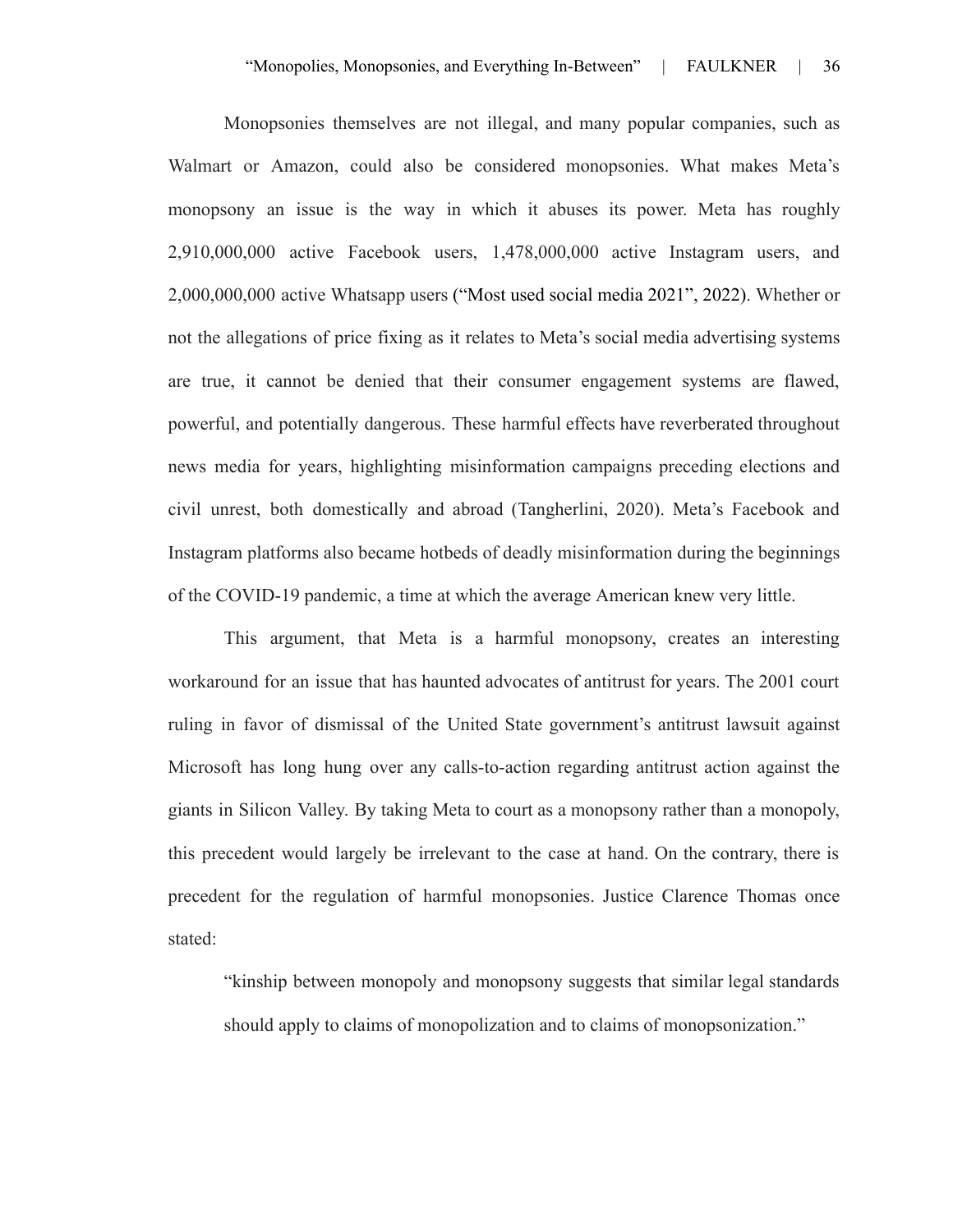in a case against Weyerhaeuser, a monopsonist who used their pricing power to buy lumber at a discount, resulting in the bankruptcy of a regional logger (Steinbaum, 2020).

This landmark monopsony case, *Weyerhaeuser Co. v. Ross-Simmons Hardwood Lumber Co Inc*, marked a turning point in antitrust law enforcement. Not only did it open the door for monopsonies to be charged for violations of antitrust law, it also redefined what constituted harm against consumer welfare. Whereas "consumer welfare" had previously applied exclusively to the specific consumers of a product/service, this case extended the concept of "consumer welfare" to encompass society as a whole (Rosch, 2007). This is an important distinction in the case against Meta.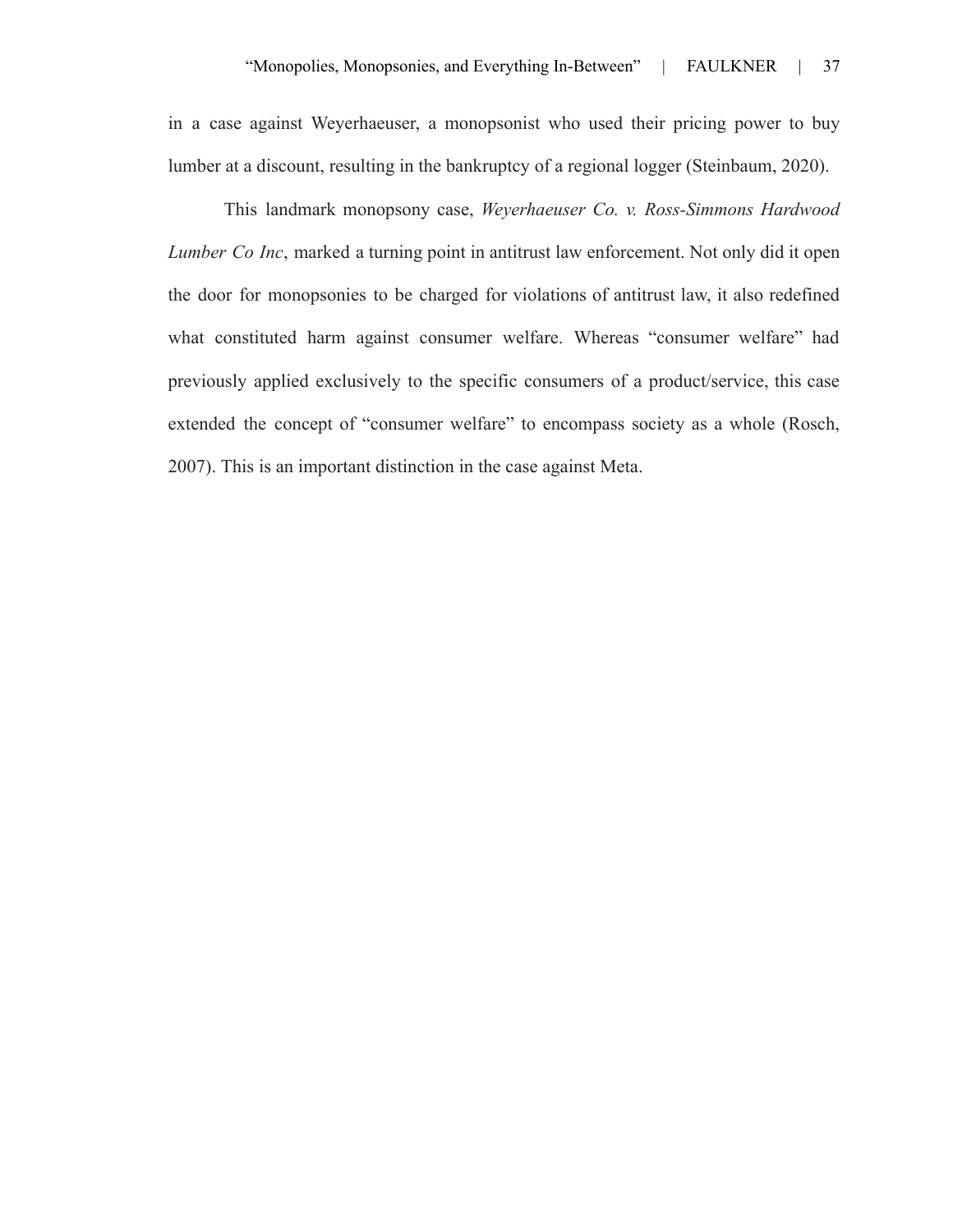#### **IN DEFENSE OF ANTICOMPETITIVE FIRMS**

It is worth noting that while a firm's practices may be anticompetitive, they may not necessarily be illegal. Anticompetitive horizontal conduct between competitors is always illegal, but monopolization and anticompetitive single firm conduct is only illegal if it greatly reduces competition within the industry to the point of harming consumer welfare (The Premerger Notification Office, 2022) (Fox, 2002). This is known as the Harm to Competition Principle.

While all six companies named in this thesis have violated the Harm to Competition Principle, no company would admit to such during their initial trial. Every company would deny that they have violated antitrust law and, if found guilty during their initial trial, would change their defense tactic and appeal the case to a higher court. Often this change in defense tactic entails employing an affirmative defense. There are a plethora of affirmative defenses that anticompetitive firms could use in court to stave off antitrust action or mitigate the damages levied against them. The affirmative defenses most likely to be used by each company are outlined below,

#### **Bayer AG / Monsanto**

Monsanto has dominated the agricultural seed industry through a variety of anticompetitive practices for years. Most notably, Monsnato has been repeatedly accused of collusion with what few agricultural seed producers they do not own, including DuPont-owned Pioneer Hi-Bred International (Niiler, 2000). Many of these historic practices are defensible simply because they have passed the statute of limitations.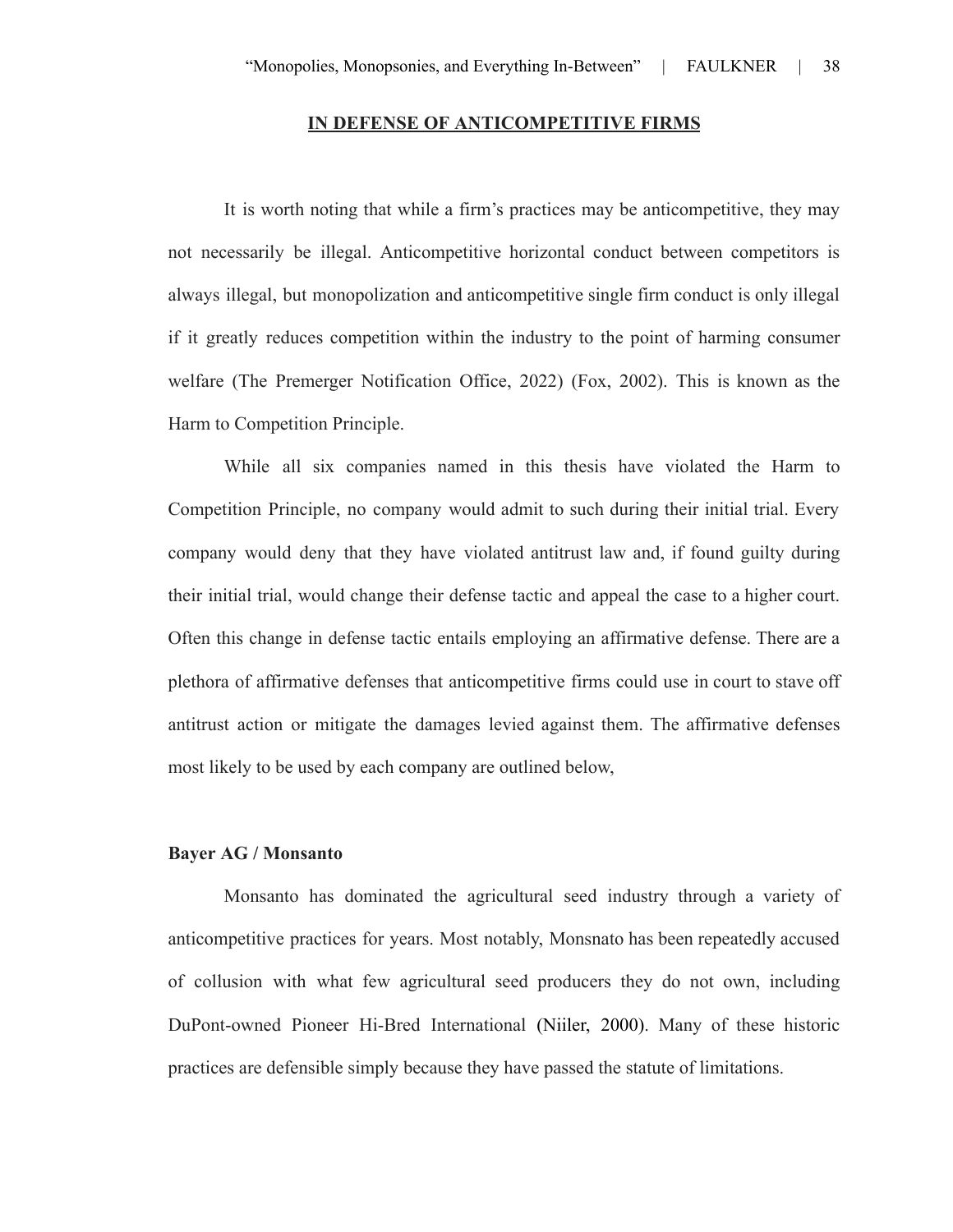However, Bayer AG and Monsanto would have a difficult time defending their current business practices. Bayer AG and Mosanto are notorious for predatory prosecution of farmers who they believe violated their patents on genetically modified crops. This includes farmers who use second-generation Monsanto seeds, farmers who bought Monsanto seeds through unauthorized distributors, and farmers whose crops were cross-pollination with Monsanto crops. Bayer AG and Monsanto have sued for all of these reasons, regardless of the farmers' intent.

Unfortunately for well-intentioned farmers, Bayer AG and Monsanto's practices are protected under the Noerr-Pennington Doctrine. The Noerr-Pennington Doctrine protects companies from damages arising from their lobbying for the enforcement of laws. This doctrine, rooted in Supreme Court precedent, applies whether the lobbying is motivated by anticompetitive desires or not.

Despite this, Bayer AG and Monsanto would still be at risk for antitrust action. Their predatory prosecution presents two previously mentioned threats to consumer welfare. The first threat is that the disappearance of heirloom crops decreases biodiversity and threatens to create an ecological bottleneck with the potential for famine should a disease evolve targeting any of Monsanto's genetically modified crops. The second threat to consumer welfare is the gradual bankruptcy of numerous farmers who have fallen victim to massive legal settlements they could not afford to pay.

#### **Eli Lilly, Novo Nordisk, and Sanofi**

As stated earlier, Eli Lilly, Novo Nordisk, and Sanofi engage in anticompetitive behavior through shadow pricing. This shadow pricing has the same effect as if the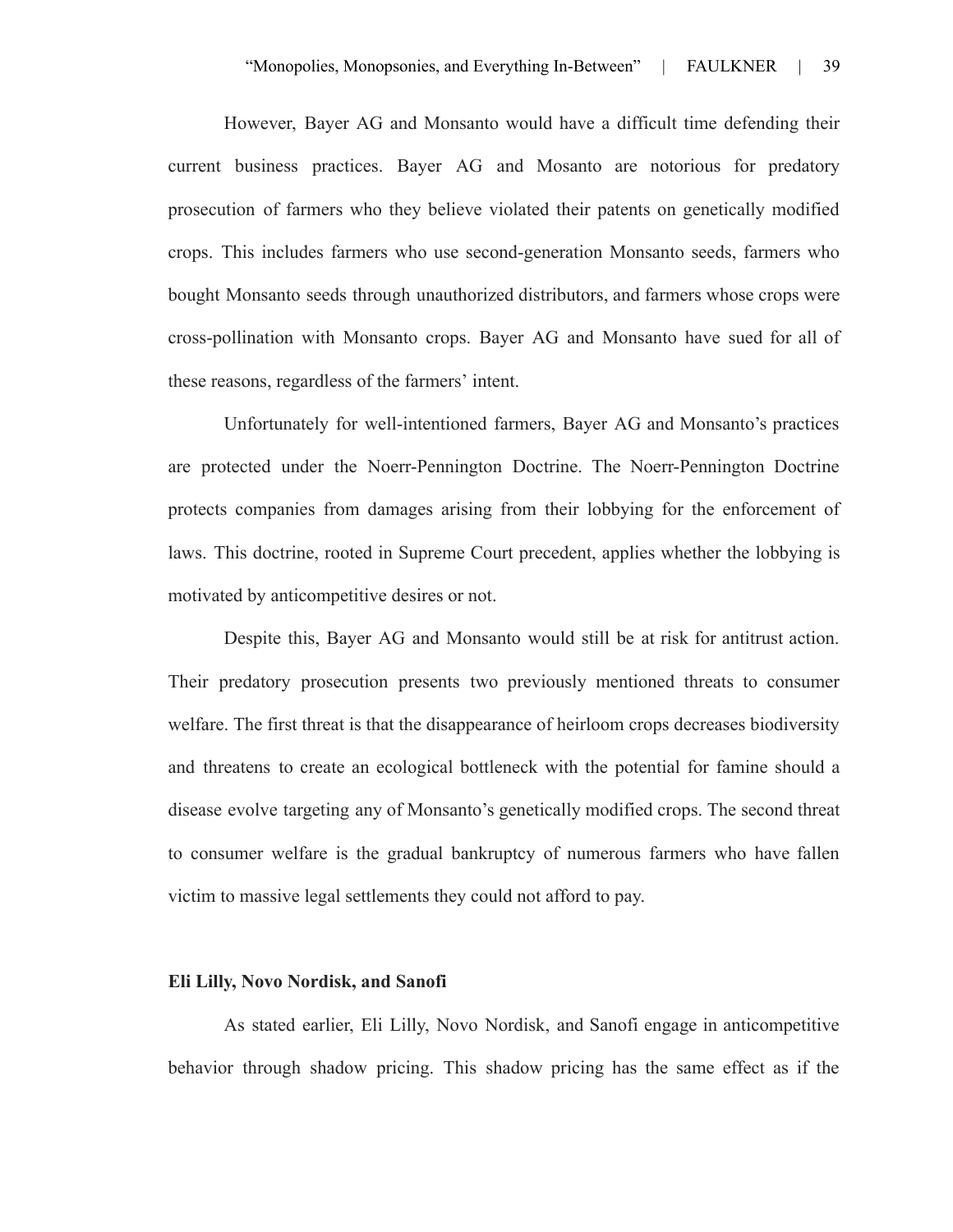companies were acting as a cartel, but is not technically illegal. They must raise their prices in order to avoid being dropped from coverage under most insurance plans, including government insurance plans, by pharmaceutical benefit manufacturers (PBMs).

These companies could defend their pricing strategy through a defense known as in pari delicto. "In pari delicto" is Latin for "equally at fault". Under this defense, the defendant argues that their practices are defensible because the plaintiff is complicit in their illegal behavior and therefore has no right to bring a lawsuit. In this context, Eli Lilly, Novo Nordisk, and Sanofi could argue that, because the United States government was heavy-handed in the formation of the system that relies on PBMs to negotiate prices on behalf of insurance companies, they were in pari delicto and therefore have no right to bring suit. This would not be an effective defense, however, if the same lawsuit were brought by consumers suing in a class action lawsuit.

Whether a suit was brought or not, Eli Lilly, Novo Nordisk, and Sanofi could still be subject to future regulatory action. Given the lack of universal healthcare in the United States and the high sticker price uninsured Americans must pay to access life-saving insulin, it is undeniable that their pricing negatively affects consumer welfare, even if it does not violate antitrust law. Therefore, they could face regulation from the FTC in an effort to protect consumers.

#### **EssilorLuxottica**

EssilorLuxottica has little recourse if charged in an antitrust case regarding the company's dominance over eyewear manufacturing. The merger between Essilor and Luxottica represented the consolidation of manufacturing of nearly every major eyewear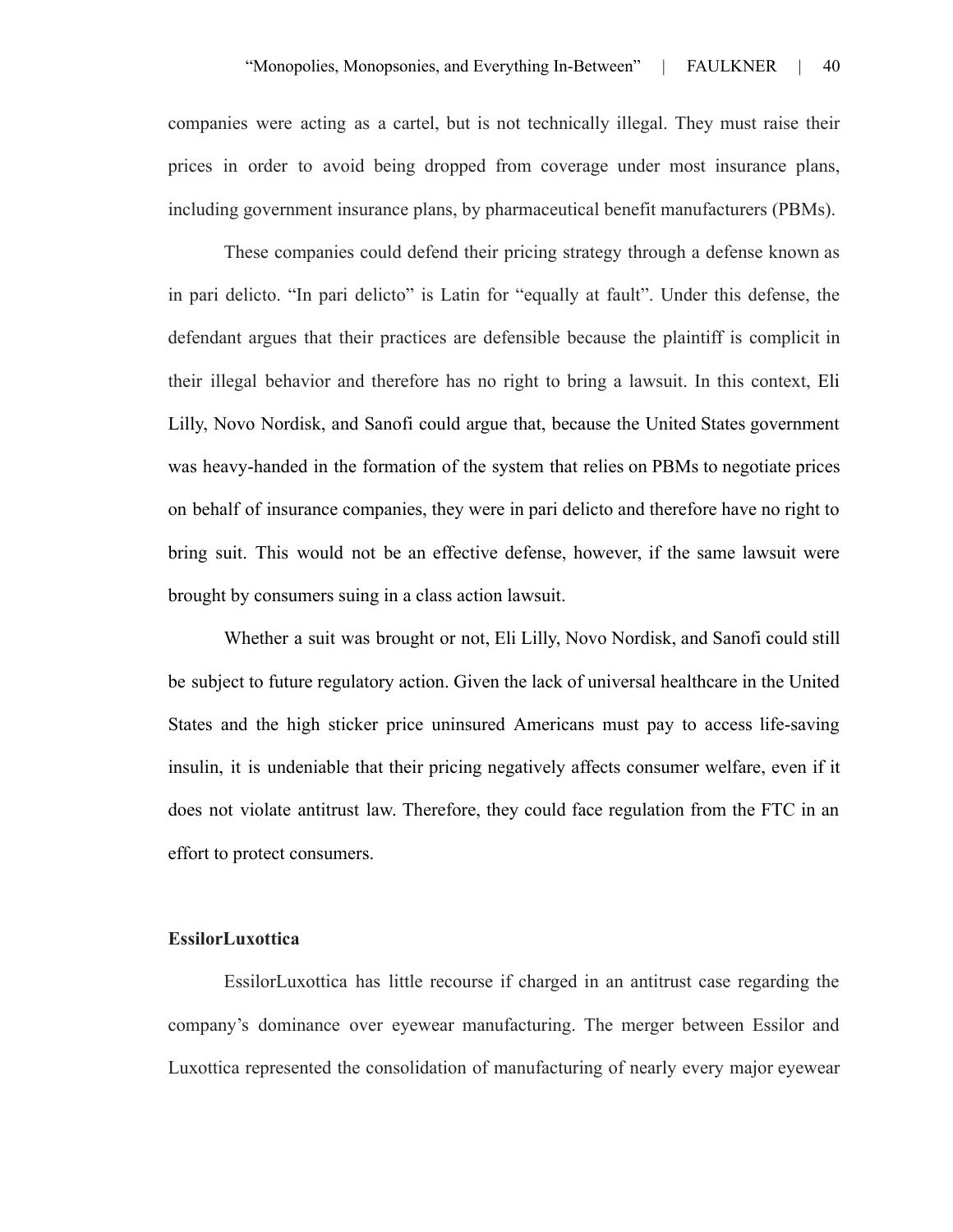brand under one corporate umbrella. In spite of this, the company has not used economies of scale to lower the cost of prescription eyewear for most consumers. This is indefensible and to argue otherwise would be an unwinnable antitrust case.

If challenged as a vertical monopoly over their control of EyeMed, ophthalmology labs, or their many eyewear distributors, EssilorLuxottica may be able to defend their practices. If forced to stop their current method of operations, EyeMed would likely still use EssilorLuxottica laboratories and sell EssilorLuxottica manufactured eyewear through EssilorLuxottica-owned distributors. These firms would in all likelihood continue to work together in much the same way they always have, regardless of any injunctive relief courts may pass to end EssilorLuxottica's vertical monopoly. Therefore, doing so would fail to increase competition within the industry and may actually drive up the cost of any prescription eyewear bought through EyeMed.

This is known as the Single Entity Defense. It argues that, while a company may be a monopoly in practice, breaking them apart would fail to increase competition within the target industry. This defense was famously used to prevent a breakup of the National Football League in the 1980s, but it is also a common defense used by vertical monopolies. To understand if this defense is being correctly applied to a vertical monopoly like EssilorLuxottica, however, requires intensive financial analysis and would come under serious scrutiny in court. In short, it would be difficult to determine whether or not their vertical monopoly keeps costs down, and changes in any one of the many assumptions used in the financial analysis could have a drastic impact on the price to consumers.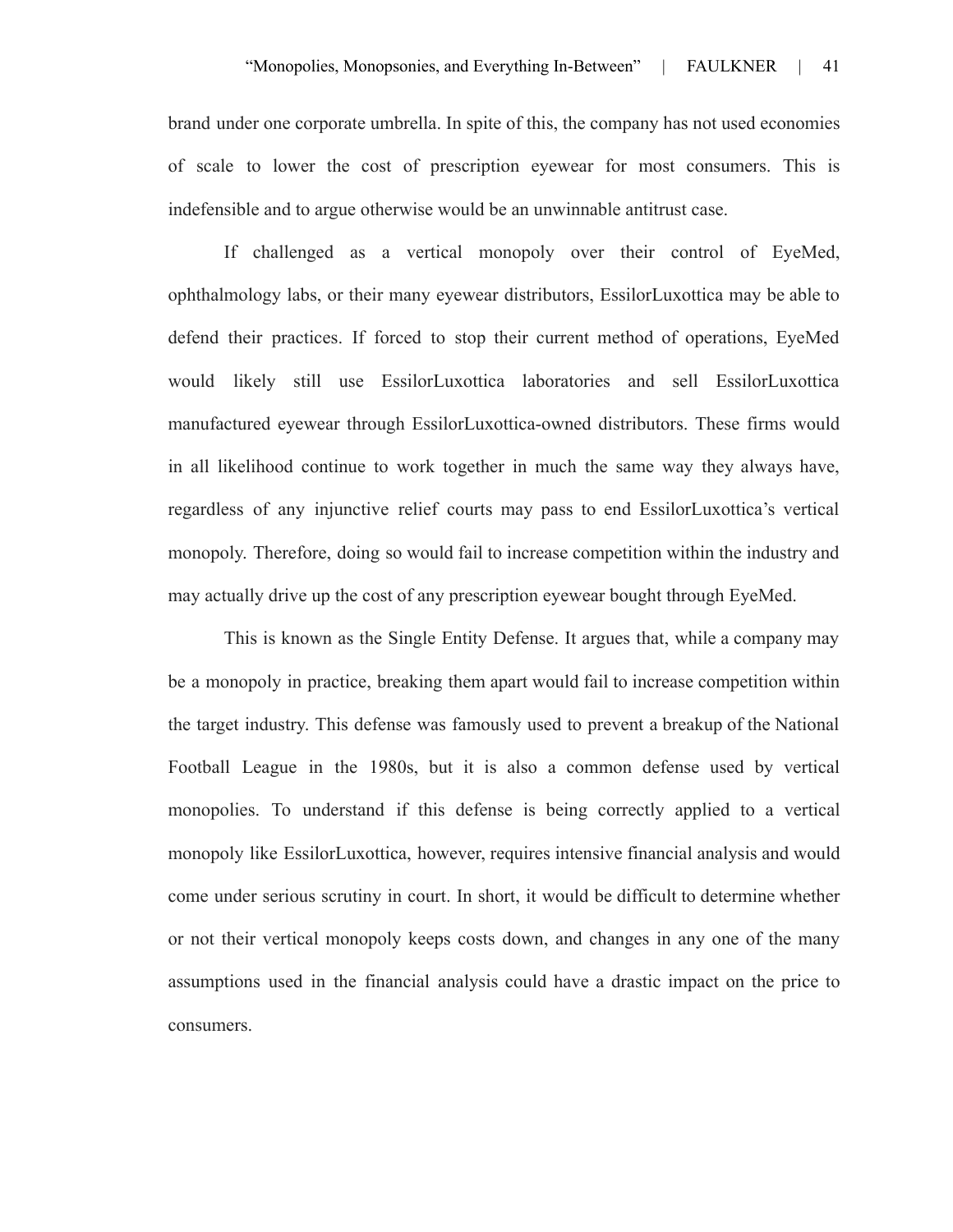**Meta**

For just as many negative consequences arise from Meta's monopsonistic dominance of the social media industry, there are positive ones. Friends separated by time and distance can now connect with each other easily via Facebook. Instagram has allowed small businesses to connect with markets they could not otherwise reach. Whatsapp allows families to communicate with each other across continents at no additional fee, circumventing costly international cellular charges. This defense is known in the world of antitrust as the Rule of Reason.

In essence, the Rule of Reason asserts that a company should be spared antitrust enforcement because the benefits of its activity outweigh the negatives. The Rule of Reason is likely the most common defense against antitrust action because it is such a difficult argument to refute. It is a highly subjective rule, but tends to be very effective. While it would be unlikely to prevent the government from taking any antirust action against Meta, it would likely limit the scope of the punishment.

In light of this, the biggest issue in taking antitrust action against Meta is that there is no effective existing solution to the issue. Breaking apart Meta along social platform lines would ultimately decimate the company, as it gets its value from the network effect shared between its platforms, allowing them to provide social media access at no cost to consumers. Meta would use this argument, alongside the Rule of Reason, to avoid divestment or a forced breakup at the hands of the United States government.

This obviously limits the options the government has for recourse against Meta. The most likely action the government would take is a hefty fine, but a simple one-time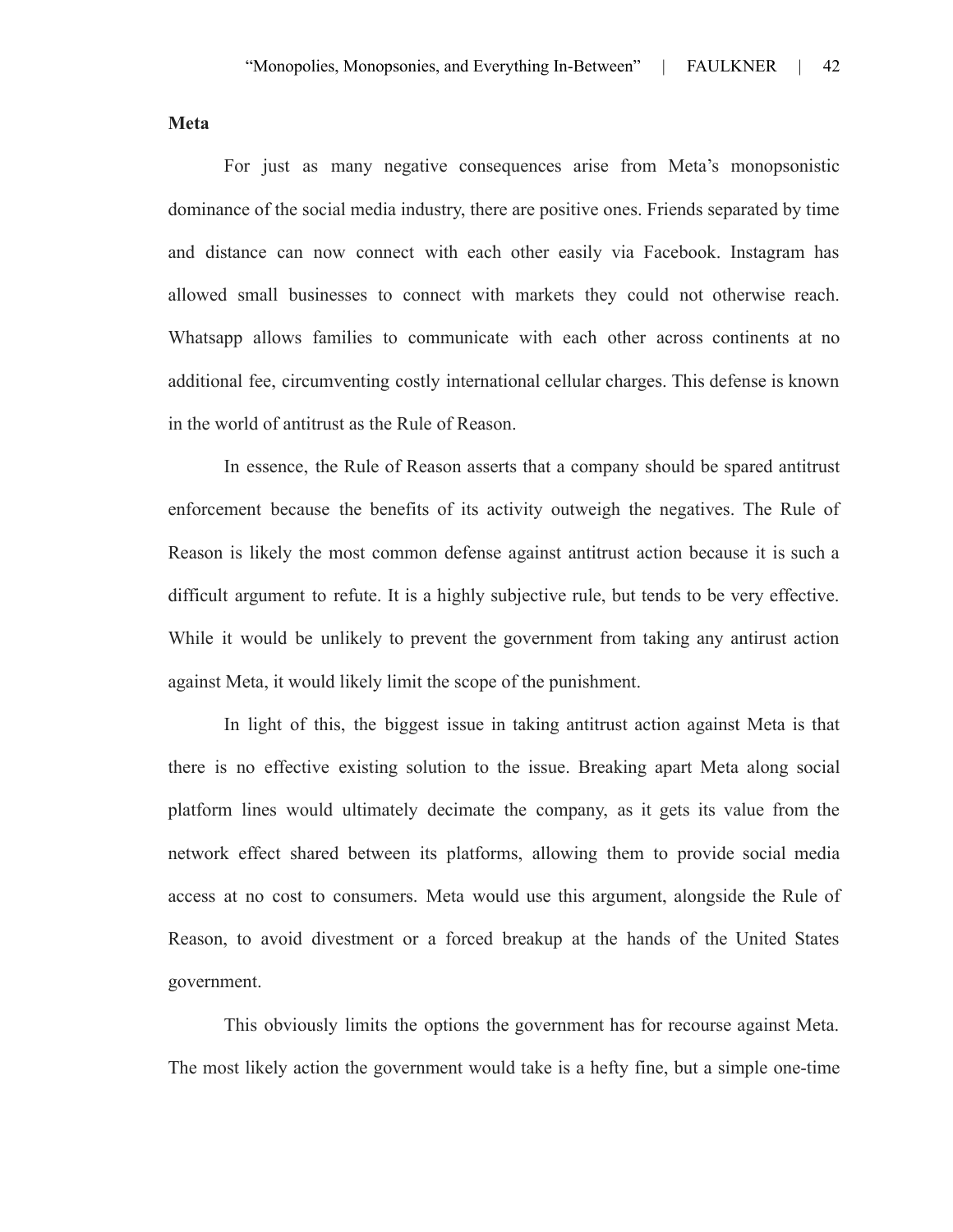fine would likely be insufficient in punishing Meta for its harmful anticompetitive activity. Therefore, the government may wish to turn to patent law for inspiration.

Patent law and court precedent have established a concept known as "apportionment". Apportionment refers to a system for attributing damages in patent suits, calculated as a portion of the value of the patent in question (Bailey, 2011). Under this system, Meta could be assigned damages based on the perceived value of their algorithm and the data it uses, paying the United States government a portion of this perceived value yearly. In theory, this punishment should be more effective in offsetting Meta's ill-gotten gains.

Alternatively, the government could use injunctive relief or divestment to restrict Meta's advertising activities. By altering Meta's advertising business, the government would change the way in which Meta earns revenue. As where before the company kept data in-house to drive user analytics and tailor advertising, forcing them to sell that data to outside advertising firms may be enough to break up their monopsonistic control.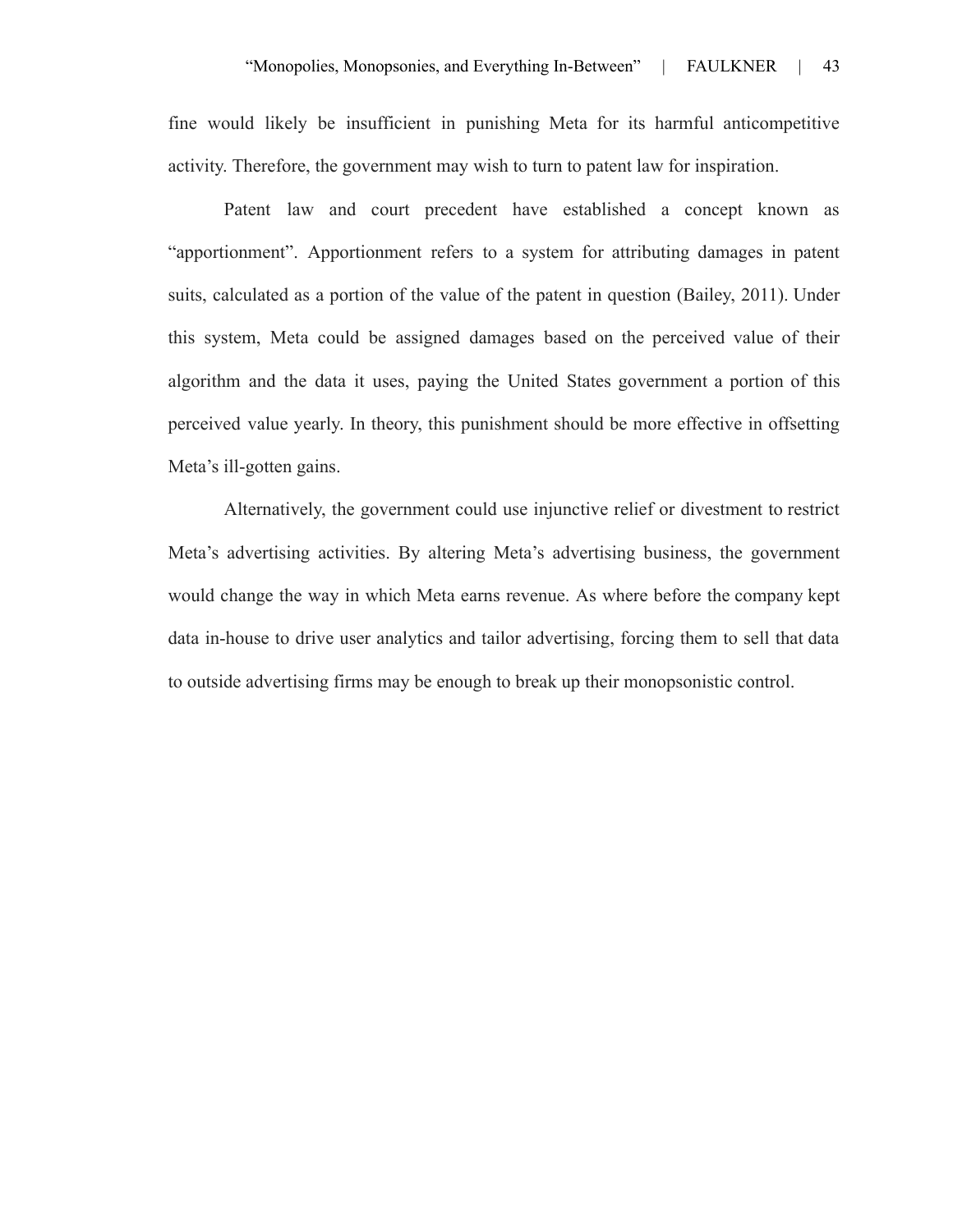### **AFTER THE GUILTY VERDICT**

After the guilty verdict has been passed and all appeals options have been exhausted, the United States government has many options for recourse. However, judges must keep in mind that the goal in antitrust action is twofold. First, the courts must seek to punish companies and individuals who violated antitrust laws. Second, they must create lasting change to prevent the continuation of anticompetitive practices.

Domestically, there are a slew of punishments which may be imposed upon the guilty. Often, individuals and companies found guilty of wilfully violating antitrust laws face massive fines. Currently, fines paid to the government for violating the Sherman Act are capped at double the gain received from violation, as well as being liable for treble damages in civil court (Waller, 2003). Additionally, the courts can enforce a range of non-financial punishments to encourage future competition within the industry. Sometimes it is a divestment, but oftentimes consent decrees are not so simple. In 1982, Bell Telephone was broken into eight separate companies following conviction, five of which have since re-merged to form AT&T (Crandall). In 1921, Kodak was allowed to maintain its near-monopolistic market share of photography film but restricted by injunctive relief over what labels it may be marketed under in an effort to increase transparency with consumers (Klein). These are just a few of the options to address domestic antitrust issues.

Internationally, the options are more limited. International companies, such as Bayer AG or Luxottica, are subject to United States antitrust law, yet their international status makes forced breakups and divestments difficult if not impossible. Therefore, the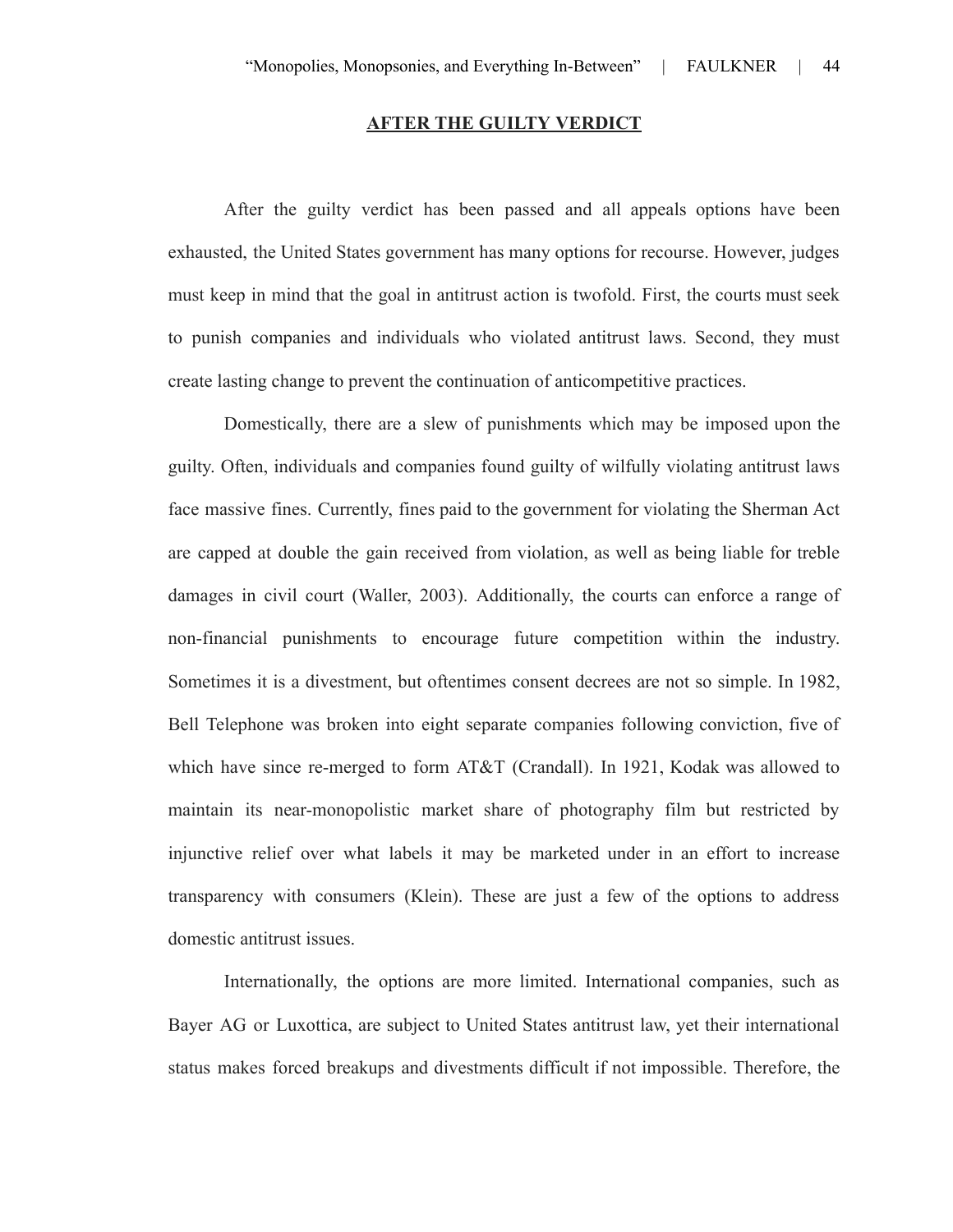most frequent punishment for antitrust violations by multinational corporations is putative damages. Alternatively, they may restrict competitive practices, in a form similar to Kodak's 1921 punishment. Finally, they may ban non-conforming companies from operating within the country altogether, as President Trump suggested doing with OPEC in 2011.

While all of these punishments are rooted in precedent, they represent only a small sample of the potential actions the federal government could take to regulate/punish those who violate antitrust laws. The reality is that punishments are limited only by the creativity of politicians and judges. At some time or another, none of these punishments existed, and were pulled from thin air to punish companies who violated antitrust laws

In today's age of Big Data and multinational conglomerates, what may have passed as the most fair and effective punishment thirty years ago may not be the most fair and effective now. Therefore, judges may have to be creative in future antitrust dealings. For an example, look no further than Meta. As described earlier, while a forced divestment of Instagram and Whatsapp would likely have been the logical punishment decades ago given that they are both direct competitors with Facebook, such an action would hardly be fair to the company's consumers who all benefit from Meta's network effect..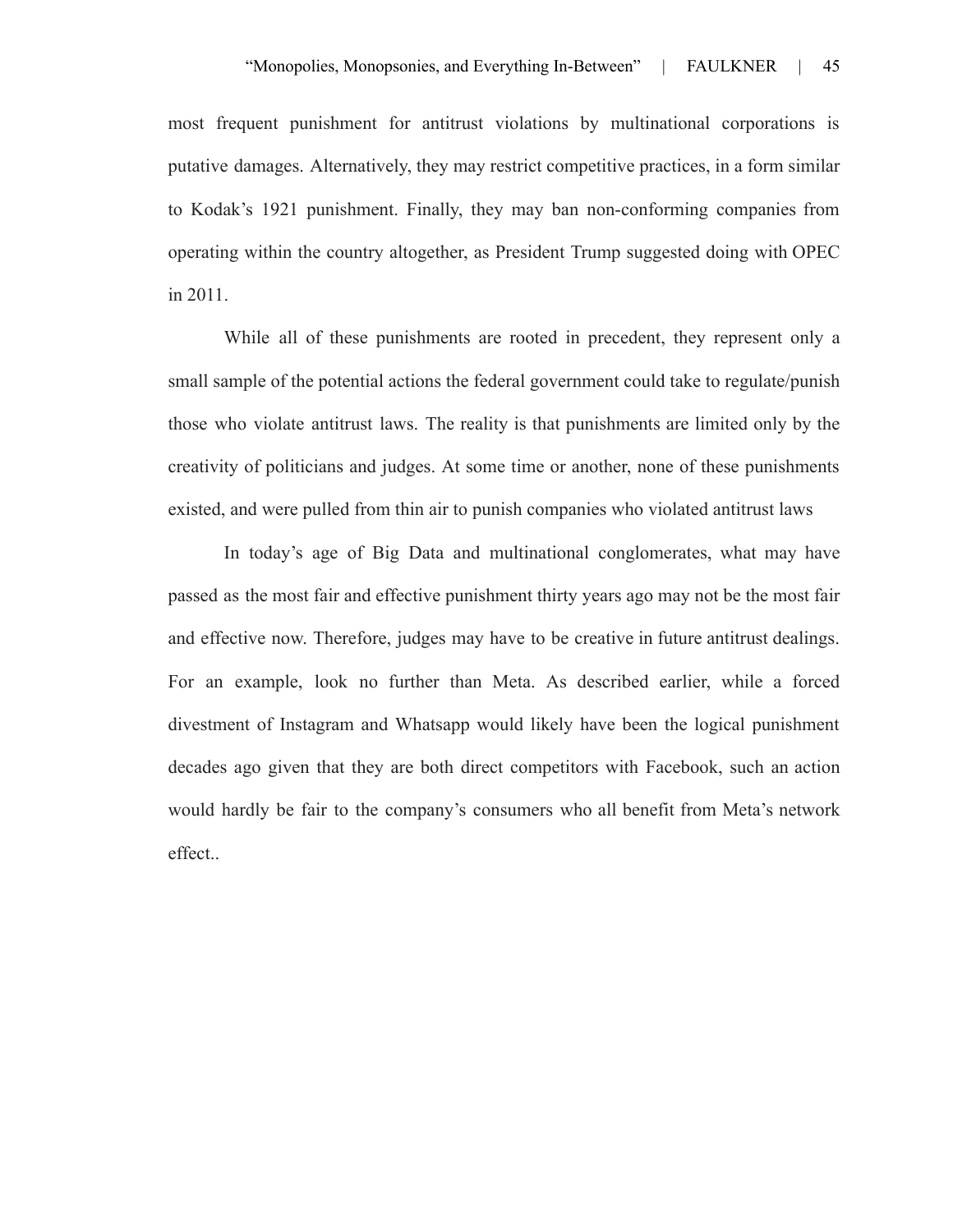### **FINAL THOUGHTS**

As anyone can plainly see, the enforcement of both mergers/acquisitions guidelines and antitrust laws is a complicated matter. The specific wording of antitrust law provides a framework upon which to build, but the subject is open to interpretation.

Like most products of government, United States antitrust law is a flawed system. As Eli Lilly, Novo Nordisk, and Sanofi exemplified, it can be difficult to define exactly what is and is not anti-competitive practices. There have been many attempts to push legislation through that would build upon existing antitrust law, much like the European Union did recently in an effort to address many of the issues and companies discussed in this paper. Unfortunately, lobbying and party politics often get in the way of progress.

Because of this, antitrust law relies heavily upon judicial precedent. While this has the benefit of allowing antitrust law to evolve without a need for an act of Congress to invoke change, it creates a complex web of differing opinions. As attitudes, technology, and economic situations evolve, so do the opinions of the court, and one judge's ruling may conflict directly with another. Therefore, over time, relying so heavily on judicial precedent without legislative reform only serves to muddy the waters.

The role of the President in forming guidelines for mergers/acquisitions presents its own roadblock in enforcing antitrust law. On one hand, the President could use the Bully Pulpit to enact meaningful change and encourage more competitive domestic markets, as Theodore Roosevelt did. On the other hand, the President can relax guidelines and allow companies to grow largely unregulated in order to compete more effectively on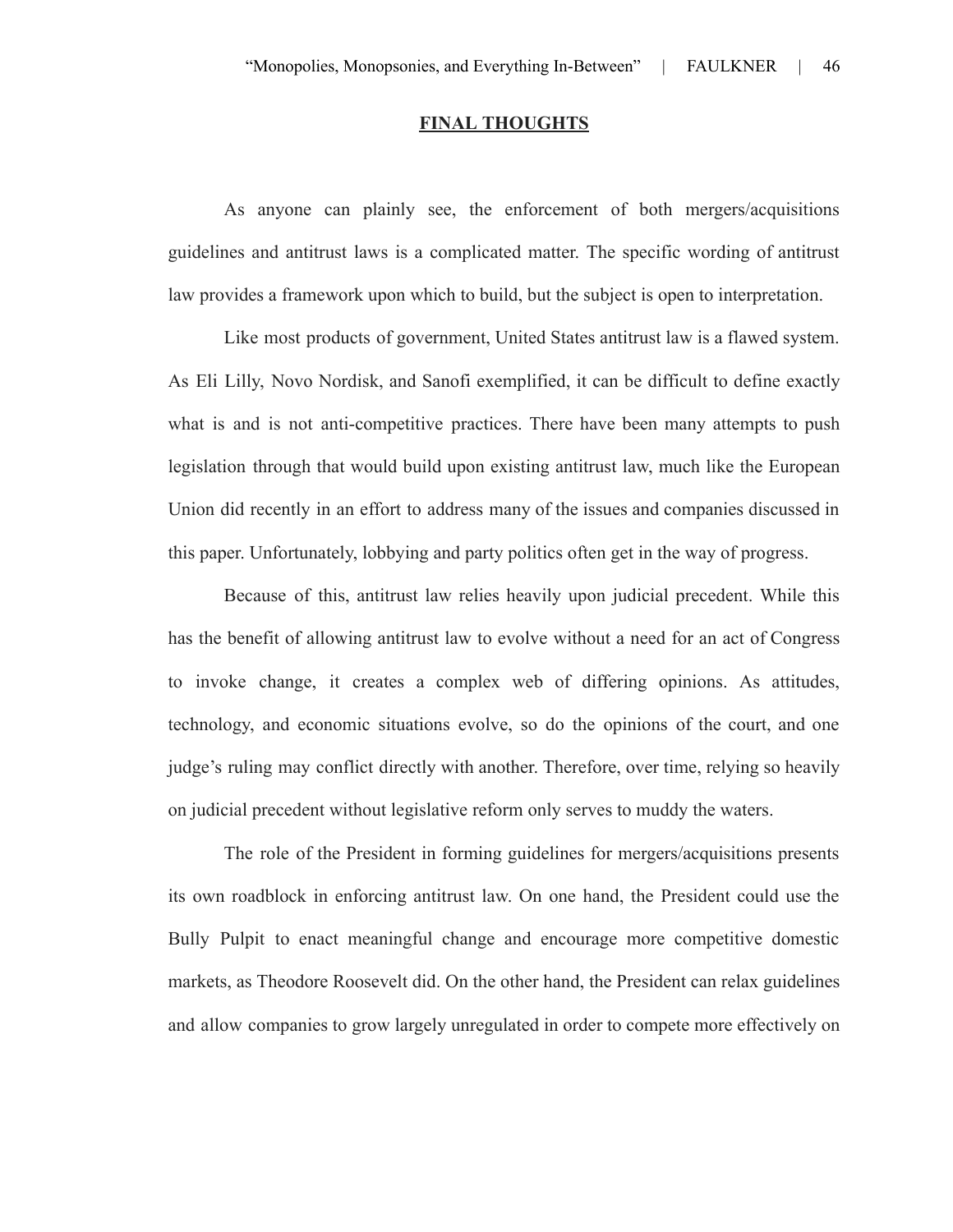an international stage, as Ronald Reagan and other presidents have since. Similar to judicial precedent, this dichotomy creates a lot of contradicting opinions.

All of these issues make a person question: should there be increased antitrust regulation? It is the opinion of the author that yes, there should be increased regulation, starting with the six companies singled out in this thesis. While not all monopolies/trusts/cartels/monopsonies are evil, they are anticompetitive and represent massive potential deadweight loss in the economy, often at the expense of consumer welfare. Therefore, such harmful corporations should be dealt with accordingly to encourage competition and protect consumer interests. How the government should respond to this issue, however, is a much more complicated opinion to give. Crafting legislative change like that is the purview of a politician, not an economist.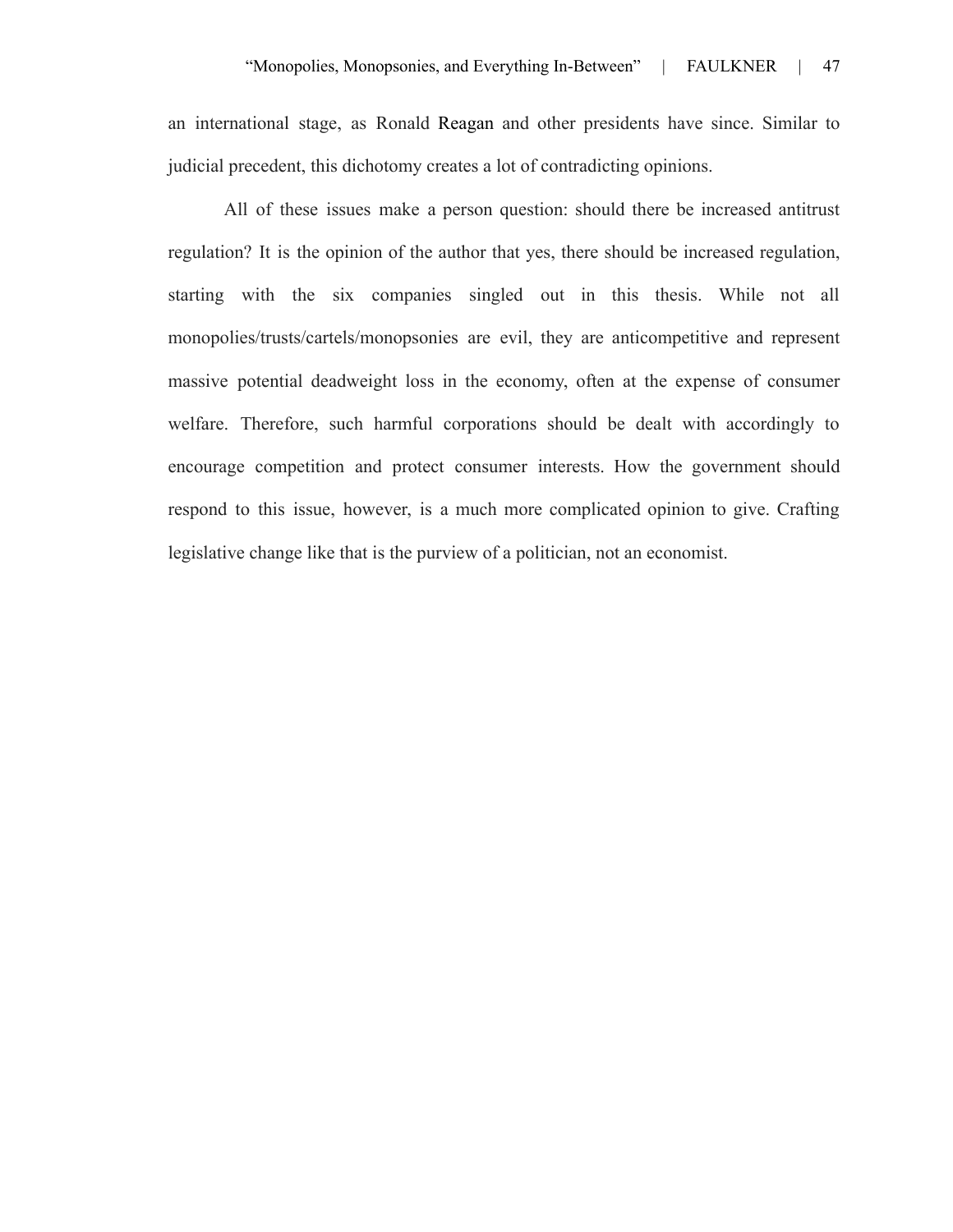#### **APPENDICES**

# **Appendix A**



Description: This is a graph of yearly inflation in the United States from 1975 to 1990, with election years for Jimmy Carter, Ronald Reagan, and George H.W. Bush labeled.

## Data Source:

*U.S. inflation rate 1960-2022: Data from World Bank*. MacroTrends. (n.d.). Retrieved March 5, 2022, from https://www.macrotrends.net/countries/USA/united-states/inflation-rate-cpi#:~:tex t=U.S.%20Inflation%20Rate%20-%20Historical%20Data%20%20,%20%200.87 %25%20%2057%20more%20rows%20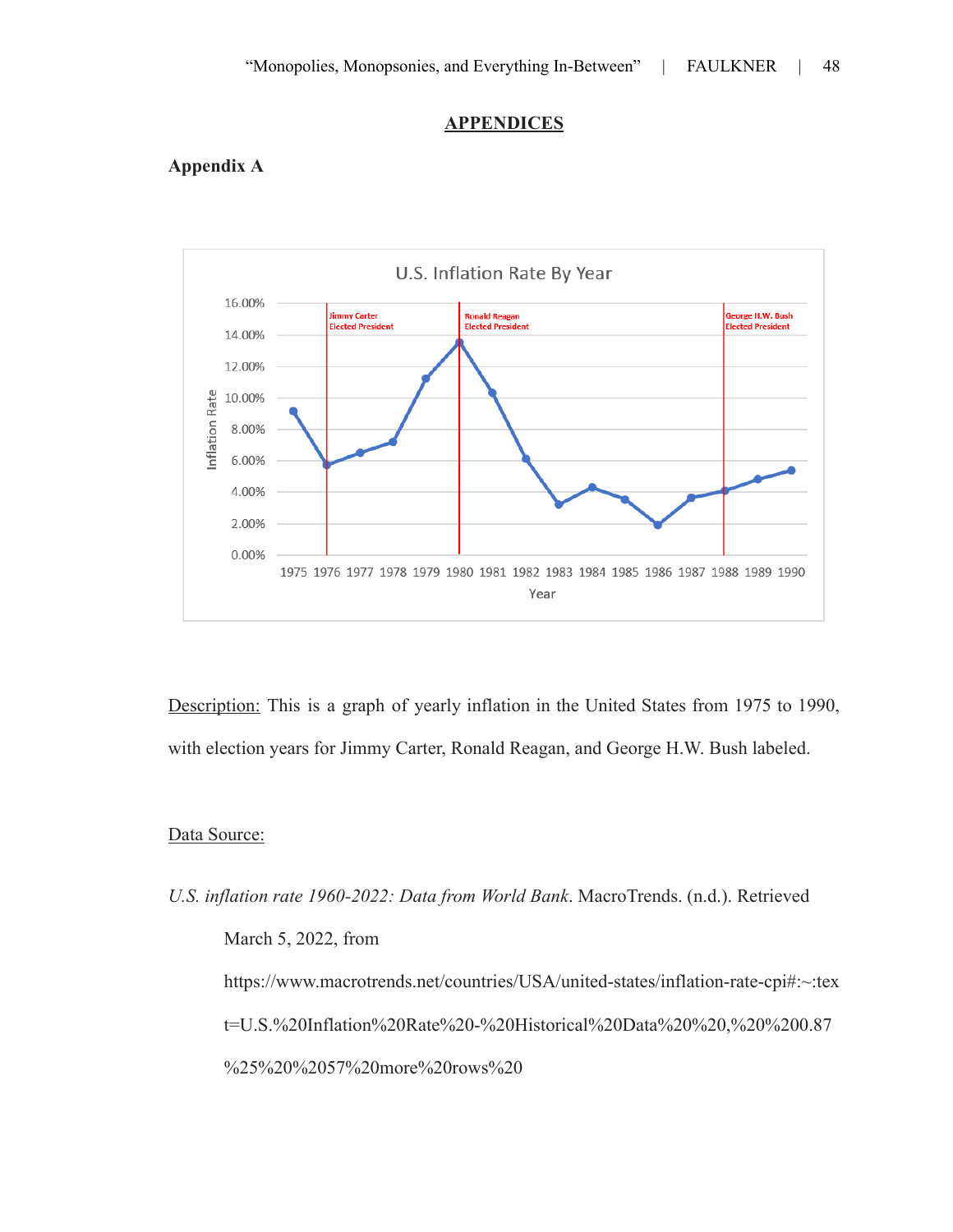## **Appendix B**



'Shadow pricing' between Lantus and Levemir from 2015 to 2016.

Description: This graph illustrates the successive lockstep increases in price between Sanofi's Lantus and Novo Nordisk's Levemir over a single year. This is a perfect example of how shadow pricing can create the same effects as price collusion.

## Graph Source:

Rathore, A. S., & Shereef, F. (2019). Shadow pricing and the art of profiteering from outdated therapies. Nature Biotechnology, 37(3), 217-220.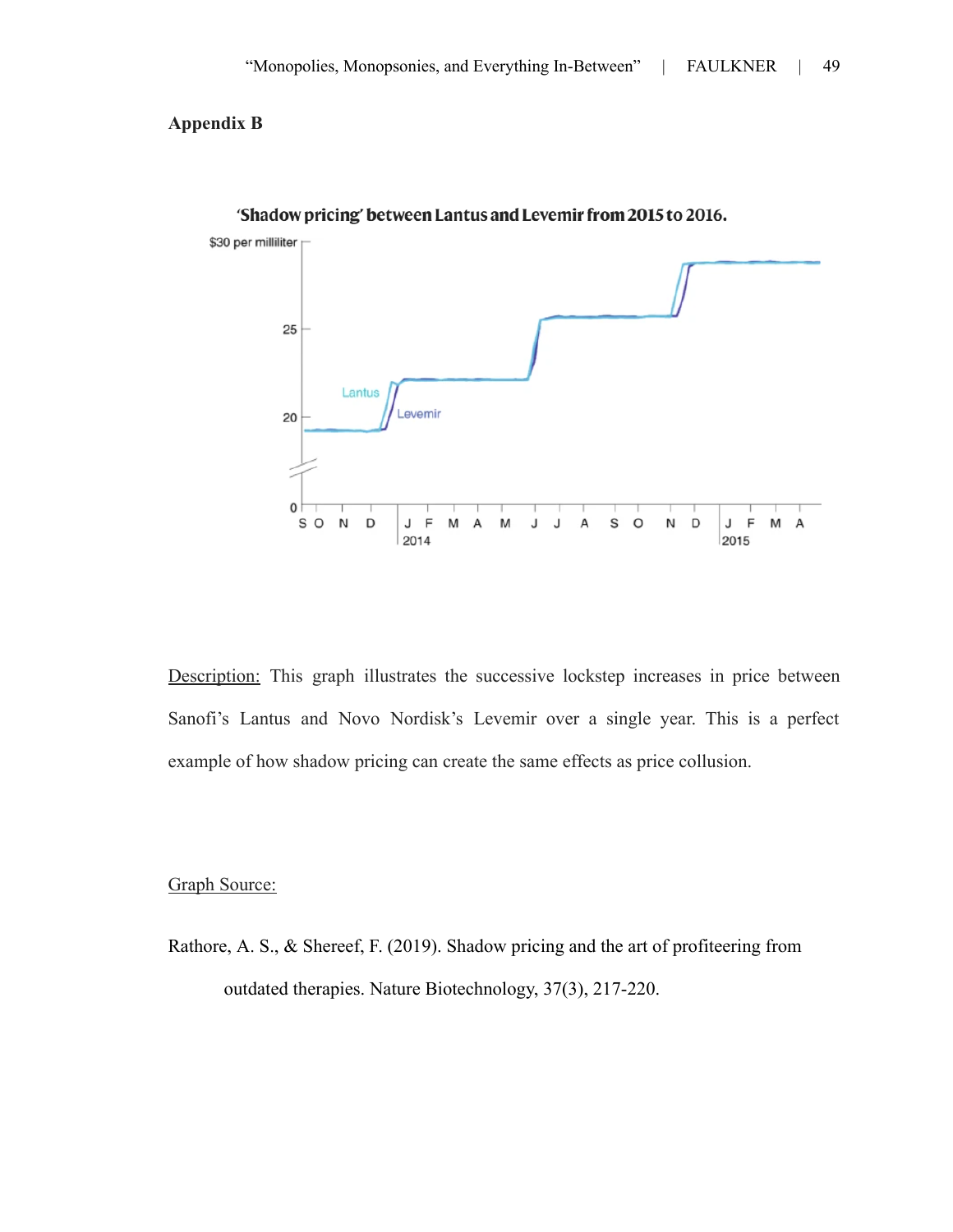## **GLOSSARY**

- Affirmative Defense: a defense that admits guilt, but provides justification for the defendant's actions
- Baby Bells: the eight regional telephone companies that emerged from the breakup of American Telephone and Telegraph, also known as "Ma Bell", in the 1980s.
- Biosimilars: a class of drugs which are biologically similar to, and serve the same purpose as, more expensive brand-name drugs
- Bully Pulpit: an office from which one may wield significant influence, used in reference to the United States Presidency
- Cartel: a group of companies/individuals who should be rivals, but instead work together to control pieces, typically through limiting production output
- Command Economy: an economy controlled by the government at all levels, including manufacturing, investment, and pricing
- Competitive Market Pricing: the "fair market price" that results from the relationship between supply and demand in an industry with many competitors
- Conglomerates: a company comprised of many business segments, typically spread across different industries
- Consent Decree: a court-ordered settlement that attributes no blame to either party
- Divestment: the sale of subsidiaries/investments, whether voluntary or forced
- Discriminating Monopolies: a monopoly which charges different consumers different prices based upon a variety of measures, often demographic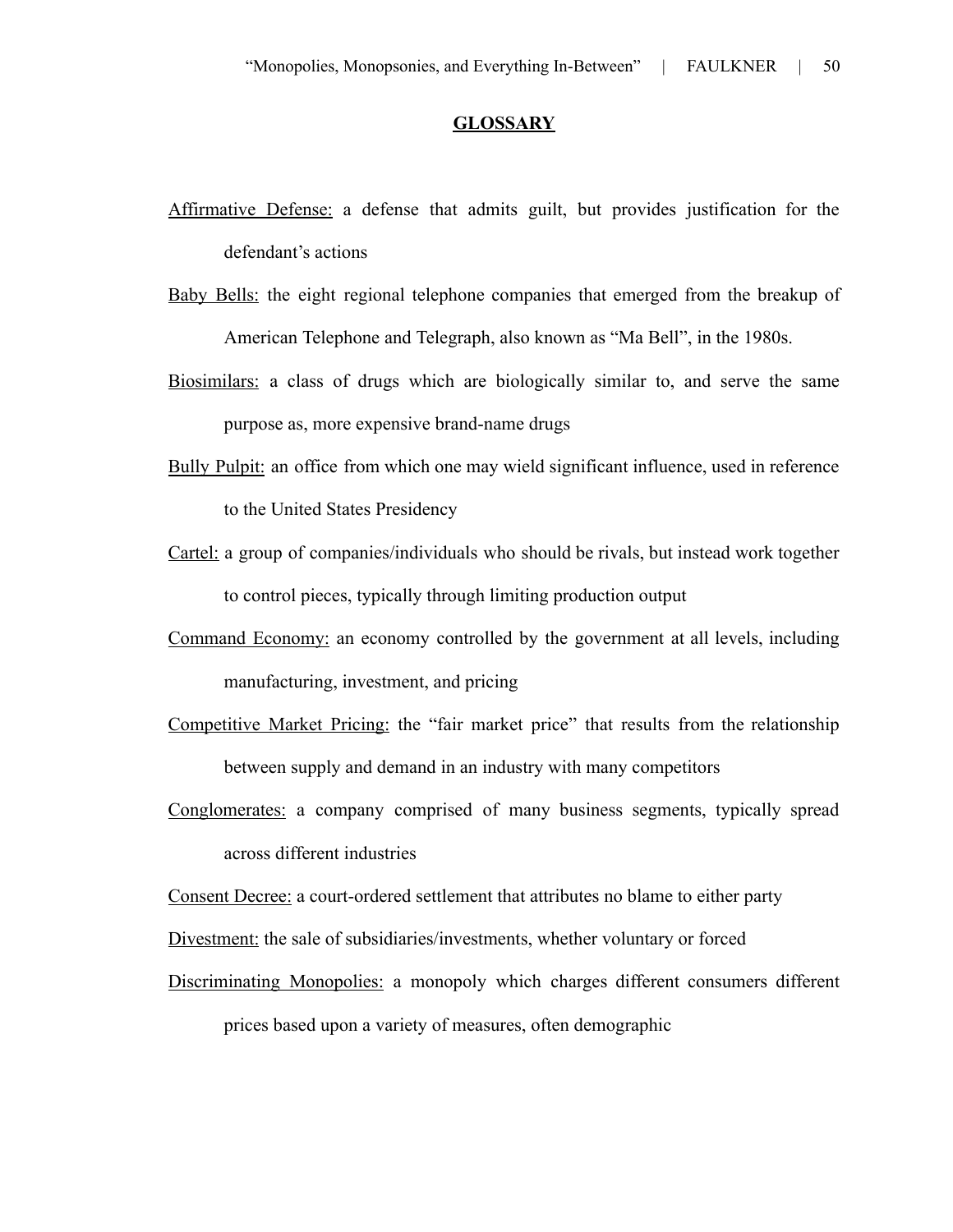- Economies of Scale: when manufacturers can produce an item for significantly less as the quantity manufactured increases
- Evolutionary Bottleneck: when a large population descends from a smaller, homogenous population, resulting in a lack of biodiversity among the larger population and making them more susceptible to extinction resulting from disease
- First Mover Advantage: the advantage gained by a company over its competitors as a result of being the first major company to enter the target market

Geographic Monopoly: a monopoly that exists only within a certain area

Generics: drugs which are chemically identical to more expensive brand-name drugs

- Great Leap Forward: the plan implemented by the People's Republic of China to turn the largely agrarian country into a modern industrialized nation
- Harm to Competition Principle: the idea that anticompetitive companies should only be regulated if the decrease in competition threatens to harm consumers
- Heirloom Crops: an old cultivator of a plant, often grown outside of commercial agriculture and passed down from gardeners and subsistence farmers

Horizontal Conduct: interactions between direct competitors

Horizontal Monopoly: a monopoly in which one company owns all of their competitors In Pari Delicto: latin for "equally at fault"

- Injunctive Relief: a court order instructing a company to refrain from certain activities
- Legal Monopoly: when a company has been granted a monopoly by the government,

often reflecting the high costs of investment, as is the case with utilities Monopsony: a market in which there are are many sellers but only one buyer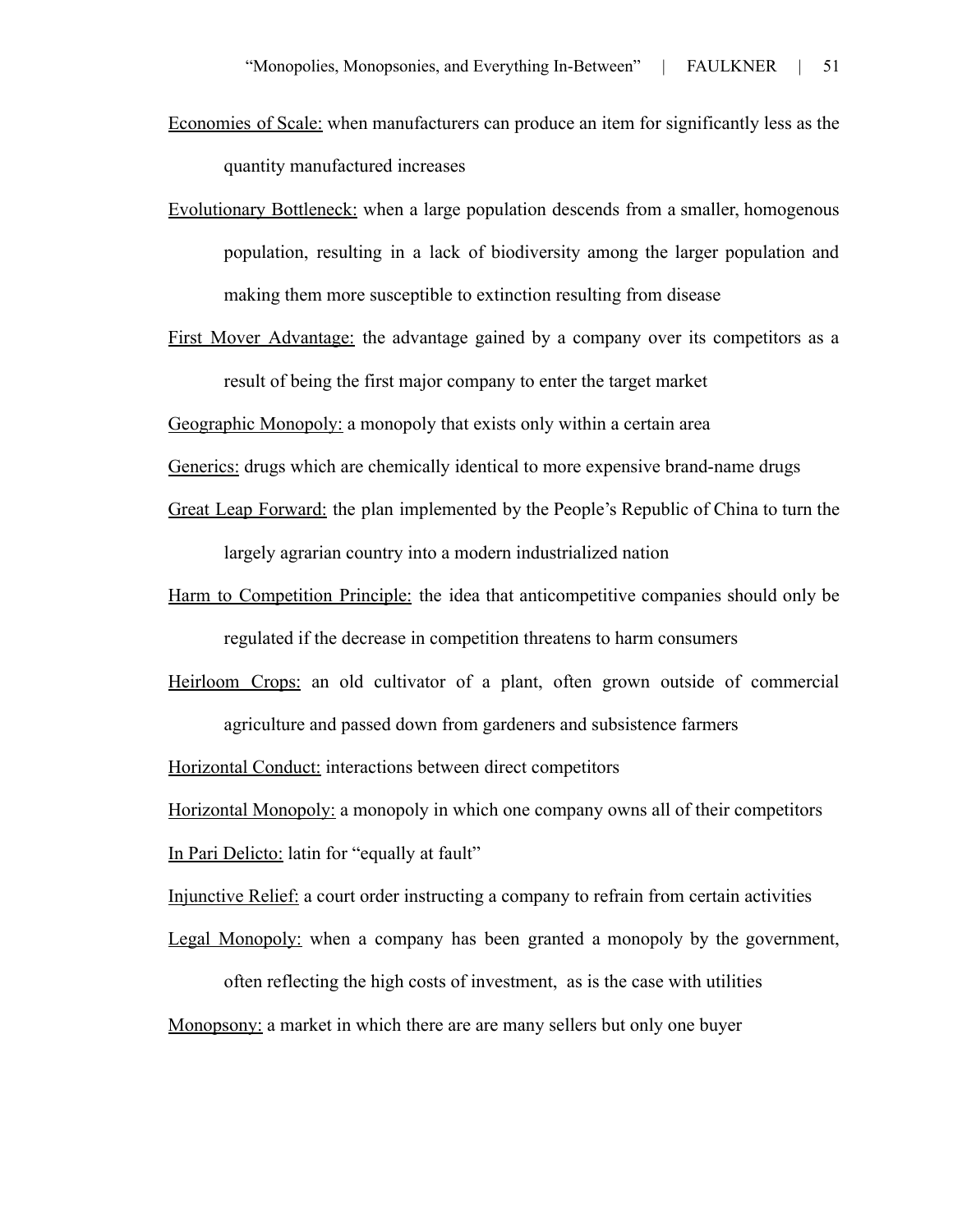- Natural Monopoly: when a monopoly arises as a result of free market competition with zero government regulation
- Network Effect: when a product or service derives its value from the sheer number of users it has
- Noerr-Pennington Doctrine: the concept that companies are not liable for lobbying for the enforcement or creation of laws, even if their goals are anticompetitive
- Ophthalmic Progressive Lens: a type of eyeglasses lens of varying thickness, allowing for a transition from no correction at the stop (to view items close to you) to higher correction at the bottom (to view items at a distance)
- Political Action Committee: a United States organization that uses donations to support politicians who support similar causes as their organization

Pools: when multiple groups pool resources together to achieve monopolistic control

Prima Facie: latin for "at first appearance"

Public Monopoly: when the government has a monopoly on a good/service

Rule of Reason: the argument that a company's benefits outweigh their negative behavior

- Service Economy: an economy in which more people are employed in service jobs than manufacturing/agricultural
- Shadow Pricing: a method of pricing goods that do not trade on a competitive market, such as highly inelastic goods, resulting in (in the insulin market) lockstep increases in the price of goods that results when one company raises the price of goods in response to an increase in their competitor's prices, giving the illusion of collusion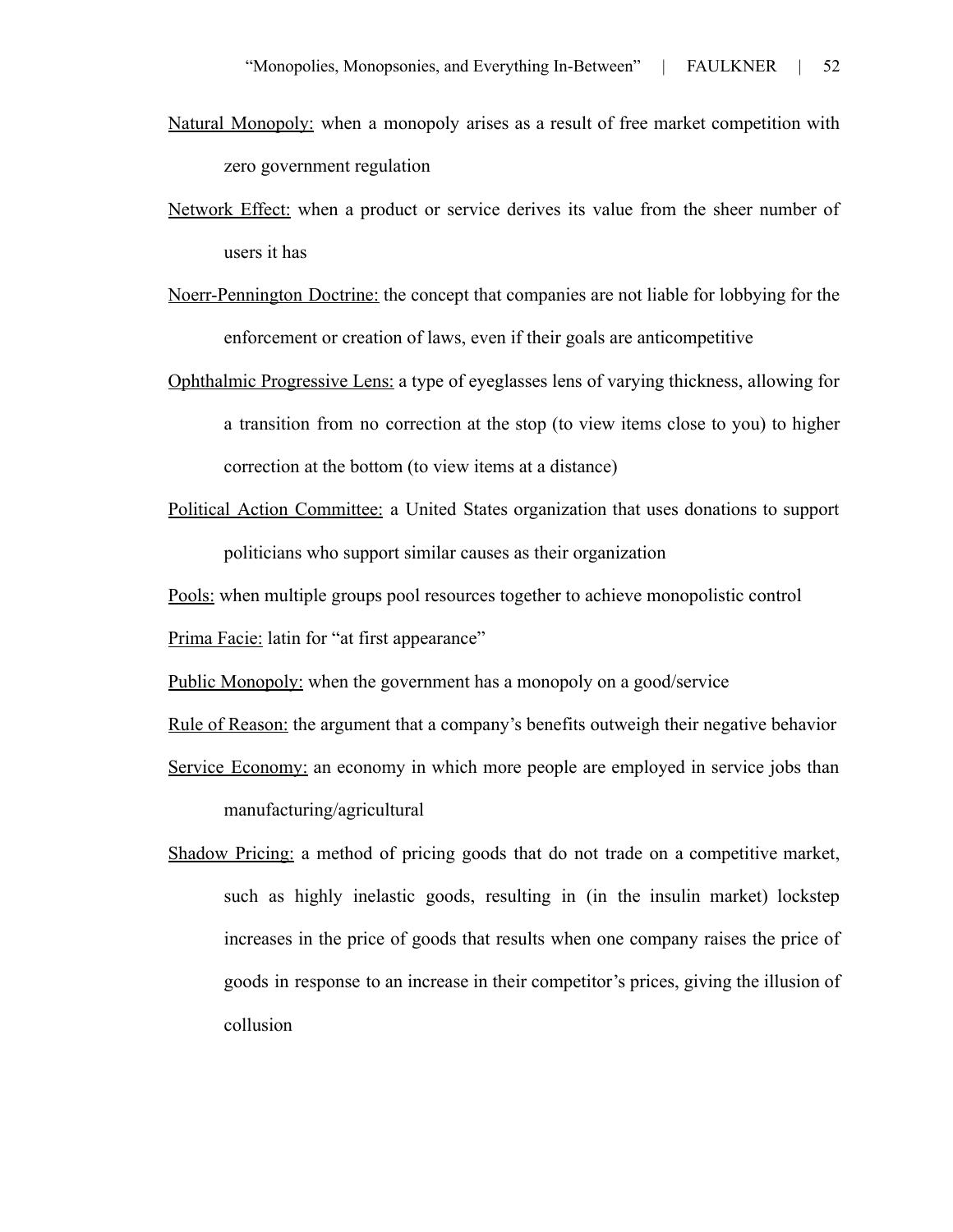Single Entity Defense: the argument that the company would continue to act as a single business unit if broken apart, failing to increase competiton

Single Firm Conduct: individual action taken by a firm

- Syndicate: when a group of individuals/companies work together to accomplish a common goal, such as cornering a market
- Technical Monopoly: when a monopoly forms as a result of superior technology held by one company over their competitors

Treasuries: government bonds

- Treble Damages: punitive damages amounting up to three times the actual/compensatory damages established by the courts
- Trusts: a legal entity which acted as a holding corporation of sorts in which companies gave managing control of their stock to the Trust to manage, effectively cornering the market of a good and driving companies who refused to cede control to the Trust out of business; often used as an umbrella term for any anticompetitive company
- Vertical Monopoly: a monopoly in which a company owns both their supplier(s) and their distributor(s)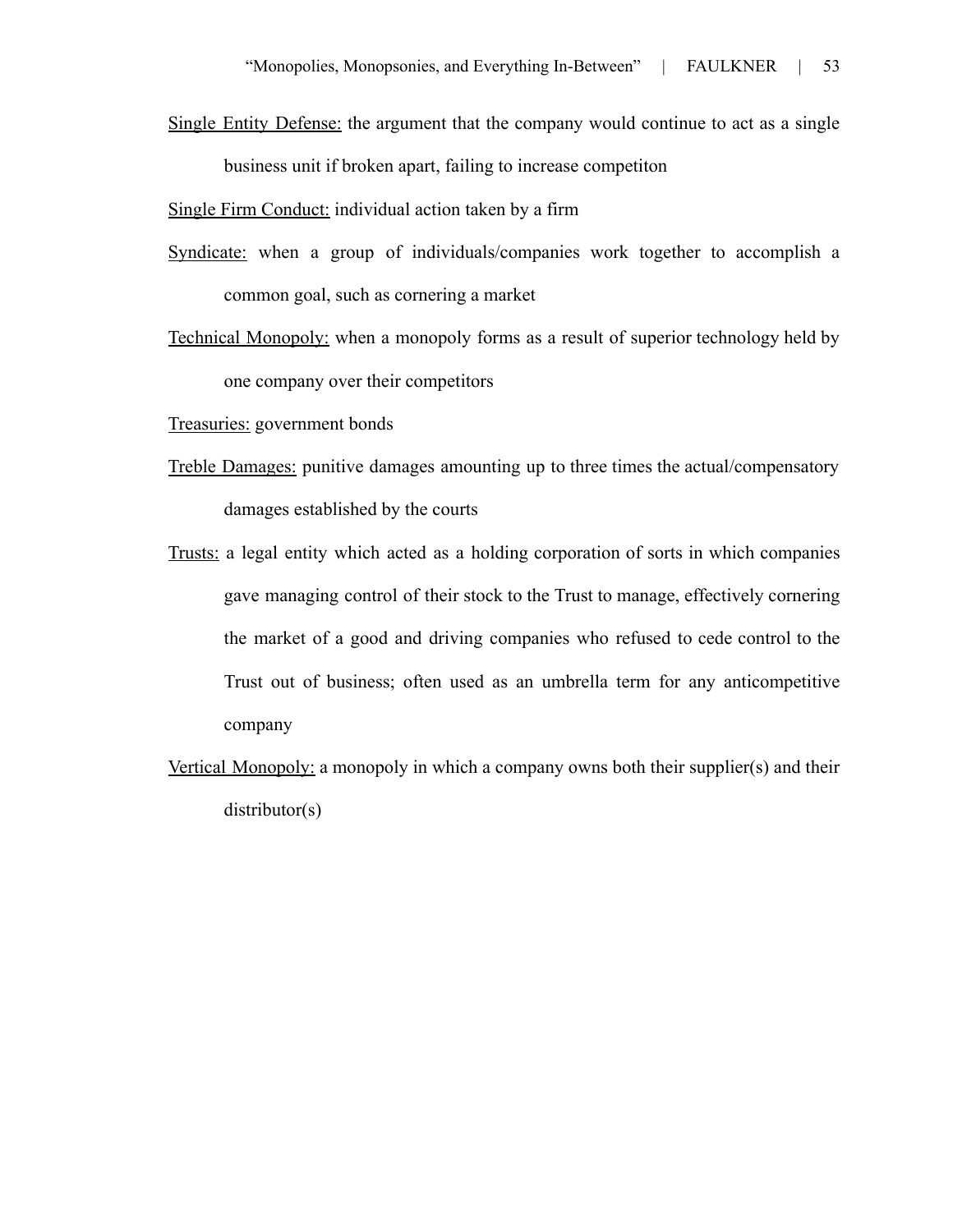## **WORKS CITED**

*About Ge Foods: | about Genetically Engineered Foods. Center for Food Safety.* (2013). Retrieved from

http://www.centerforfoodsafety.org/issues/311/ge-foods/about-ge-foods

- *"Ag Biotech Countdown: Vital Statistics and GM Crops," Geno-Types at 1* (June 2002); available at www.etcgroup.org/documents/biotech\_countdown\_2002.pdf
- Alkousaa, R. (2021, November 18). *Breaking up is not for us, Bayer CEO says*. Reuters. Retrieved from https://www.reuters.com/business/breaking-up-is-not-us-bayer-ceo-says-2021-11- 18/
- Bailey, E. M., Leonard, G. K., & Lopez, M. A. (2011). Making Sense of Apportionment in Patent Damages. *Colum. Sci. & Tech. L. Rev*., 12, 255.
- Baker, J. B., & Shapiro, C. (2012). Evaluating Merger Enforcement During the Obama Administration. *Stan. L. Rev. Online, 65*, 28.
- Bos, M. A. (2012). *Gazprom: Russia's nationalized political weapon and the implications for the European Union*. Georgetown University.
- Business Insider. (2022, March 25). *Euro Stoxx 50 stock | Euro Stoxx 50 companies | Euro Stoxx 50 value | markets insider*. Business Insider. Retrieved from https://markets.businessinsider.com/index/components/euro\_stoxx\_50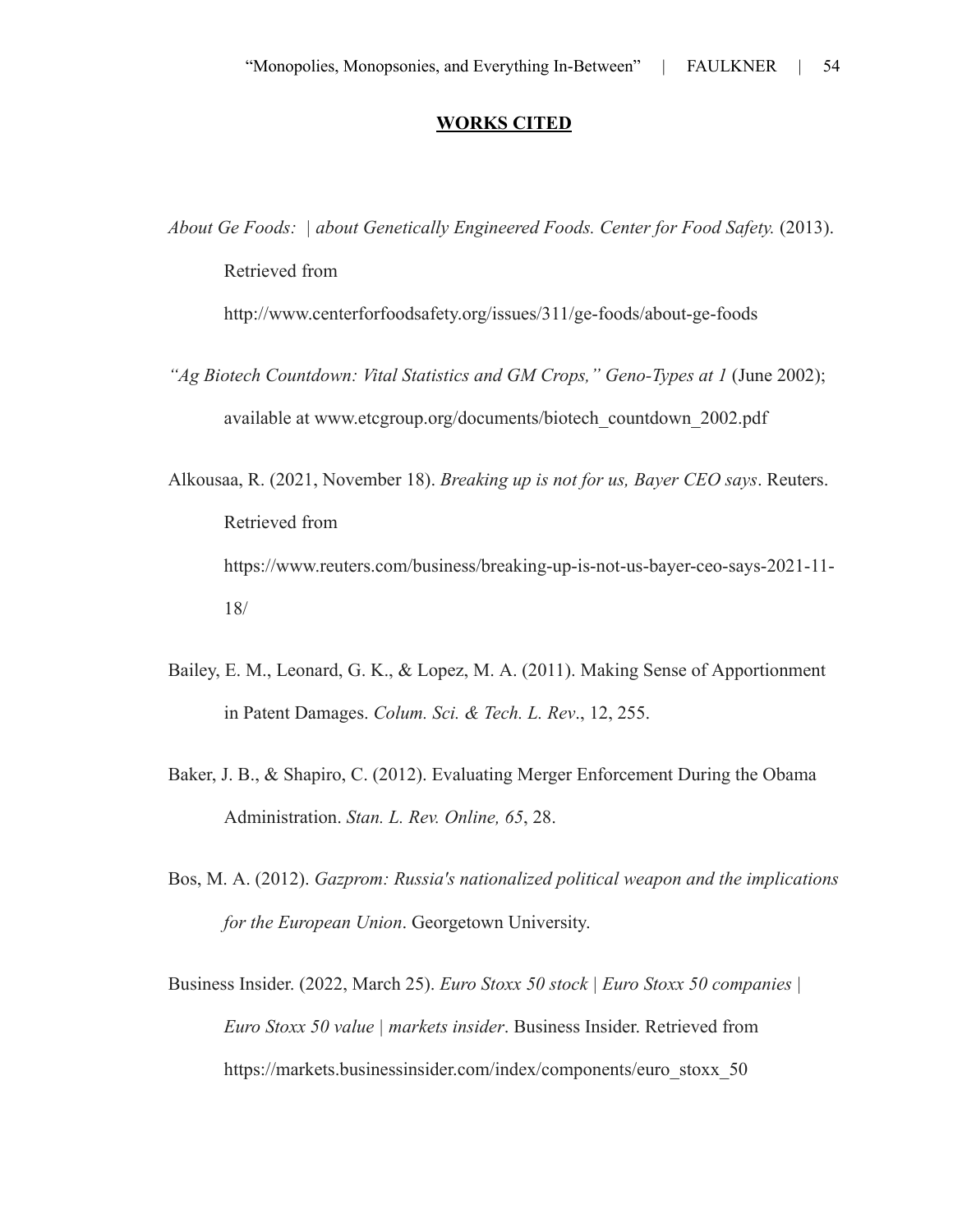Cavallaro, M. (2009). The seeds of a Monsanto short play. *Forbes.*

Companies ranked by Market Cap. *CompaniesMarketCap.com - companies ranked by market capitalization*. (2022, March 8). Retrieved from https://companiesmarketcap.com/#:~:text=Largest%20Companies%20by%20Mar ket%20Cap%20%20%20,%20%F0%9F%87%BA%F0%9F%87%B8%20USA%2 0%2030%20more%20rows%20

- Cooper Jr, C. J. (1955). Treble Damages-Reward for Private Enforcement of Federal Anti-Trust Laws. In *Dicta* (Vol. 32, p. 293).
- Crandall, R. W. (2010). *After the breakup: US telecommunications in a more competitive era*. Brookings Institution Press.
- Crane, D. A. (2012). Has the Obama Justice Department reinvigorated antitrust enforcement. *Stan. L. Rev*. *Online*, 65, 13.
- *Current Population Survey*, U.S. Department of Labor, Bureau of Labor Statistics, January 2006, http://www.bls.gov/cps/cpsaat1.pdf
- Department of Justice, & United States. Federal Trade Commission. (1984). *Horizontal merger guidelines*. US Department of Justice.
- Department of Justice, & United States. Federal Trade Commission. (1992). *Horizontal merger guidelines.* US Department of Justice.

Dollar, D. (2016). China as a global investor. *China's New Sources of Economic Growth*.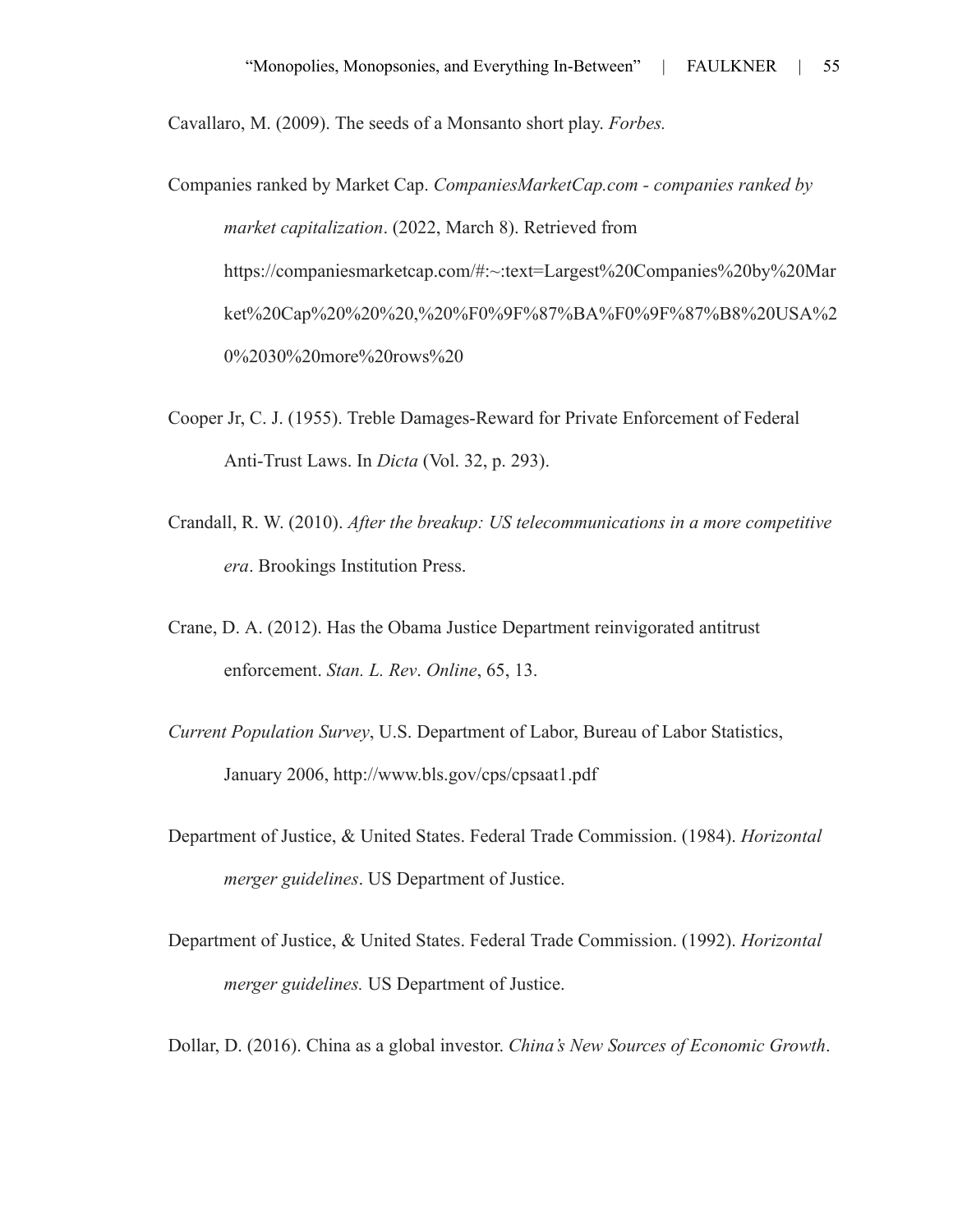Exec. Order No. 14036, 3 C.F.R. (2021), *"Promoting Competition in the American Economy"*. (2021)

Fattouh, B., & Mahadeva, L. (2013). OPEC: What Difference has it Made?.

*FDA approves Eli Lilly's Rezvlogar® (biosimilar; insulin glargine)*. Pearce IP. (2022, January 4). Retrieved from https://www.pearceip.law/2021/12/20/fda-approves-eli-lillys-rezvlogar-biosimilarinsulin-glargine/

- Feldstein, M. S. (1997). Employment policy of the middle Reagan years: what didn't happen and why it didn't happen.
- Feldstein, M. (2013). An Interview with Paul Volcker. *Journal of Economic Perspectives*, 27(4), 105-20.
- Foer, A. A. (1999). The Federal Antitrust Commitment: Providing Resources to Meet the Challenge.
- Fox, E. M. (2002). What is Harm to Competition-Exclusionary Practices and Anticompetitive Effect. *Antitrust Lj, 70*, 371.
- Gellhorn, E. (1983). Trading Stamps S & H and the FTC'S Unfairness Doctrine. *Duke LJ*, 903.
- Gillam, C. (2021). *The monsanto papers: Deadly secrets, corporate corruption, and one man's search for Justice.* Island Press.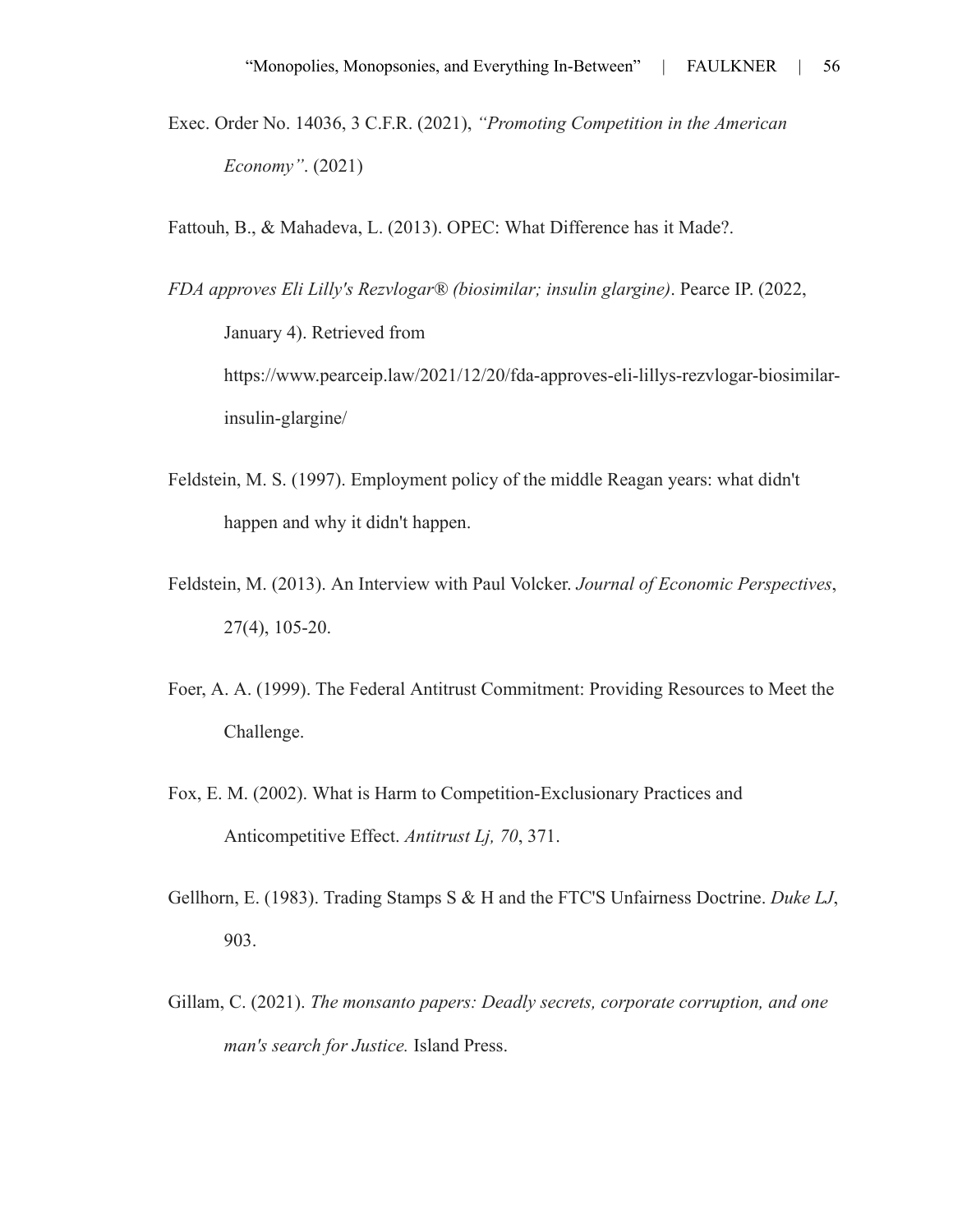Grim, R., & Graves, L. (2013, May 23). *'Monsanto Protection Act' Defended By Roy Blunt, Farm State Senator (Update)*. Huffington Post. Retrieved from https://www.huffpost.com/entry/monsanto-protection-act\_n\_3322180.

*Historical GDP by country: Statistics from the World Bank: 1960-2019*. Knoema. (2021, March 29). Retrieved from https://knoema.com/mhrzolg/historical-gdp-by-country-statistics-from-the-worldbank-1960-2019

- Howell, B. A. (2010). Sentencing of Antitrust Offenders: What Does the Data Show?. *US Sentencing Commission*.
- Ito, T., & Hoshi, T. (2020). *The Japanese Economy*. MIT press.
- Iyengar, S., & Lalitha, N. (2002). Bt cotton in India: controversy visited. *Indian Journal of Agricultural Economics,* 57(3), 459-466.
- Joint Economic Committee., *The 1985 economic report of the president: Hearings before the Joint Economic Committee*, Congress of the United States, Ninety-ninth Congress, first session, February 5, 7, 20, 26, and 28, 1985 (1985). Washington; U.S. G.P.O.
- Kintner, E. W., Griffin, J. P., & Goldston, D. B. (1977). Hart--Scott--Rodino Antitrust Improvements Act of 1976: An Analysis. *Geo. Wash. L. Rev., 46,* 1.
- Klein, B., & Wiley Jr, J. S. (2002). Competitive price discrimination as an antitrust justification for intellectual property refusals to deal. *Antitrust LJ*, 70, 599.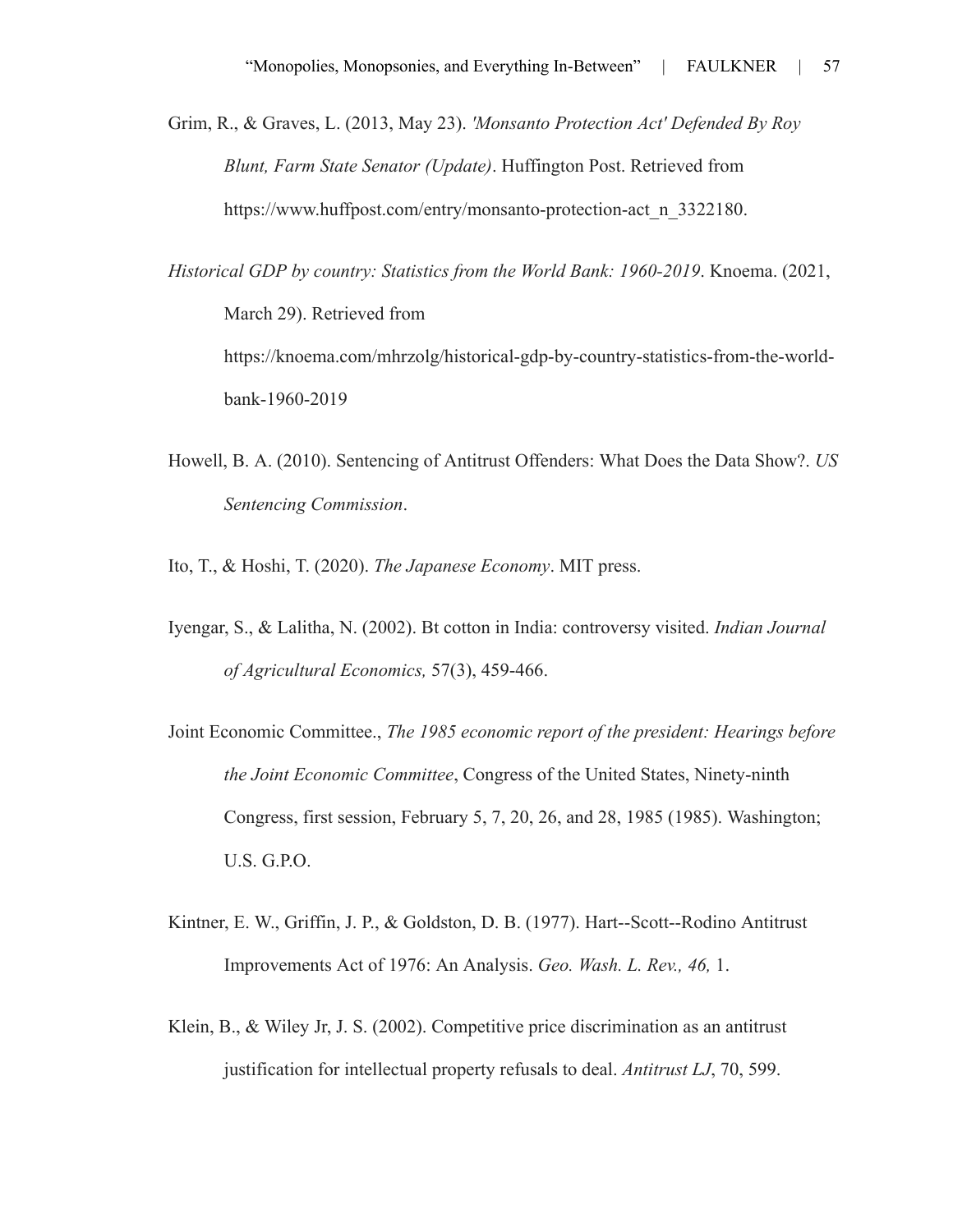Knight, S. (2018). The spectacular power of Big Lens. The Guardian. May, 10.

- Knox, R. (2020). Insulin insulated: barriers to competition and affordability in the United States insulin market. *Journal of Law and the Biosciences,* 7(1), lsaa061.
- Kovaleff, T. P. (2008). Grading the Clinton antitrust policy as enforced by the Antitrust Division of the Department of Justice. *The Antitrust Bulletin*, 53(4), 1027-1081.
- Kumar, B. R. (2012). Mergers and acquisitions in the telecommunications industry. In *Mega Mergers and Acquisitions* (pp. 60-95). Palgrave Macmillan, London.
- Liu, P. (2014). An open shield: antitrust arguments against extending copyright protection to fashion designs. *Information & Communications Technology Law, 23(2),* 159-171.
- Lopatka, J. E., & Page, W. H. (1999). Antitrust on Internet Time: Microsoft and the Law and Economics of Exclusion. *Supreme Court Economic Review*, 7, 157-231.
- Luchs, R., Geylani, T., Dukes, A., & Srinivasan, K. (2010). The end of the Robinson-Patman act? Evidence from legal case data. *Management Science, 56(12),* 2123-2133.

"Luxottica Group and Oakley complete merger". Syndication Teleborsa, 2007

Kogan, B. (2008). USFL v. NFL: The Challenge Beyond the Courtroom. *University of California, Berkeley, School of Law. Retrieved from http://www. law. berkeley. edu/sugarman/Sports\_Stories\_USFL\_v\_NFL\_\_-\_Boris\_Kogan. pdf.*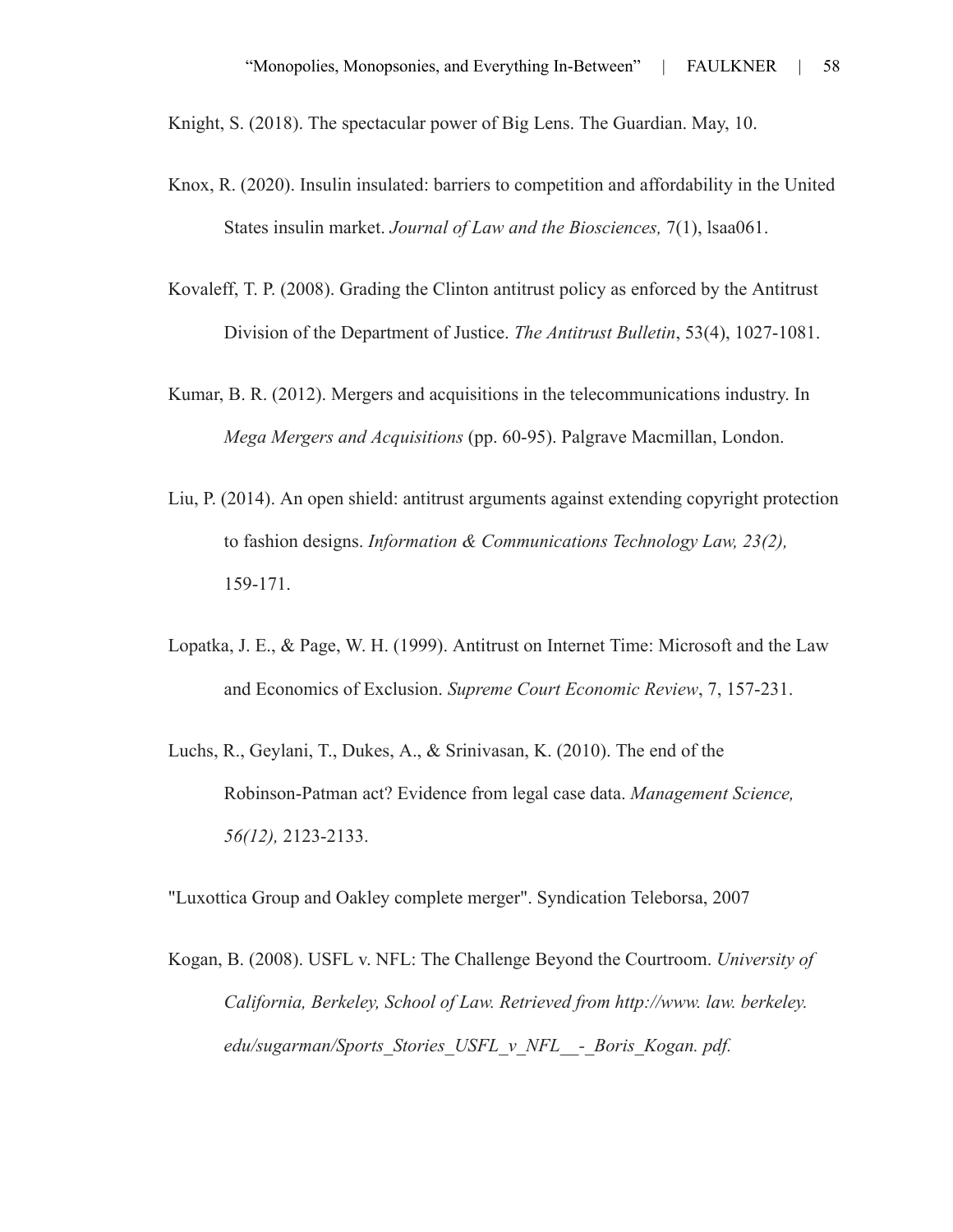- McCarthy, C. (2015). Senator tasks FTC to change eyeglass Rx regulations. *Optometry Times, 7*(11), 1.
- McCollum, S. (1997). Teddy-the bear in the bully pulpit: Theodore Roosevelt could be brash and outrageous, but he shaped the modern presidency. *Scholastic Update, 130*(5), 15-18.
- Millon, D. (1987). The Sherman Act and the balance of power. *S. Cal. L. Rev., 61*, 1219.
- *Most used social media 2021.* Statista. (2022, March 8). Retrieved from https://www.statista.com/statistics/272014/global-social-networks-ranked-by-num ber-of-users/
- Nachtigal, N. C. (2001). A modern David and Goliath farmer v. Monsanto: advising a grower on the Monsanto technology agreement 2001. *Great Plains Nat. Resources J.*, 6, 50.
- Nelson, P. B. (1991). Reading their lips: changes in antitrust policy under the Bush administration. *The Antitrust Bulletin, 36(*3), 681-697.
- Niiler, E. (2000). DuPont sues Monsanto. *Nature Biotechnology*, 18(5), 476-477.

Office of the Commissioner. (2021, July 28). *FDA approves first interchangeable biosimilar insulin product for treatment of diabetes*. U.S. Food and Drug Administration. Retrieved from https://www.fda.gov/news-events/press-announcements/fda-approves-first-interch angeable-biosimilar-insulin-product-treatment-diabetes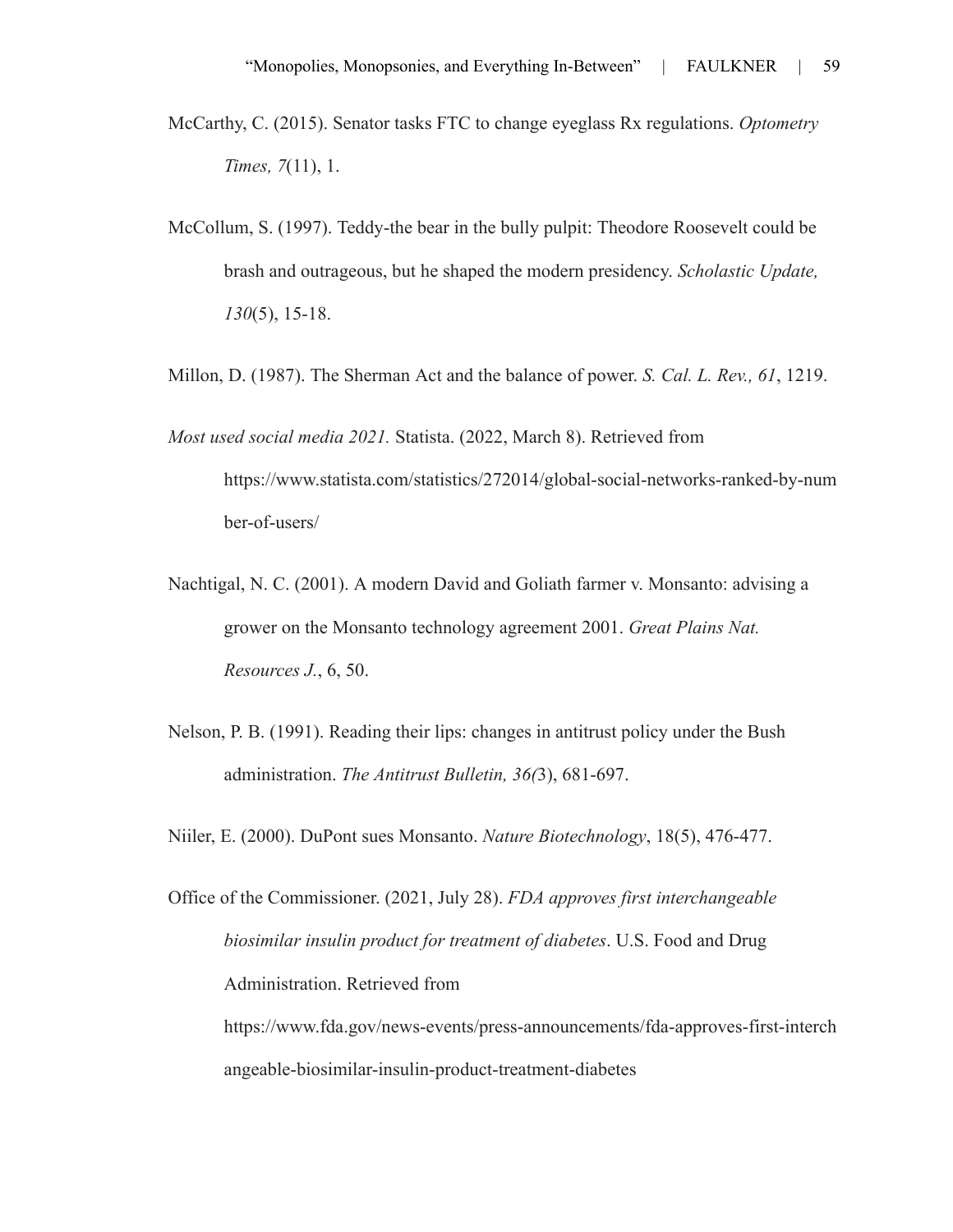- Ohlgart, S. M. (2002). The Terminator Gene: Intellectual Property Rights vs. the Farmers' Common Law Right to Save Seed. *Drake J. Agric. L*., 7, 473.
- Podszun, R. (2016). Politics of Antitrust Law. *IIC-International Review of Intellectual Property and Competition Law, 47*(4), 383-385.
- Rajkumar, S. V. (2020, January). The high cost of insulin in the United States: an urgent call to action. In *Mayo Clinic Proceedings* (Vol. 95, No. 1, pp. 22-28). Elsevier.
- Rathore, A. S., & Shereef, F. (2019). Shadow pricing and the art of profiteering from outdated therapies. *Nature Biotechnology,* 37(3), 217-220.
- Reinker, K. S. (2005). NOPEC: The No Oil Producing and Exporting Cartels Act of 2004.
- Roosevelt, T. (1901, December 3). *First Annual Message* [Transcript]. Miller Center

https://millercenter.org/the-presidency/presidential-speeches/december-3-1901-fir st-annual-message

- Rosch, J. T. (2007). Monospony and the Meaning of Consumer Welfare: A Closer Look at Weyerhaeuser. *Colum. Bus. L. Rev.*, 353.
- Sawyer, L. P. (2019). US Antitrust law and policy in historical perspective. In *Oxford Research Encyclopedia of American History*.
- Schulman, K. A., & Dabora, M. (2018). The relationship between pharmacy benefit managers (PBMs) and the cost of therapies in the US pharmaceutical market: a policy primer for clinicians. *American Heart Journal, 206*, 113-122.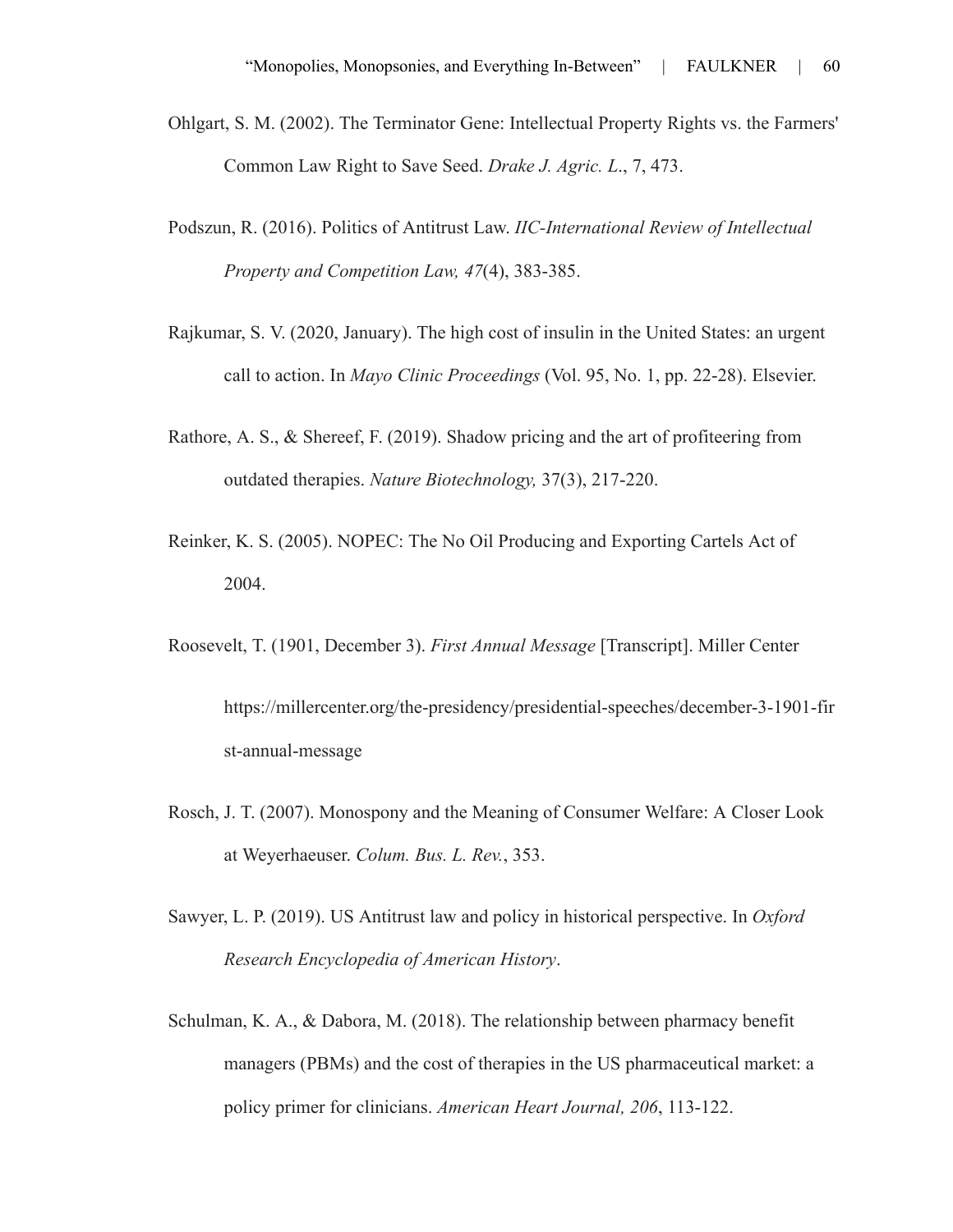- Shapiro, C. (2010). The 2010 horizontal merger guidelines: From hedgehog to fox in forty years. *Antitrust LJ*, 77, 49.
- Smyth, D. J., Washburn, S. K., & Dua, P. (1989). Social preferences, inflation, unemployment, and political business cycles: econometric evidence for the Reagan Presidency. *Southern Economic Journa*l, 336-348.
- Spaulding, E. (2012). Do you see what we see? The future of independent optometry. *Bain Brief.*
- Standing, R. A. (1991). Clayton Antitrust Act and Sherman Antitrust Act-Antitrust Trade. *YALE LJ, 331*, 365.
- Steinbaum, M., & Stucke, M. E. (2020). The Effective Competition Standard. *The University of Chicago Law Review, 87*(2), 595-623.
- Sullivan, E. T. (1986). The Antitrust Division as a Regulatory Agency: An Enforcement Policy in Transition. *Wash. ULQ, 64*, 997.
- Tangherlini, T. R., Shahsavari, S., Shahbazi, B., Ebrahimzadeh, E., & Roychowdhury, V. (2020). An automated pipeline for the discovery of conspiracy and conspiracy theory narrative frameworks: Bridgegate, Pizzagate and storytelling on the web. *PloS one, 15*(6), e0233879.
- *The American Workplace The Shift To A Service Economy Jobs, Million, Industry, and Producing - StateUniversity.com,* Retrieved from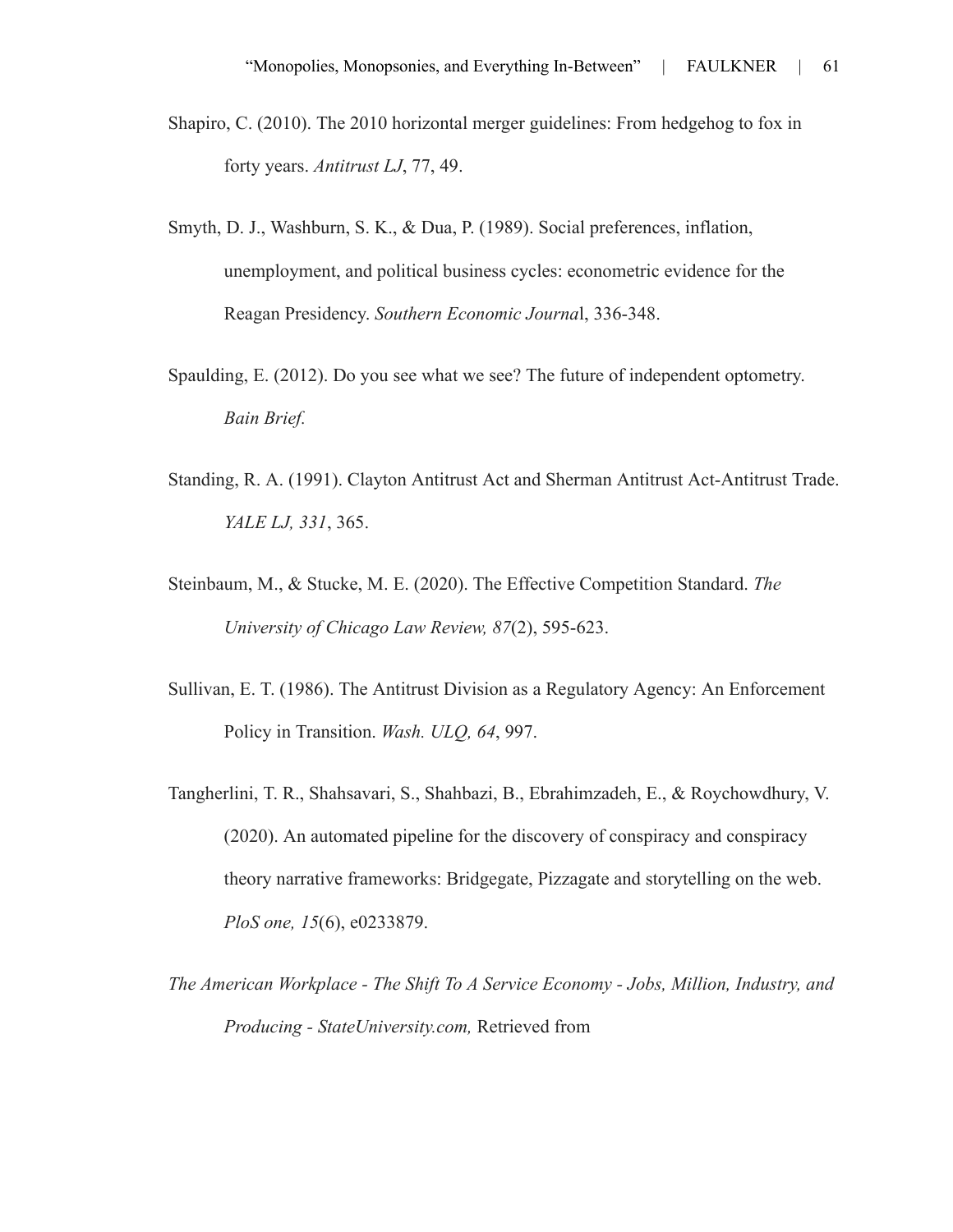https://jobs.stateuniversity.com/pages/16/American-Workplace-SHIFT-SERVICE-ECONOMY.html#ixzz7PYlDT2rd

The Premerger Notification Office. (2022, March 5). *Anticompetitive Practices*. Federal Trade Commission. Retrieved from https://www.ftc.gov/enforcement/anticompetitive-practices

Trump, D. (2011). *Time to get tough: Make America great again!* Regnery Publishing, a

division of Salem Media Group.

*U.S. inflation rate 1960-2022: Data from World Bank*. MacroTrends. (n.d.). Retrieved from https://www.macrotrends.net/countries/USA/united-states/inflation-rate-cpi#:~:tex t=U.S.%20Inflation%20Rate%20-%20Historical%20Data%20%20,%20%200.87 %25%20%2057%20more%20rows%20

Varinsky, D. (2018). The \$66 billion Bayer-Monsanto merger just got a major green light—but farmers are terrified. *Business Insider.*

Viksnins, G. J. (1984). The Reagan dollar. *Intereconomics, 19*(4), 194-196.

Waller, S. W. (2003). The Incoherence of Antitrust Punishment. *Chi.-Kent L. Rev*., 78

- Winerman, M. (2003). The origins of the FTC: concentration, cooperation, control, and competition. *Antitrust LJ, 71*, 1.
- Yiu-chung, W. (1998). Restructuring the Party-State polity: China's political structural reform in the 1980s. *Asian Perspective*, 133-167.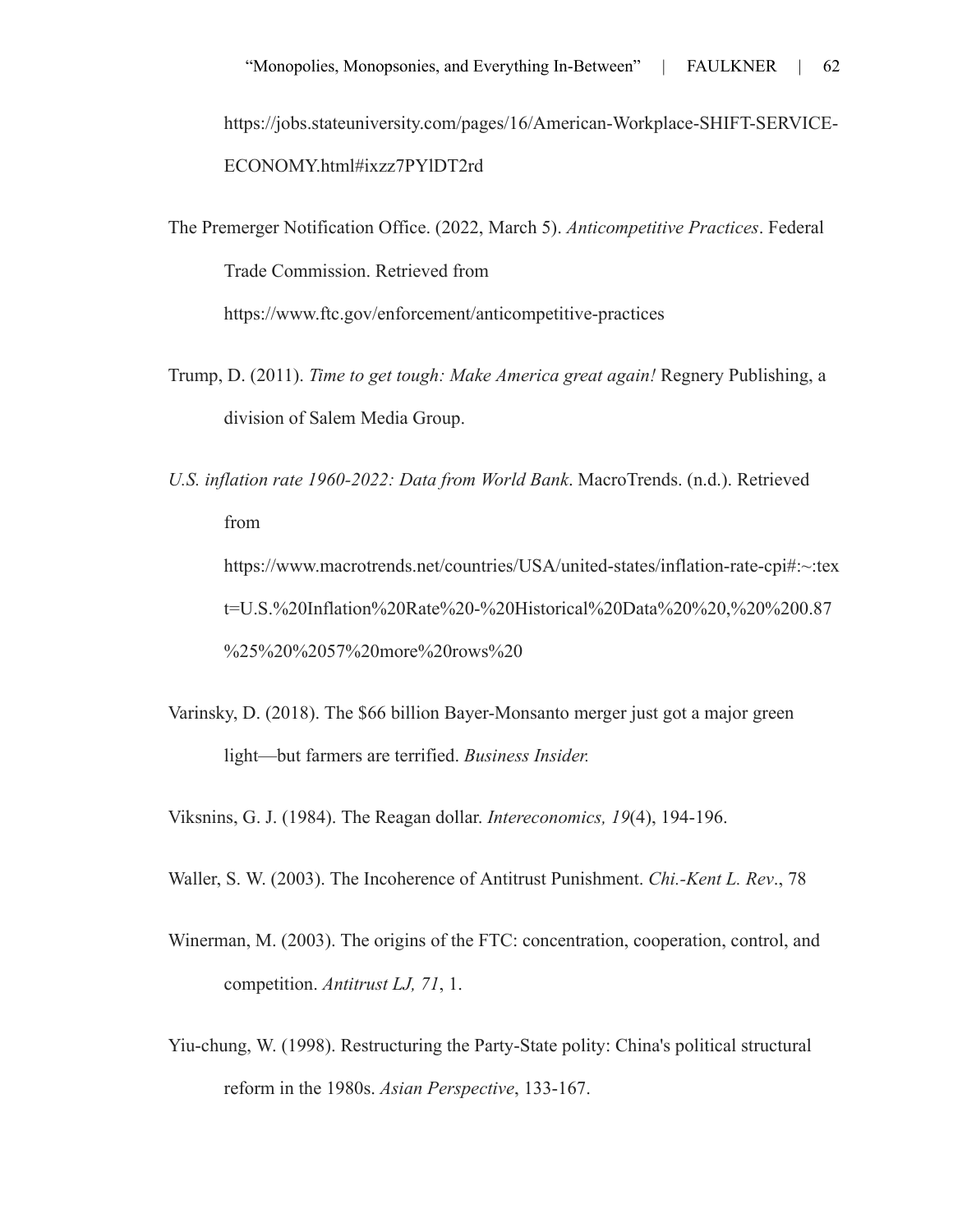### **WORKS CONSULTED**

- Anderson, N. (2021, March 16). Edvard Munch. Playbill. cartoon. Retrieved from https://www.playbill.com/article/check-out-these-political-cartoons-in-support-ofbe-an-artshero.
- Brooks, J. (2020). The Dilemma of 'Free': Facebook's Monopsony Power and the Need For an Antitrust Renaissance. *Available at SSRN* 3531172.

Chan, S. P. (2011). Long antitrust saga ends for Microsoft. *The Seattle Times.*

Giocoli, N. (2021). Free From What? Classical Competition and the Early Decades of American Antitrust. *New Political Economy*, 26(1), 86-103.

Guzman, A. T. (1998). Is international antitrust possible. *NyUL Rev*., 73, 1501.

- Handler, M., & Sacks, I. S. (1981). The Continued Vitality of In Pari Delicto as an Antitrust Defense. *Geo. LJ, 70,* 1123.
- *History. Novo Nordisk Fonden*. (2021, May 12). Retrieved from https://novonordiskfonden.dk/en/about-the-foundation/history/
- Lardy, N. R. (1978). *Economic growth and distribution in China*. Cambridge University Press.
- Larina, O. (2019). *State monopolies in China: history and modern experience*. Економічний часопис-ХХІ, 180(11-12), 4-11.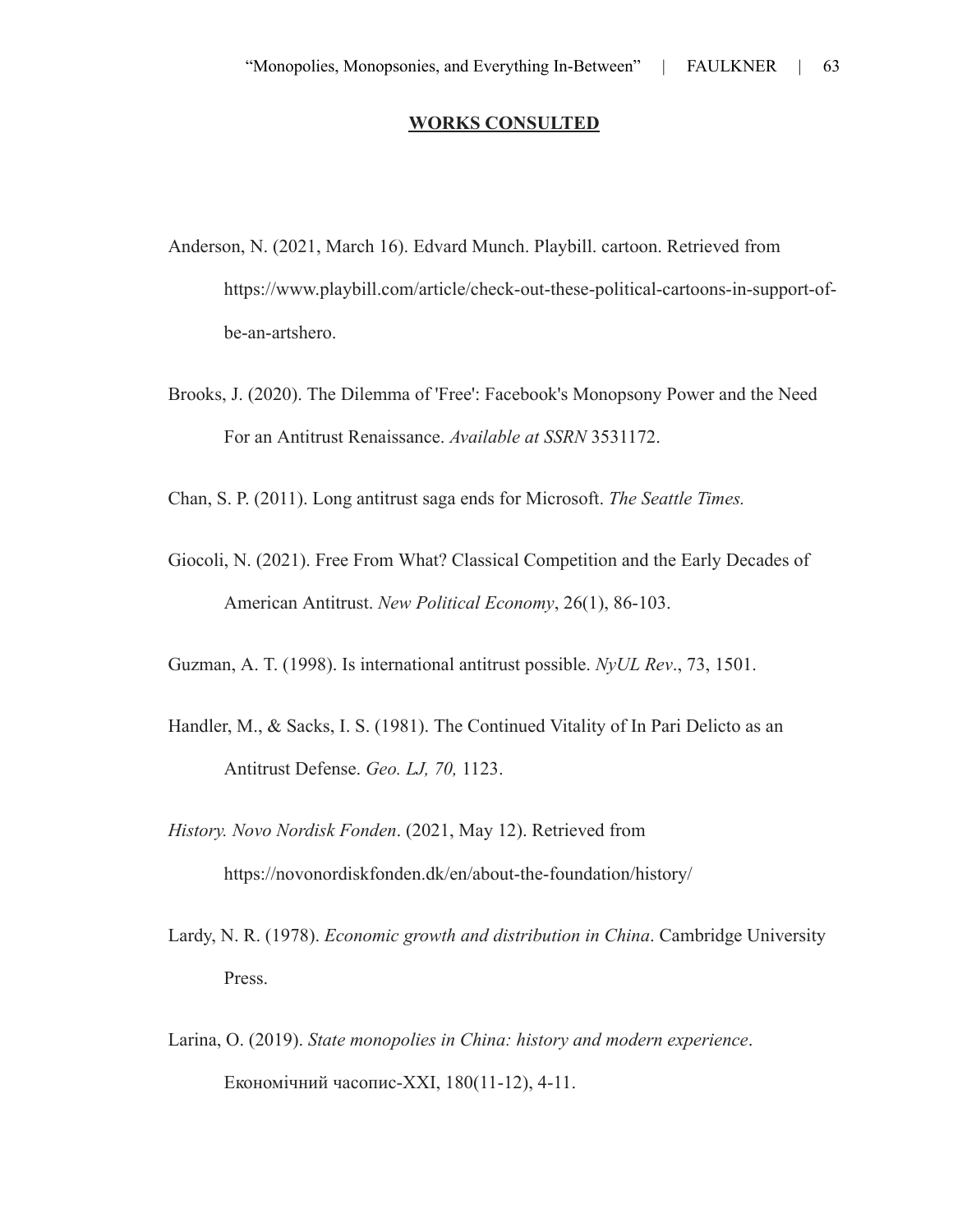Loevinger, L. (1964). The Rule of Reason in Antitrust Law. *Va. L. Rev.*, 50, 23.

Lumb, J. (2012). Sanofi: from smallish acorns. *Prescriber, 23(7)*, 42-43.

- Madison, J. H. (1989). Manufacturing Pharmaceuticals: Eli Lilly and Company, 1876-1948. *Business and Economic History*, 72-78.
- Overholt, W. H. (2010). China in the global financial crisis: Rising influence, rising challenges. *The Washington Quarterly, 33*(1), 21-34.
- Peritz, R. J. (1990). A counter-history of antitrust law. *Duke LJ*, 263.
- Smil, V. (2013). *Made in the USA: The rise and retreat of American manufacturing*. MIT Press.
- Smith, T. (2009). Going to Seed: Using Monsanto as a Case Study to Examine the Patent and Antitrust Implications of the Sale and Use of Genetically Modified Seed. *Ala. L. Rev., 61*, 629.
- Sprabary, A. (2022, January 27). *Essilorluxottica: The visionary marriage of two industry pioneers. All About Vision*. Retrieved from https://www.allaboutvision.com/eyewear/essilor-luxottica-frames-eyewear-brands /#:~:text=%20EssilorLuxottica%3A%20The%20visionary%20marriage%20of%2 0two%20industry,2018%2C%20Essilor%20and%20Luxottica%20merged%20to.. .%20More%20
- Strieff, D. (2015). *Jimmy Carter and the Middle East: The Politics of Presidential Diplomacy.* Springer.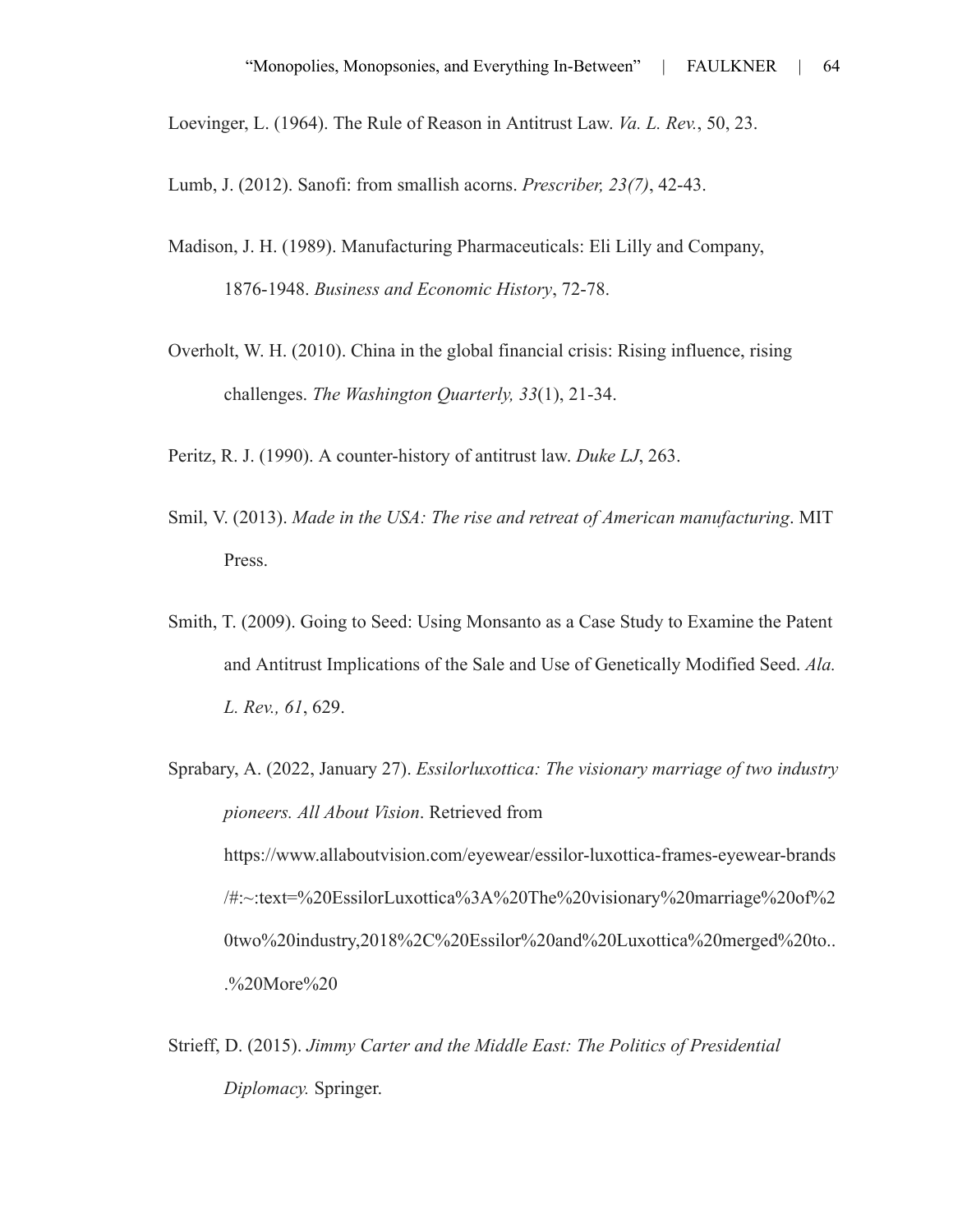- Summers, D. (2020, September 10). Rolaid? Portside. cartoon. Retrieved from https://portside.org/2020-09-10/how-ronald-reagan-triumphed.
- Swinth, K. (2009). The Square Deal: Theodore Roosevelt and the Themes of Progressive Reform.
- Tompson, W. (2014). Leadership transition and policy change in the USSR after stalin. *Kritika: Explorations in Russian and Eurasian History*, 15(1), 217-228.

Venn, F. (2016). *The oil crisis*. Routledge.

- Williamson, D. V. (2009). Organization, Control, and the Single Entity Defense in Antitrust. *Journal of Competition Law and Economics, 5*(4), 723-745.
- Quianzon, C. C., & Cheikh, I. (2012). History of insulin. *Journal of community hospital internal medicine perspectives*, 2(2), 18701.